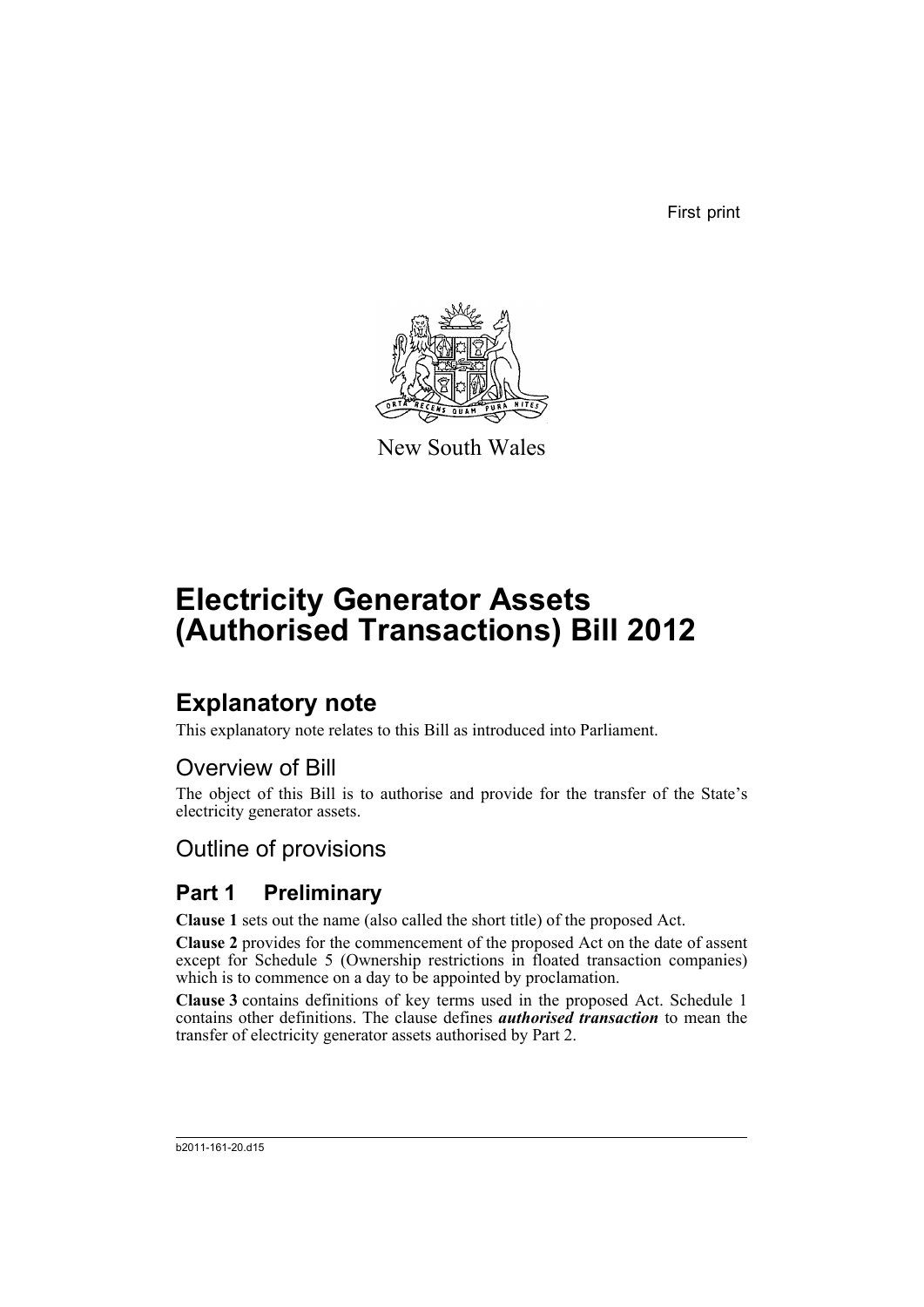Explanatory note

# **Part 2 Authorised transfers of electricity generator assets**

**Clause 4** authorises the transfer to the private sector of the State's electricity generator assets.

**Clause 5** authorises the transfer of electricity generator assets between public sector agencies.

**Clause 6** requires the proceeds of the transfer of the State's electricity generator assets, after deduction of certain amounts for debt repayment and payment of expenses, to be paid into the Restart NSW Fund.

# **Part 3 Facilitating authorised transactions**

**Clause 7** provides that the Treasurer has and may exercise all such functions as are necessary or convenient for the purposes of an authorised transaction.

**Clause 8** provides for the establishment of statutory State owned corporations as *transaction SOCs* for the purposes of an authorised transaction.

**Clause 9** provides for the establishment of companies as *transaction companies* for the purposes of an authorised transaction (including by means of the corporate conversion of an electricity generator or transaction SOC).

**Clause 10** provides that each electricity generator and *transaction entity* (a transaction SOC or transaction company) has and may exercise all such functions as are necessary or convenient for the purposes of an authorised transaction. The clause also authorises the Treasurer to act for or on behalf of an electricity generator or transaction entity in the exercise of any of its functions for the purposes of an authorised transaction.

**Clause 11** provides that electricity generators and transaction entities are subject to the direction and control of the Treasurer in the exercise of any of their functions for the purposes of an authorised transaction.

**Clause 12** establishes the Electricity Assets Ministerial Holding Corporation to hold electricity generator assets acquired by it or transferred to it and to carry on any activities or business that relate to any electricity generator assets held by it.

# **Part 4 Arrangements for transfer of assets, staff and functions**

**Clause 13** authorises the Treasurer to make vesting orders under Schedule 4 for the purposes of an authorised transaction.

**Clause 14** provides a power for the Treasurer to transfer the employment of an employee of an electricity generator to the employment of another public sector agency for the purposes of an authorised restructuring.

**Clause 15** deals with the transfer of electricity generator assets between public sector agencies and provides that a public sector agency to which electricity generator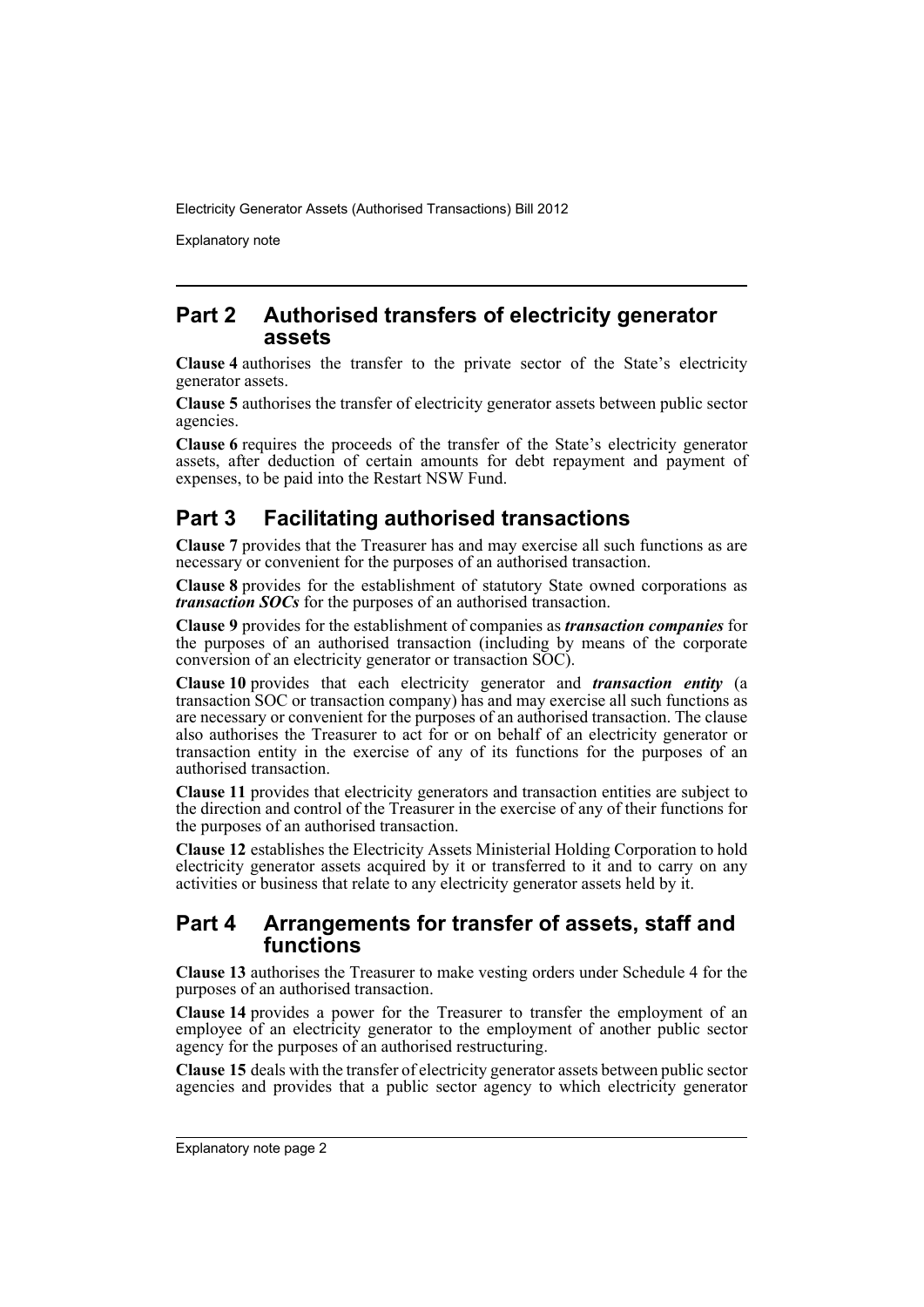Explanatory note

assets are transferred is, as the new operator of those assets, deemed to be an electricity generator and is entitled to be issued with any relevant operating licence.

**Clause 16** provides for the Treasurer to give directions for the issue of any relevant authorisation under various laws to a person who becomes or is proposed to become the new operator of electricity generator assets pursuant to an authorised transaction.

**Clause 17** authorises the Electricity Assets Ministerial Holding Corporation to acquire land for the purposes of an authorised transaction by agreement or compulsory acquisition that the Corporation determines to be land on which electricity generator assets of an electricity generator are situated or land used or occupied by an electricity generator.

# **Part 5 Operation of other laws**

**Clause 18** provides that various State taxes and charges are not payable by public sector agencies in connection with transactions for the purposes of an authorised transaction and authorises the Treasurer to exempt other persons from liability for State taxes and charges in connection with an authorised transaction.

**Clause 19** confers exemption from the *Competition and Consumer Act 2010* of the Commonwealth and the *Competition Code of New South Wales* for agreements entered into by an electricity generator or transaction entity in connection with the management of electricity trading risks.

**Clause 20** provides for the provisions of the proposed Act to prevail in the event of an inconsistency between the proposed Act and other State legislation.

**Clause 21** authorises the release of information by the Auditor-General for the purposes of an authorised transaction.

**Clause 22** exempts contracts for the sale of land from section 52A of the *Conveyancing Act 1919* when entered into for the purposes of an authorised transaction.

**Clause 23** prevents the operation of the proposed Act and the various arrangements and actions that it authorises from constituting a breach of various civil obligations.

**Clause 24** protects the State from claims for compensation in connection with the enactment or operation of the proposed Act.

# **Part 6 Miscellaneous**

**Clause 25** authorises the Treasurer to delegate any function of the Treasurer under the proposed Act to the Secretary of the Treasury or any other officer of the Government Service prescribed by the regulations.

**Clause 26** provides for the proposed Act to bind the State and all other Australian jurisdictions.

**Clause 27** provides for the operation of the proposed Act outside the State.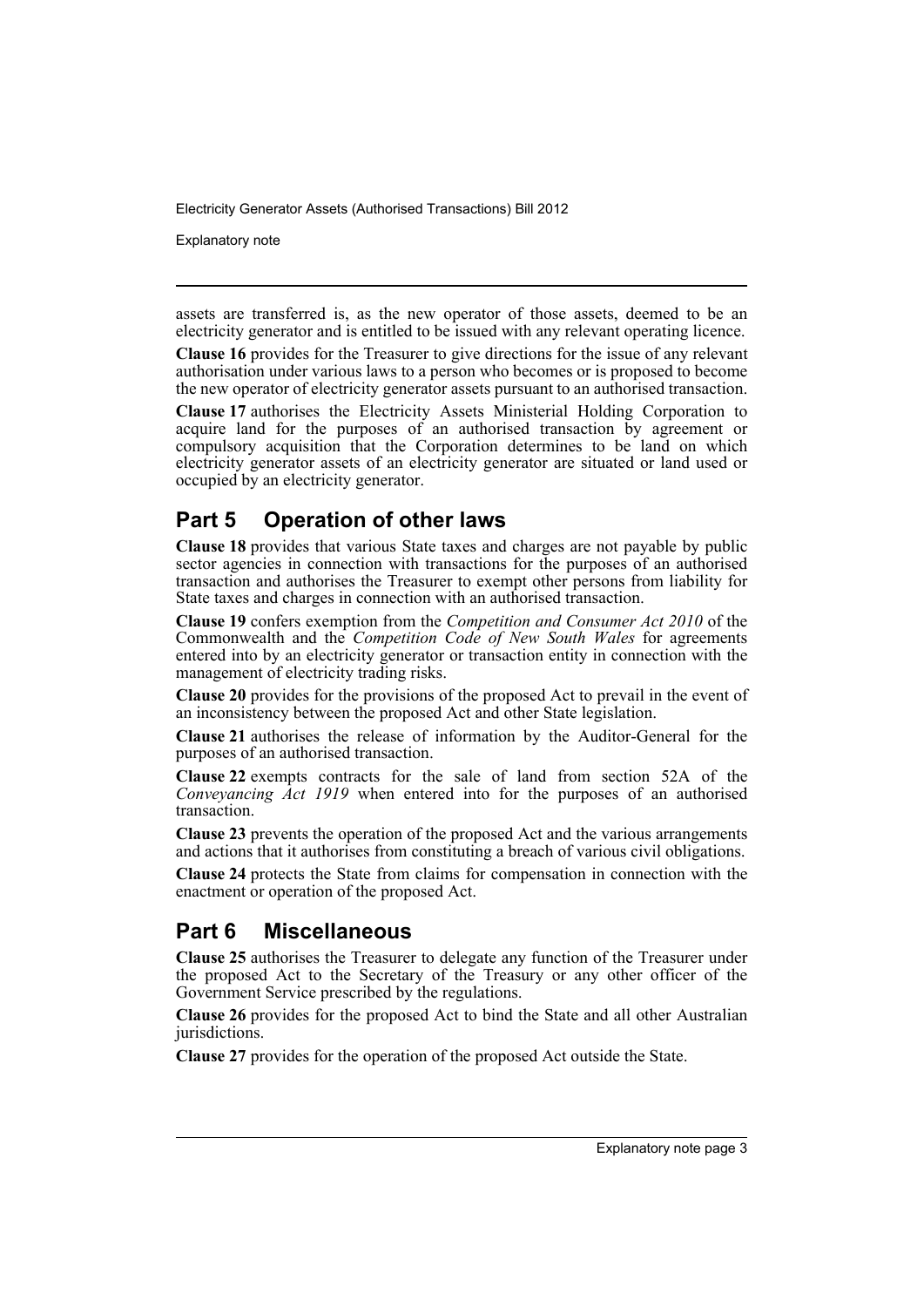Explanatory note

**Clause 28** provides for the interpretation of the proposed Act so as not to exceed the legislative power of the State.

**Clause 29** provides for the issue of evidentiary certificates by the Treasurer.

**Clause 30** provides for how documents are to be given or served for the purposes of the proposed Act.

**Clause 31** is a general regulation-making power.

# **Schedule 1 Interpretative provisions**

**Schedule 1** contains definitions and other interpretative provisions for the purposes of the proposed Act.

# **Schedule 2 Provisions concerning transaction SOCs**

**Schedule 2** contains special provisions for the board of directors, chief executive officer, dividends scheme and other procedures of a transaction SOC.

# **Schedule 3 Corporate conversion of electricity generators and transaction SOCs**

**Schedule 3** provides the procedure for the corporate conversion of an electricity generator or transaction SOC to a transaction company.

# **Schedule 4 Vesting of assets, rights and liabilities**

**Schedule 4** provides for the making of vesting orders by the Treasurer for the purposes of an authorised transaction. Vesting orders operate to vest assets, rights and liabilities of an electricity generator or transaction entity in the transferee specified in the order.

# **Schedule 5 Ownership restrictions in floated transaction companies**

**Schedule 5** provides for a maximum shareholding restriction to be applicable to a transaction company that is sold by means of an initial public offer of shares in the company.

# **Schedule 6 Savings, transitional and other provisions**

**Schedule 6** enacts a savings and transitional regulation-making power and contains special provisions for the transfer of power stations and associated assets operated by Eraring Energy.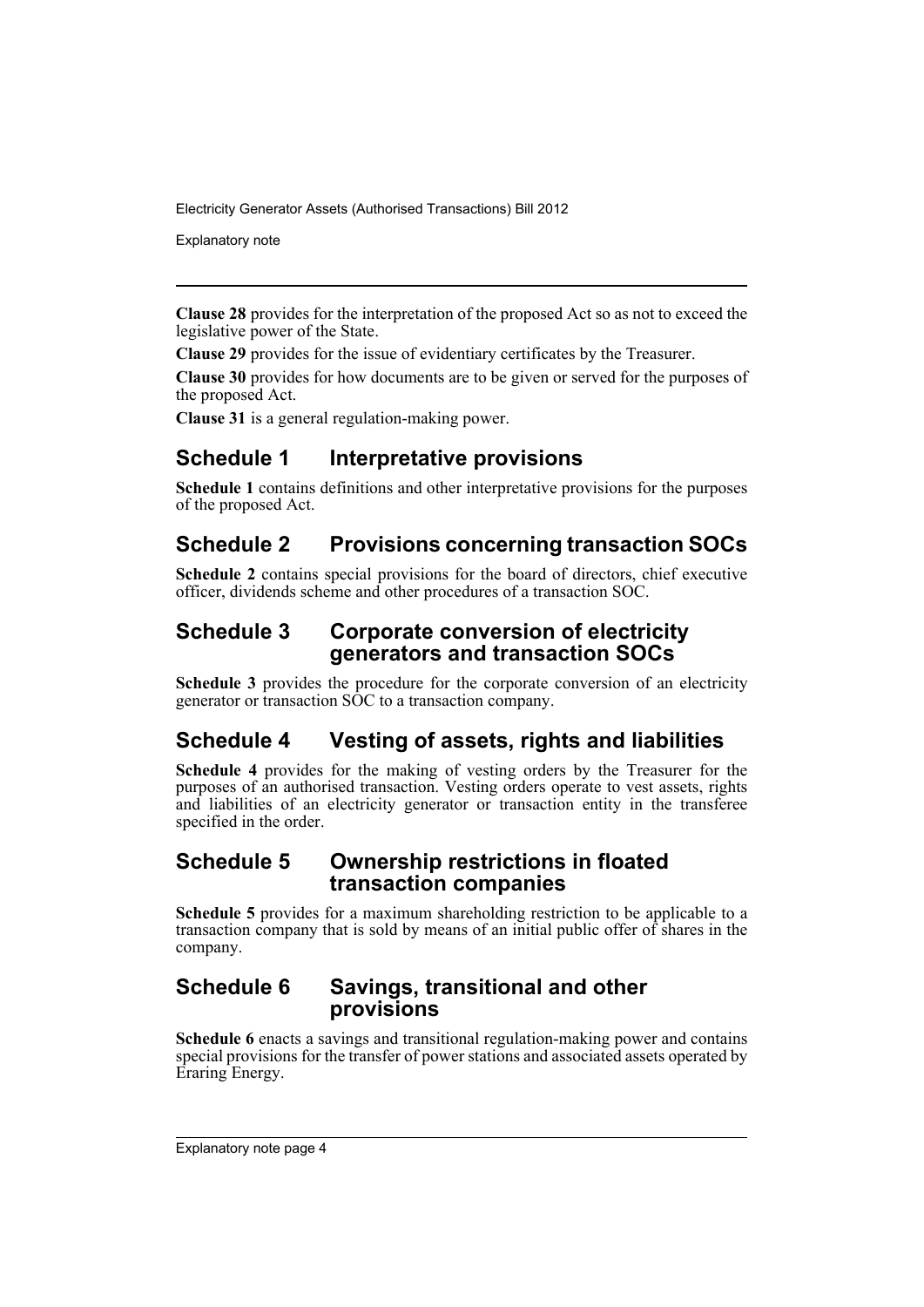Explanatory note

# **Schedule 7 Amendment of Subordinate Legislation Act 1989 No 146**

**Schedule 7** makes an amendment that will exempt regulations under the proposed Act from being stage repealed.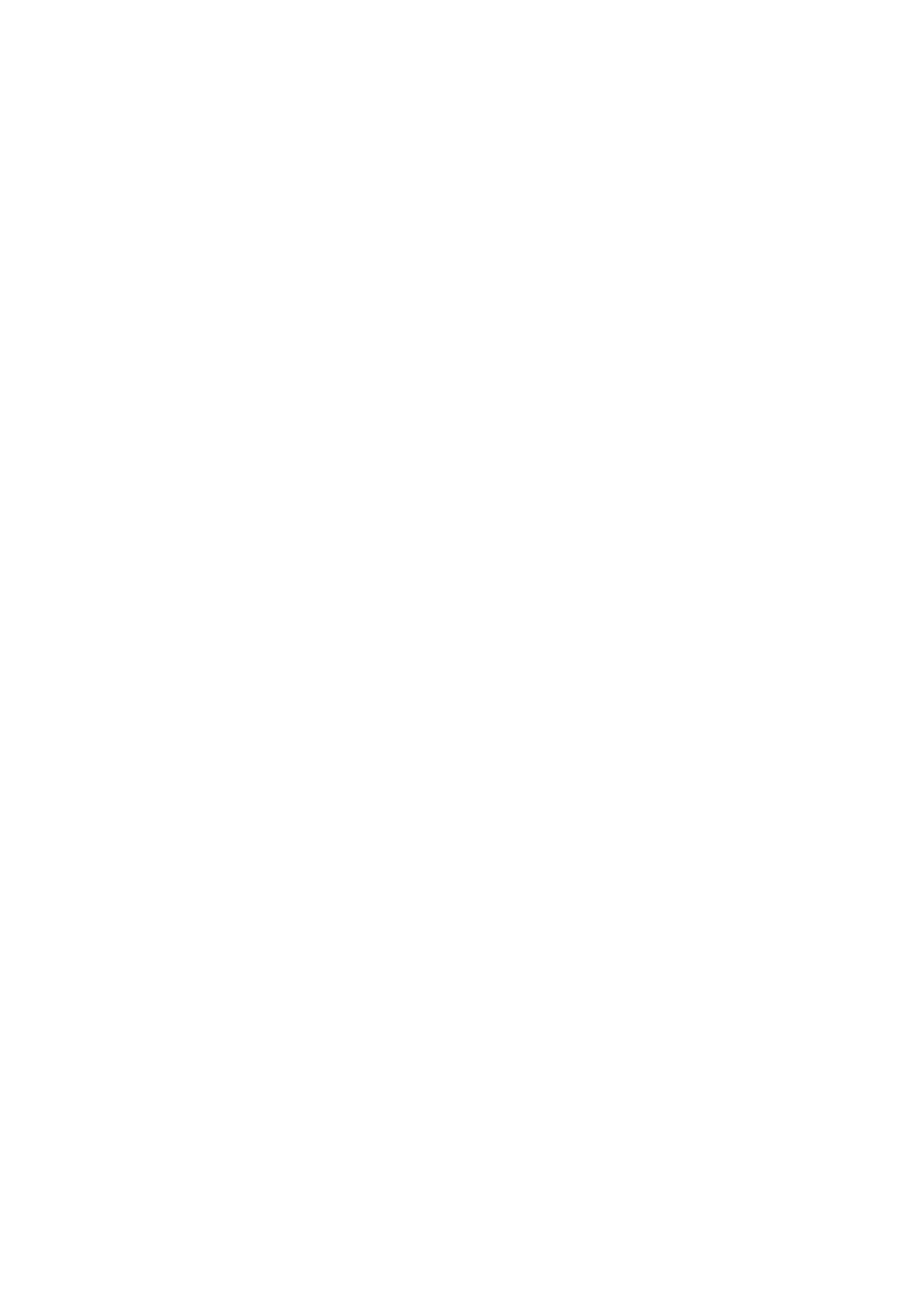First print



New South Wales

# **Electricity Generator Assets (Authorised Transactions) Bill 2012**

# **Contents**

|        |   |                                                                            | Page |
|--------|---|----------------------------------------------------------------------------|------|
| Part 1 |   | <b>Preliminary</b>                                                         |      |
|        |   | Name of Act                                                                | 2    |
|        | 2 | Commencement                                                               | 2    |
|        | 3 | Interpretation-key definitions                                             | 2    |
| Part 2 |   | Authorised transfers of electricity generator assets                       |      |
|        | 4 | Transfer of electricity generator assets to private sector                 | 3    |
|        | 5 | Transfer of electricity generator assets between public<br>sector agencies | 3    |
|        | 6 | Proceeds of transaction                                                    | 3    |
| Part 3 |   | <b>Facilitating authorised transactions</b>                                |      |
|        | 7 | Treasurer's functions for the purposes of an authorised<br>transaction     | 5    |
|        | 8 | Transaction SOCs                                                           | 5    |
|        |   |                                                                            |      |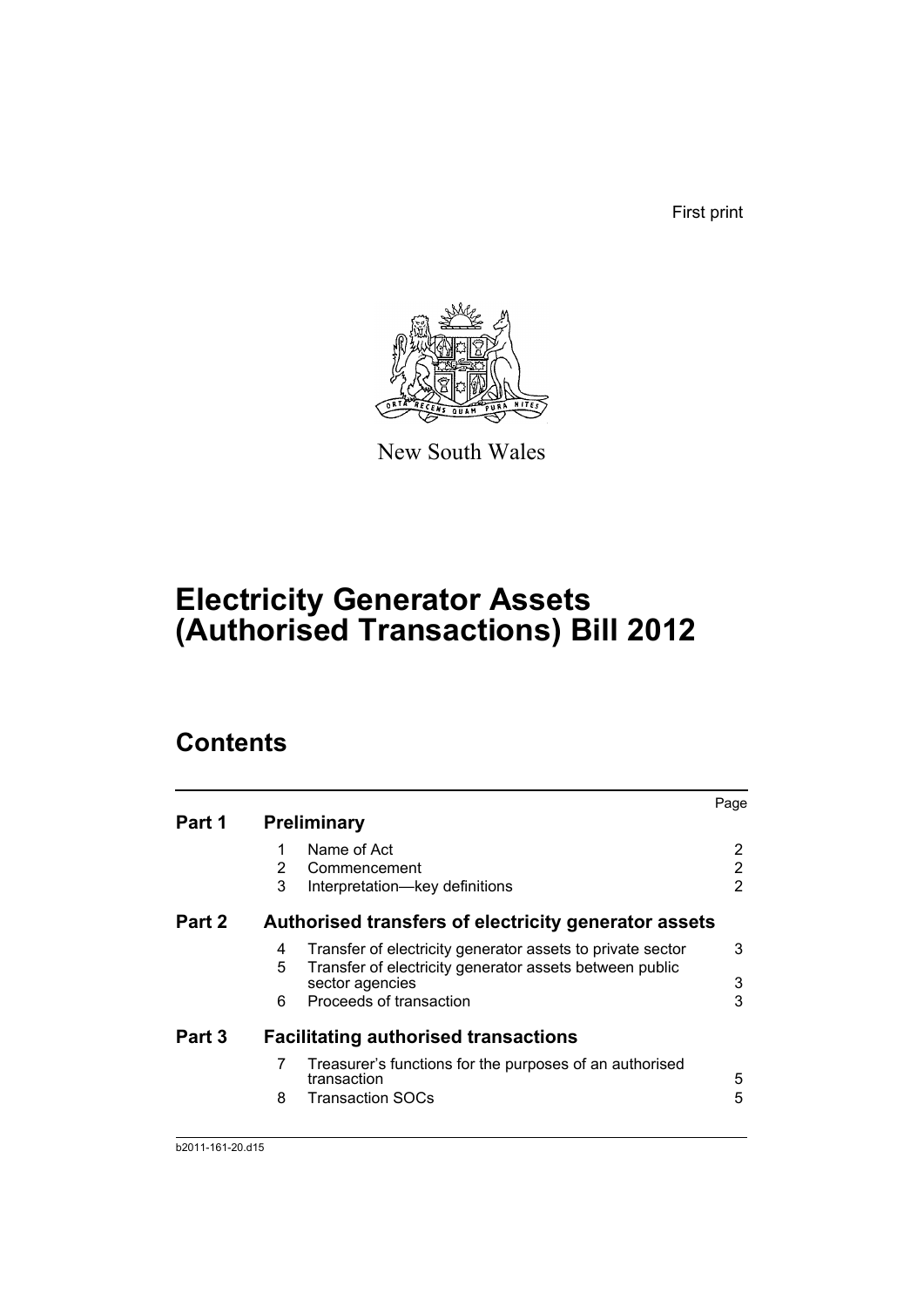Contents

|                                                                                                       |                                        |                                                                                                                                                                                                                                                                           | Page                                       |
|-------------------------------------------------------------------------------------------------------|----------------------------------------|---------------------------------------------------------------------------------------------------------------------------------------------------------------------------------------------------------------------------------------------------------------------------|--------------------------------------------|
|                                                                                                       | 9<br>10<br>11<br>12                    | <b>Transaction companies</b><br>Functions of electricity generators and transaction entities<br>Direction and control of electricity generators and<br>transaction entities<br><b>Establishment of Electricity Assets Ministerial Holding</b><br>Corporation              | 6<br>6<br>$\overline{7}$<br>$\overline{7}$ |
| Part 4                                                                                                |                                        | Arrangements for transfer of assets, staff and<br>functions                                                                                                                                                                                                               |                                            |
|                                                                                                       | 13<br>14<br>15                         | Vesting orders<br><b>Staff transfers</b><br>Effect of transfer of electricity generator assets between                                                                                                                                                                    | 9<br>9                                     |
|                                                                                                       | 16<br>17                               | public sector agencies<br>Grant of relevant authorisations<br>Acquisition of land by Electricity Assets Ministerial Holding                                                                                                                                               | 10<br>11                                   |
| Part 5                                                                                                |                                        | Corporation<br><b>Operation of other laws</b>                                                                                                                                                                                                                             | 12                                         |
|                                                                                                       | 18<br>19<br>20<br>21<br>22<br>23       | State taxes<br>Management of electricity trading risks-competition<br>exemption<br>General relationship of Act with other State legislation<br>Release of information by Auditor-General<br>Contracts for sale of land<br>Protection of contractual and other obligations | 14<br>14<br>15<br>15<br>16<br>16           |
| Part 6                                                                                                | 24                                     | Compensation not payable<br><b>Miscellaneous</b>                                                                                                                                                                                                                          | 17                                         |
|                                                                                                       | 25<br>26<br>27<br>28<br>29<br>30<br>31 | Delegation<br>Act to bind State and other jurisdictions<br>Extraterritorial operation of Act<br>Construction of Act and instruments so as not to exceed<br>legislative power<br>Certificate evidence<br>Service or giving of documents<br>Regulations                     | 18<br>18<br>18<br>19<br>20<br>20<br>20     |
| <b>Schedule 1</b><br><b>Schedule 2</b><br><b>Schedule 3</b><br><b>Schedule 4</b><br><b>Schedule 5</b> |                                        | Interpretative provisions<br><b>Provisions concerning transaction SOCs</b><br><b>Corporate conversion of electricity</b><br>generators and transaction SOCs<br>Vesting of assets, rights and liabilities<br>Ownership restrictions in floated transaction<br>companies    | 21<br>25<br>28<br>30<br>33                 |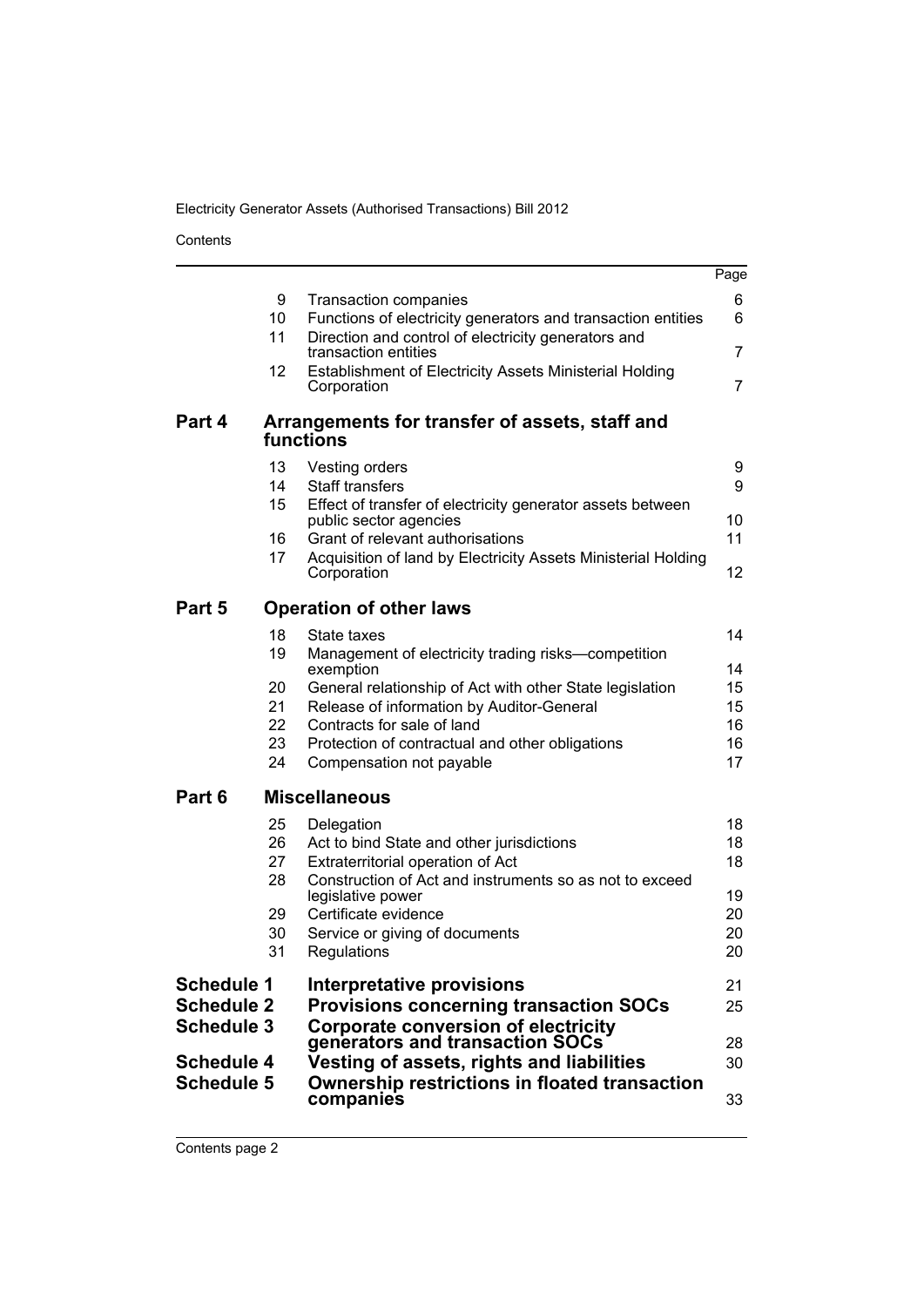Contents

|                                        |                                                                                           | Page |
|----------------------------------------|-------------------------------------------------------------------------------------------|------|
| <b>Schedule 6</b><br><b>Schedule 7</b> | Savings, transitional and other provisions<br><b>Amendment of Subordinate Legislation</b> | 47   |
|                                        | Act 1989 No 146                                                                           | 50   |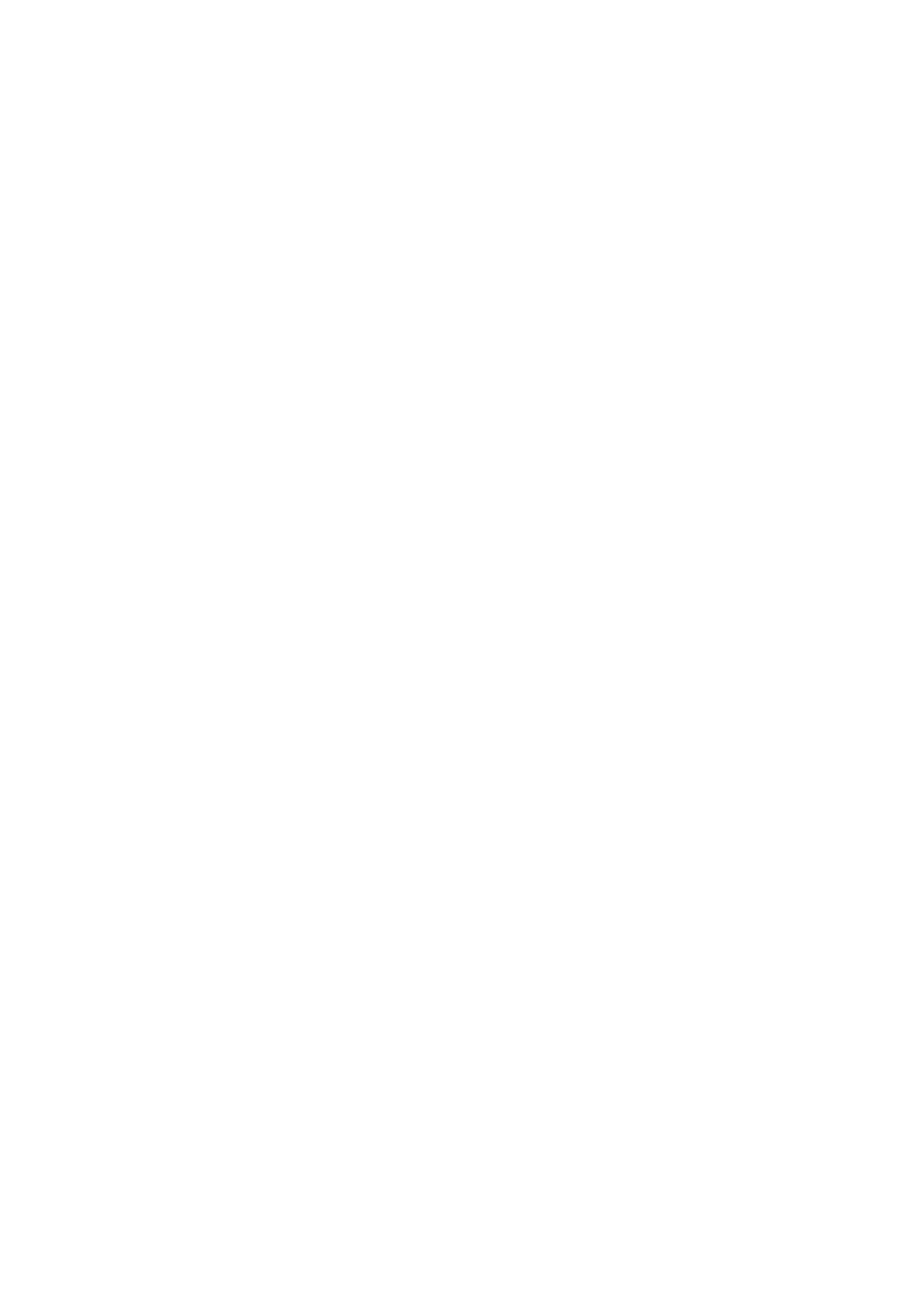

New South Wales

# **Electricity Generator Assets (Authorised Transactions) Bill 2012**

No , 2012

# **A Bill for**

An Act to authorise and provide for the transfer of the electricity generator assets of the State.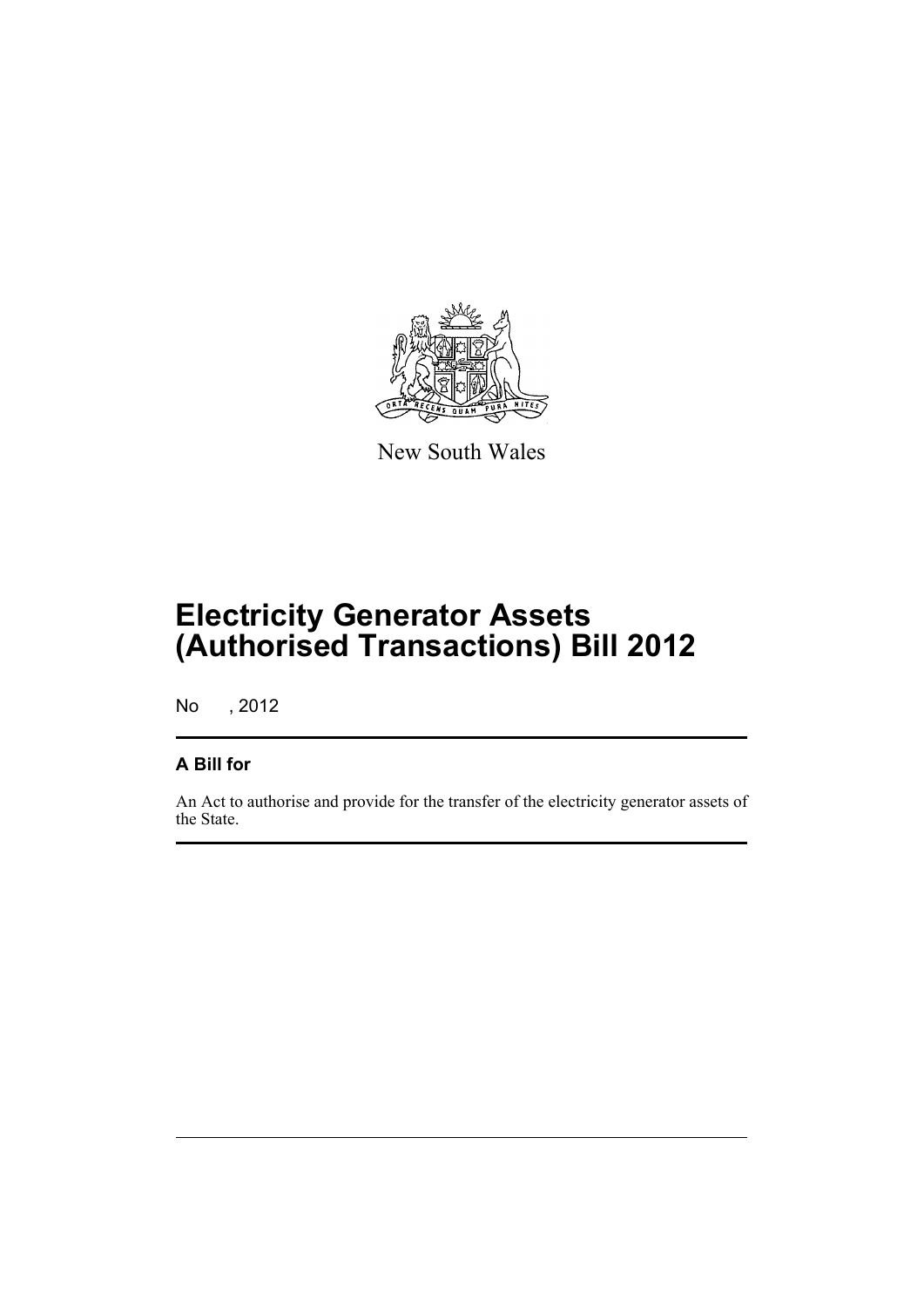Part 1 Preliminary

<span id="page-11-3"></span><span id="page-11-2"></span><span id="page-11-1"></span><span id="page-11-0"></span>

| The Legislature of New South Wales enacts: |     |                                                                                                                                                                                          | 1                     |  |
|--------------------------------------------|-----|------------------------------------------------------------------------------------------------------------------------------------------------------------------------------------------|-----------------------|--|
|                                            |     | Part 1 Preliminary                                                                                                                                                                       | 2                     |  |
| 1                                          |     | Name of Act                                                                                                                                                                              |                       |  |
|                                            |     | This Act is the <i>Electricity Generator Assets (Authorised Transactions)</i><br>Act $2012$ .                                                                                            | 4<br>5                |  |
| $\mathbf{2}$                               |     | Commencement                                                                                                                                                                             |                       |  |
|                                            | (1) | This Act commences on the date of assent, except as provided by<br>subsection $(2)$ .                                                                                                    | $\overline{7}$<br>8   |  |
|                                            | (2) | Schedule 5 (Ownership restrictions in floated transaction companies)<br>commences on a day to be appointed by proclamation.                                                              | 9<br>10 <sup>10</sup> |  |
| 3                                          |     | Interpretation-key definitions                                                                                                                                                           | 11                    |  |
|                                            |     | In this Act:                                                                                                                                                                             | 12                    |  |
|                                            |     | <i>authorised transaction</i> means a transfer of electricity generator assets<br>authorised by Part 2.                                                                                  | 13<br>14              |  |
|                                            |     | <i>electricity generator</i> means a statutory State owned corporation<br>constituted by the <i>Energy Services Corporations Act 1995</i> as an<br>electricity generator under that Act. | 15<br>16<br>17        |  |
|                                            |     | <i>electricity generator assets</i> means assets, rights and liabilities of an<br>electricity generator.                                                                                 | 18<br>19              |  |
|                                            |     | Note. Schedule 1 contains other interpretative provisions.                                                                                                                               | 20                    |  |

Page 2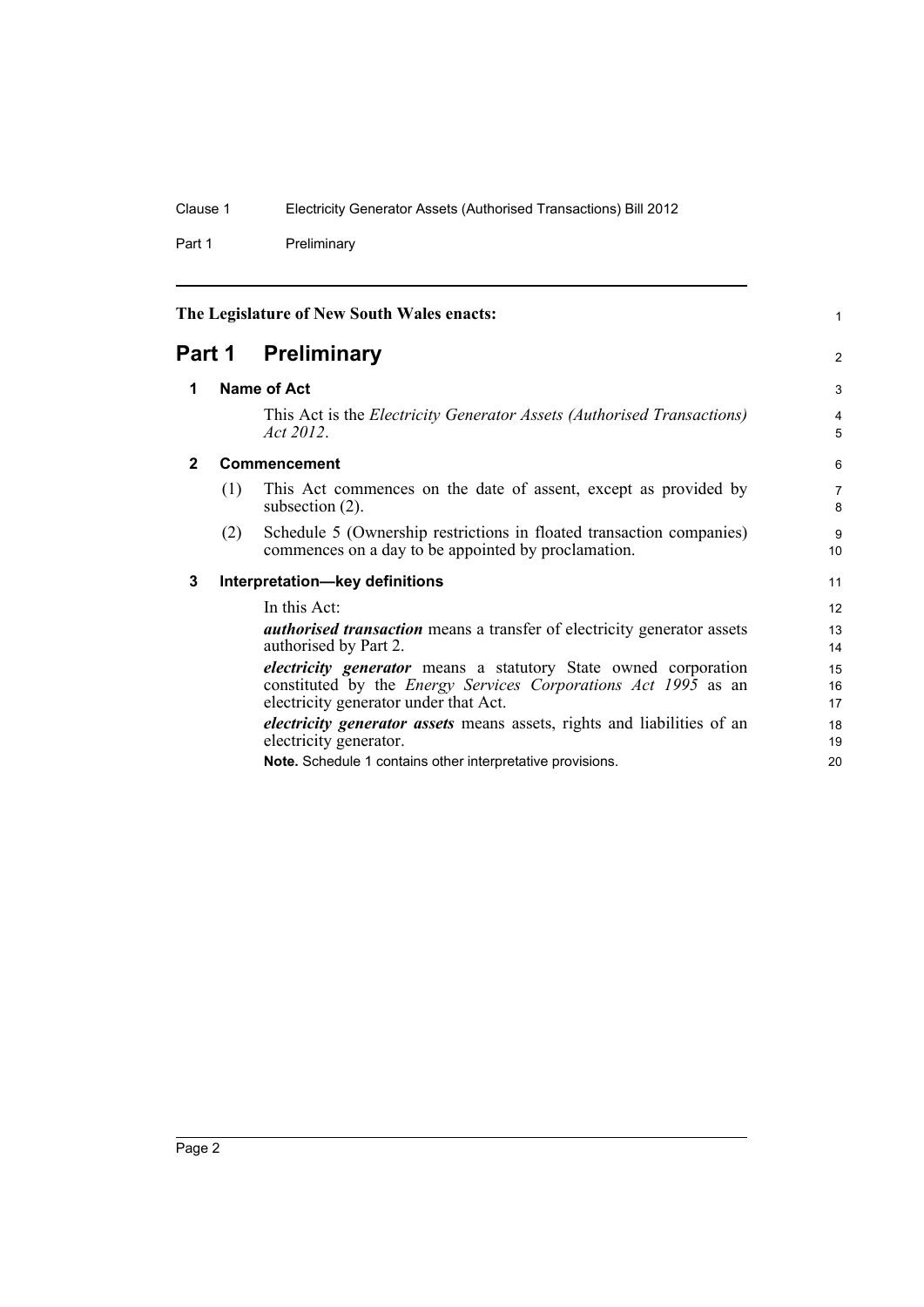| Electricity Generator Assets (Authorised Transactions) Bill 2012 |        |  |  |  |
|------------------------------------------------------------------|--------|--|--|--|
| Authorised transfers of electricity generator assets             | Part 2 |  |  |  |

<span id="page-12-3"></span><span id="page-12-2"></span><span id="page-12-1"></span><span id="page-12-0"></span>

| <b>Part 2</b> |     | Authorised transfers of electricity generator<br>assets                                                                                                                                                                                                                                        |                            |
|---------------|-----|------------------------------------------------------------------------------------------------------------------------------------------------------------------------------------------------------------------------------------------------------------------------------------------------|----------------------------|
| 4             |     | Transfer of electricity generator assets to private sector                                                                                                                                                                                                                                     |                            |
|               |     | This Act authorises the transfer of electricity generator assets to the<br>private sector.                                                                                                                                                                                                     | 4<br>5                     |
| 5             |     | Transfer of electricity generator assets between public sector agencies                                                                                                                                                                                                                        | 6                          |
|               |     | This Act authorises the transfer of electricity generator assets between<br>public sector agencies.                                                                                                                                                                                            | $\overline{7}$<br>8        |
| 6             |     | <b>Proceeds of transaction</b>                                                                                                                                                                                                                                                                 | 9                          |
|               | (1) | The proceeds of the transfer of electricity generator assets pursuant to<br>an authorised transaction <i>(the transaction proceeds)</i> belong to and are<br>payable directly to the State.                                                                                                    | 10<br>11<br>12             |
|               | (2) | The transaction proceeds paid to the State are to be paid into the Restart<br>NSW Fund (the Fund) established under the Restart NSW Fund Act<br>2011.                                                                                                                                          | 13<br>14<br>15             |
|               | (3) | The following deductions are authorised to be made from the<br>transaction proceeds:                                                                                                                                                                                                           | 16<br>17                   |
|               |     | deduction of such amounts as the Treasurer approves to repay<br>(a)<br>debt and satisfy other liabilities of a public sector agency in<br>respect of electricity generator assets transferred for the purposes<br>of an authorised transaction,                                                | 18<br>19<br>20<br>21       |
|               |     | deduction of such amounts as the Treasurer approves to<br>(b)<br>reimburse public sector agencies for payments made by them in<br>respect of any tax, duty, fee or charge imposed by any Act or law<br>of the State or any other jurisdiction in connection with a<br>transaction arrangement, | 22<br>23<br>24<br>25<br>26 |
|               |     | deduction of such amounts as the Treasurer approves to satisfy<br>(c)<br>any liability of a public sector agency arising under or in<br>connection with a transaction arrangement,                                                                                                             | 27<br>28<br>29             |
|               |     | deduction of such amounts as the Treasurer approves to meet<br>(d)<br>expenses reasonably incurred by public sector agencies for the<br>purposes of an authorised transaction.                                                                                                                 | 30<br>31<br>32             |
|               | (4) | The transaction proceeds do not include any amount certified by the<br>Treasurer to have been paid to a public sector agency as a tax, duty, fee<br>or charge imposed by any Act or law of the State in connection with a<br>transaction arrangement.                                          | 33<br>34<br>35<br>36       |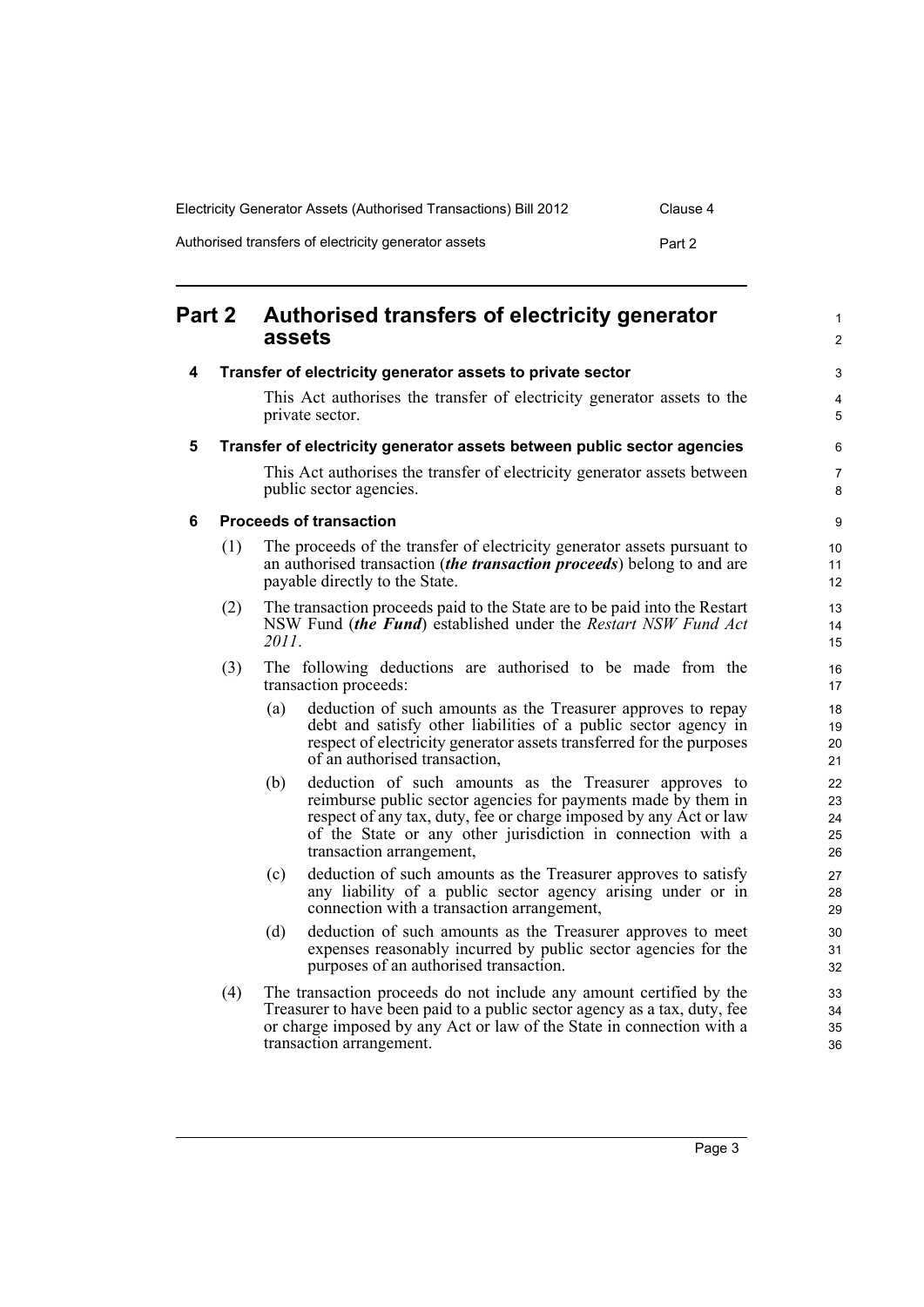| Part 2 | Authorised transfers of electricity generator assets |  |
|--------|------------------------------------------------------|--|
|--------|------------------------------------------------------|--|

| (5) | The deductions authorised to be made from the transaction proceeds   |
|-----|----------------------------------------------------------------------|
|     | may be made before payment of the transaction proceeds into the Fund |
|     | or may be made by payment from the Fund.                             |

(6) The requirements of this section do not affect the validity of a transaction arrangement.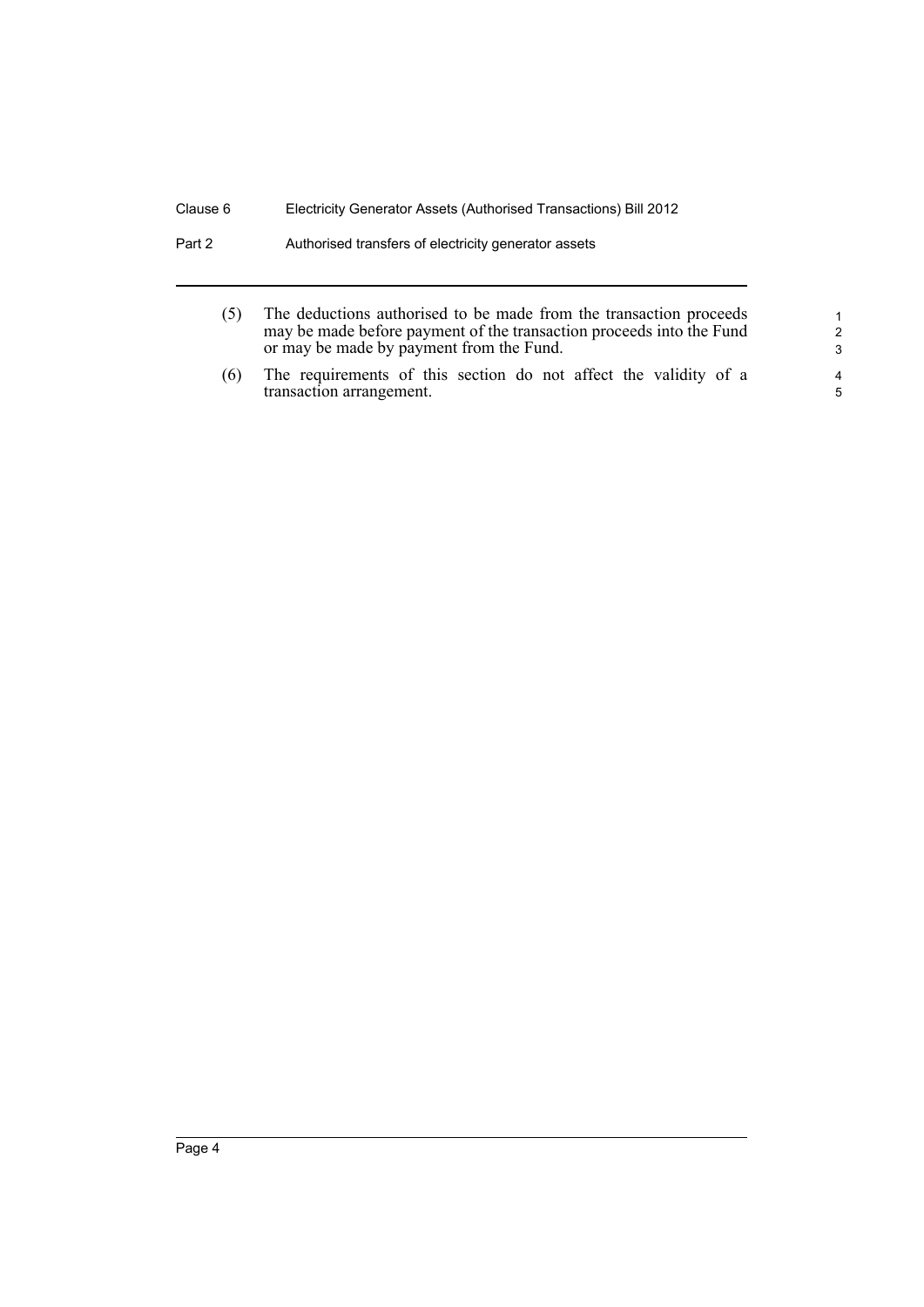| Electricity Generator Assets (Authorised Transactions) Bill 2012 | Clause 7 |
|------------------------------------------------------------------|----------|
| Facilitating authorised transactions                             | Part 3   |

<span id="page-14-2"></span><span id="page-14-1"></span><span id="page-14-0"></span>

| Part 3 |     | <b>Facilitating authorised transactions</b>                         |                                                                                                                                                                                                                                                                                     | 1                       |
|--------|-----|---------------------------------------------------------------------|-------------------------------------------------------------------------------------------------------------------------------------------------------------------------------------------------------------------------------------------------------------------------------------|-------------------------|
| 7      |     | Treasurer's functions for the purposes of an authorised transaction |                                                                                                                                                                                                                                                                                     | $\overline{\mathbf{c}}$ |
|        |     |                                                                     | The Treasurer has and may exercise all such functions as are necessary<br>or convenient for the purposes of an authorised transaction. The<br>functions conferred on the Treasurer by any other provision of this Act<br>do not limit the Treasurer's functions under this section. | 3<br>4<br>5<br>6        |
| 8      |     |                                                                     | <b>Transaction SOCs</b>                                                                                                                                                                                                                                                             | 7                       |
|        | (1) |                                                                     | A statutory State owned corporation may be established under this Act<br>as a transaction SOC for the purposes of an authorised transaction.                                                                                                                                        | 8<br>9                  |
|        | (2) |                                                                     | The Governor may by order published in the Gazette:                                                                                                                                                                                                                                 | 10                      |
|        |     | (a)                                                                 | create a corporation under a corporate name specified in the<br>order, and                                                                                                                                                                                                          | 11<br>12                |
|        |     | (b)                                                                 | specify the functions of the corporation, and                                                                                                                                                                                                                                       | 13                      |
|        |     | (c)                                                                 | direct that the corporation is established as a statutory State<br>owned corporation and as a transaction SOC.                                                                                                                                                                      | 14<br>15                |
|        | (3) |                                                                     | On the day on which the order takes effect:                                                                                                                                                                                                                                         | 16                      |
|        |     | (a)                                                                 | a corporation is constituted with the corporate name and<br>functions specified in the order, and                                                                                                                                                                                   | 17<br>18                |
|        |     | (b)                                                                 | the State Owned Corporations Act 1989 is amended by inserting<br>in Schedule 5 the corporate name specified in the order (to<br>establish the corporation as a statutory State owned corporation<br>under that Act), and                                                            | 19<br>20<br>21<br>22    |
|        |     | (c)                                                                 | the State owned corporation thereby established is a transaction<br>SOC for the purposes of this Act.                                                                                                                                                                               | 23<br>24                |
|        | (4) |                                                                     | The portfolio Minister of a SOC established under this section is the<br>Minister administering section 13 (Creation of additional energy<br>services corporations) of the <i>Energy Services Corporations Act 1995</i> .                                                           | 25<br>26<br>27          |
|        | (5) |                                                                     | Schedule 2 has effect with respect to a transaction SOC. The provisions<br>of that Schedule are in addition to and (except to the extent to which that<br>Schedule otherwise provides) do not derogate from the provisions of the<br>State Owned Corporations Act 1989.             | 28<br>29<br>30<br>31    |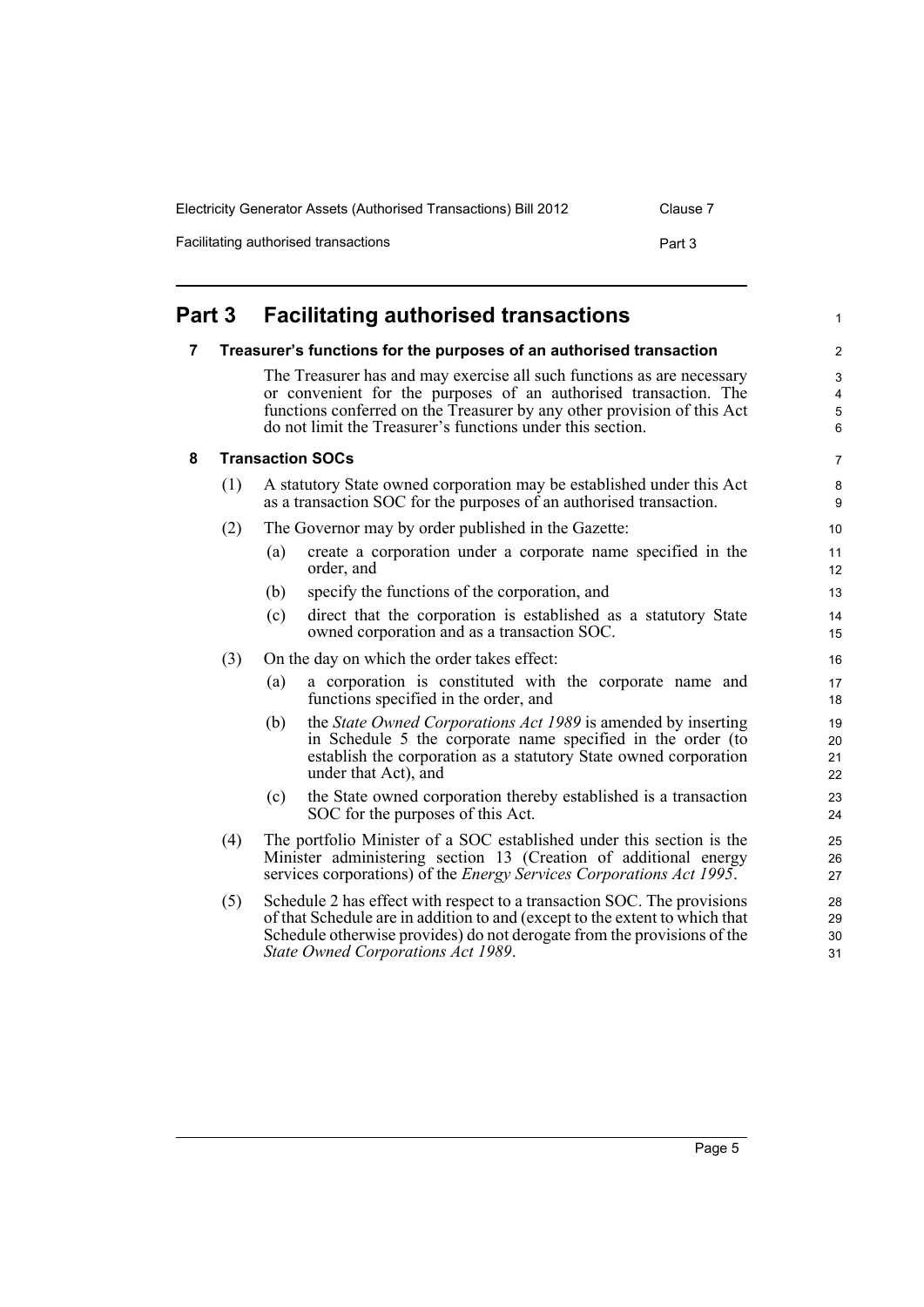Part 3 **Facilitating authorised transactions** 

### **9 Transaction companies**

<span id="page-15-1"></span><span id="page-15-0"></span>

| 9  | <b>Transaction companies</b> |                                                                                                                                                                                                                                                                                                                                                                                                                                              |                                                  |
|----|------------------------------|----------------------------------------------------------------------------------------------------------------------------------------------------------------------------------------------------------------------------------------------------------------------------------------------------------------------------------------------------------------------------------------------------------------------------------------------|--------------------------------------------------|
|    | (1)                          | The Treasurer may for the purposes of an authorised transaction<br>establish, or direct the establishment of, companies as transaction<br>companies in any of the following ways:                                                                                                                                                                                                                                                            | $\overline{c}$<br>$\ensuremath{\mathsf{3}}$<br>4 |
|    |                              | the formation or acquisition by or on behalf of the State or a SOC<br>(a)<br>of a company limited by shares, so that all the issued shares in the<br>company are held by or on behalf of the State or a SOC (or both),                                                                                                                                                                                                                       | 5<br>6<br>$\overline{7}$                         |
|    |                              | the formation or acquisition of a company as a wholly owned<br>(b)<br>subsidiary company of a transaction company,                                                                                                                                                                                                                                                                                                                           | $\bf 8$<br>9                                     |
|    |                              | the conversion of an electricity generator or transaction SOC into<br>(c)<br>a company limited by shares as provided by Schedule 3.                                                                                                                                                                                                                                                                                                          | 10<br>11                                         |
|    | (2)                          | A transaction company that is a public sector agency may be converted<br>from one kind of company to any other kind of company.                                                                                                                                                                                                                                                                                                              | 12<br>13                                         |
|    | (3)                          | Except by express agreement with the Treasurer:                                                                                                                                                                                                                                                                                                                                                                                              | 14                                               |
|    |                              | (a)<br>a transaction company is not and does not represent the State, and                                                                                                                                                                                                                                                                                                                                                                    | 15                                               |
|    |                              | (b)<br>the debts, liabilities and obligations of a transaction company are<br>not guaranteed by the State.                                                                                                                                                                                                                                                                                                                                   | 16<br>17                                         |
|    | (4)                          | The Treasurer may act for or on behalf of the State, a SOC or a<br>transaction company that is a public sector agency in connection with<br>the rights, privileges and benefits, and the duties, liabilities and<br>obligations of the State, a SOC or transaction company as the holder of<br>shares or other securities in a transaction company.                                                                                          | 18<br>19<br>20<br>21<br>22                       |
|    | (5)                          | Shares and other securities in a transaction company that is a public<br>sector agency may be issued, sold or transferred in accordance with the<br>directions of the Treasurer. The Treasurer may on behalf of the State, a<br>SOC or a transaction company that is a public sector agency enter into<br>and carry out transaction arrangements for the issue, sale or transfer of<br>shares and other securities in a transaction company. | 23<br>24<br>25<br>26<br>27<br>28                 |
|    | (6)                          | An electricity generator that becomes a transaction company remains an<br>electricity generator for the purposes of this Act (despite ceasing to be<br>a statutory State owned corporation constituted by the <i>Energy Services</i><br>Corporations Act 1995).                                                                                                                                                                              | 29<br>30<br>31<br>32                             |
| 10 |                              | Functions of electricity generators and transaction entities                                                                                                                                                                                                                                                                                                                                                                                 | 33                                               |
|    | (1)                          | Each electricity generator and transaction entity has and may exercise<br>all such functions as are necessary or convenient for the purposes of an<br>authorised transaction.                                                                                                                                                                                                                                                                | 34<br>35<br>36                                   |
|    | (2)                          | The functions conferred by this section are in addition to any other<br>functions that an electricity generator or transaction entity has apart                                                                                                                                                                                                                                                                                              | 37<br>38                                         |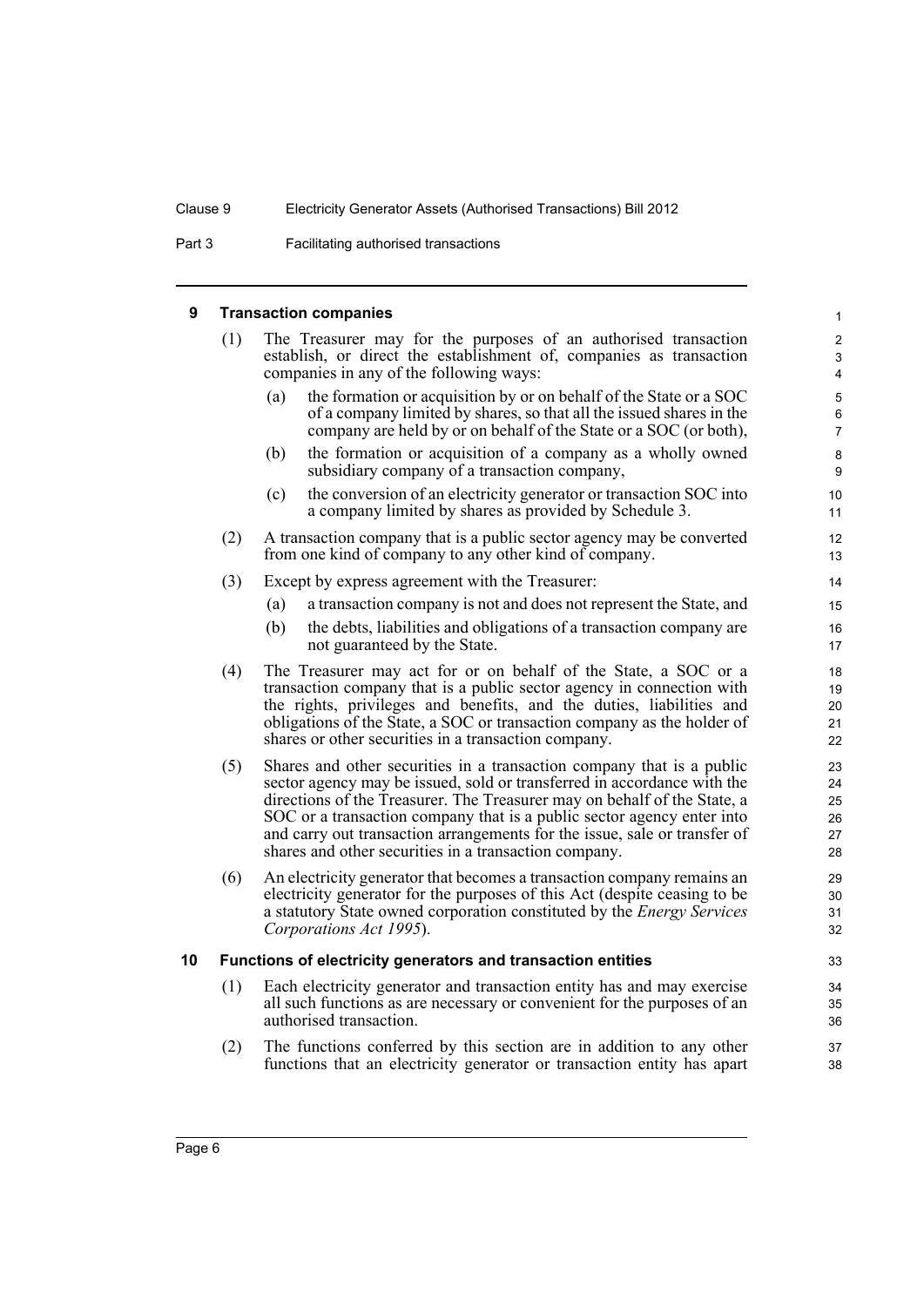| Electricity Generator Assets (Authorised Transactions) Bill 2012 | Clause 11 |
|------------------------------------------------------------------|-----------|
| Facilitating authorised transactions                             | Part 3    |

from this section and those other functions do not prevent or otherwise limit the exercise of the additional functions conferred by this section.

(3) The Treasurer may act for or on behalf of an electricity generator or transaction entity in the exercise of any of its functions for the purposes of an authorised transaction while it is a public sector agency.

#### <span id="page-16-0"></span>**11 Direction and control of electricity generators and transaction entities**

- (1) Each electricity generator and transaction entity is subject to the direction and control of the Treasurer in the exercise of any of its functions for the purposes of an authorised transaction while it is a public sector agency.
- (2) The Treasurer may give directions for the purposes of an authorised transaction to an electricity generator or transaction entity, and to the directors and other officers of an electricity generator or transaction entity. Any such directions must be complied with by the electricity generator, the transaction entity or the directors or other officers concerned.
- (3) Directions to a transaction entity (or its directors and other officers) can only be given and are only required to be complied with while the transaction entity is a public sector agency.
- (4) The power to give directions under this section extends to directions with respect to the way in which an electricity generator or transaction entity is to conduct its business and other affairs.
- (5) Action taken by an electricity generator or transaction SOC to comply with a direction of the Treasurer under this Act does not require the approval of the voting shareholders or portfolio Minister of the corporation.
- (6) Anything done or omitted to be done by a director or other officer of an electricity generator or transaction entity in complying with a direction given by the Treasurer under this Act does not subject the director or officer personally to any action, liability, claim or demand.
- (7) The provisions of this section are declared to be Corporations legislation displacement provisions for the purposes of section 5G of the Corporations Act in relation to the provisions of the Corporations legislation generally.

#### <span id="page-16-1"></span>**12 Establishment of Electricity Assets Ministerial Holding Corporation**

(1) There is constituted by this Act a corporation with the corporate name of the Electricity Assets Ministerial Holding Corporation.

35 36 37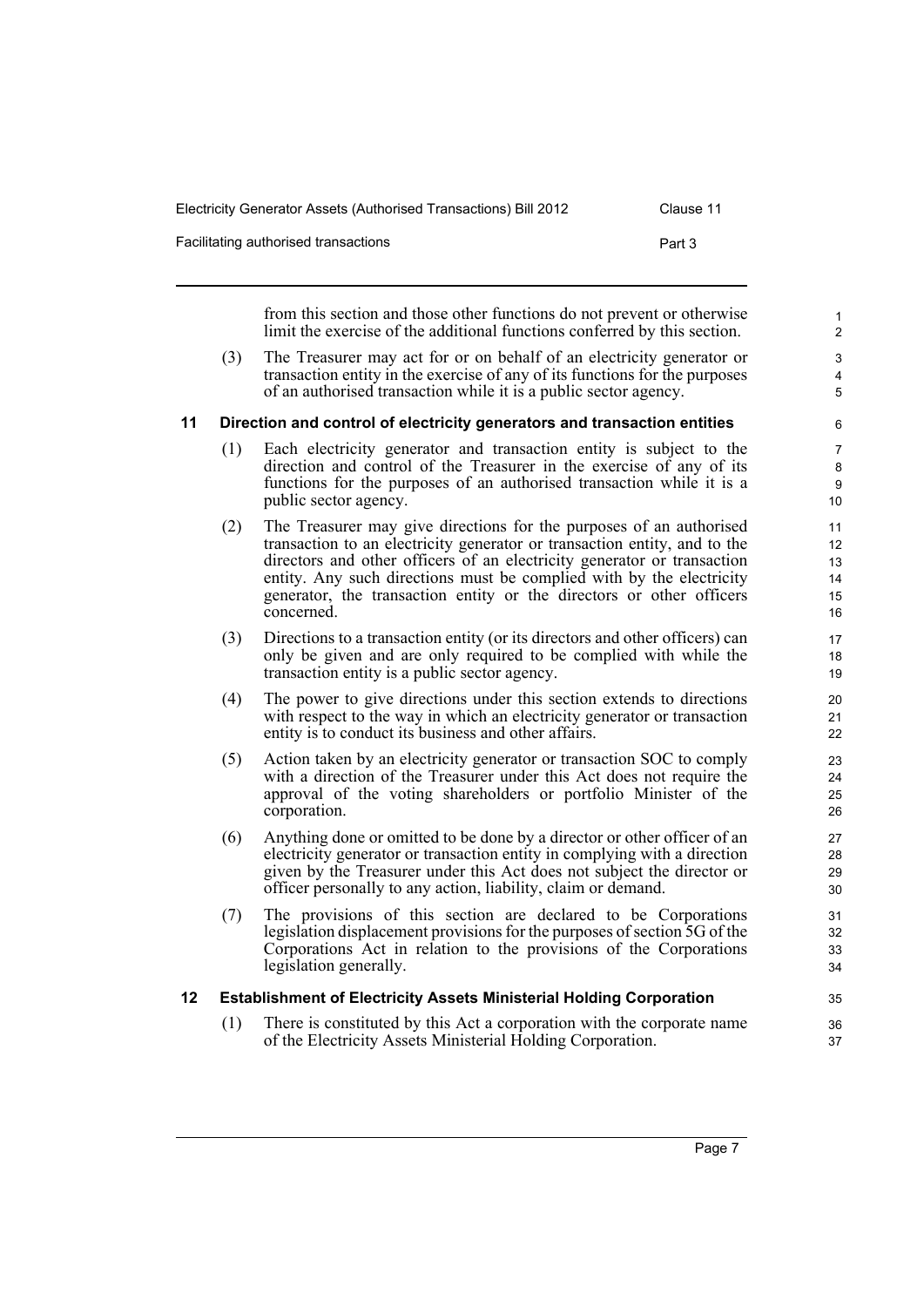Part 3 **Facilitating authorised transactions** 

| (2) |                                                                                                                                                                                                                                                                 | The affairs of the Corporation are to be managed by the Treasurer who<br>may authorise another Minister to exercise functions in relation to<br>particular assets, rights and liabilities.  | 1<br>$\overline{\mathbf{c}}$<br>3 |  |
|-----|-----------------------------------------------------------------------------------------------------------------------------------------------------------------------------------------------------------------------------------------------------------------|---------------------------------------------------------------------------------------------------------------------------------------------------------------------------------------------|-----------------------------------|--|
| (3) | Any act, matter or thing done in the name of, or on behalf of, the<br>Corporation by the Treasurer or a Minister authorised by the Treasurer,<br>or with the authority of the Treasurer or any such Minister, is taken to<br>have been done by the Corporation. |                                                                                                                                                                                             |                                   |  |
| (4) | The Corporation has the functions conferred or imposed on it by or<br>under this or any other Act.                                                                                                                                                              |                                                                                                                                                                                             |                                   |  |
| (5) | The functions of the Corporation are:                                                                                                                                                                                                                           |                                                                                                                                                                                             |                                   |  |
|     | (a)                                                                                                                                                                                                                                                             | to hold, on behalf of the Crown, electricity generator assets<br>acquired by it or transferred to it by or under this or any other Act,<br>and                                              | 11<br>12<br>13                    |  |
|     | (b)                                                                                                                                                                                                                                                             | to carry on any activities or business that relate to any electricity<br>generator assets held by it, including demanding, collecting and<br>receiving charges, levies, rates and fees, and | 14<br>15<br>16                    |  |
|     | (c)                                                                                                                                                                                                                                                             | such other functions for the purposes of an authorised transaction<br>as may be prescribed by the regulations.                                                                              | 17<br>18                          |  |
|     |                                                                                                                                                                                                                                                                 |                                                                                                                                                                                             |                                   |  |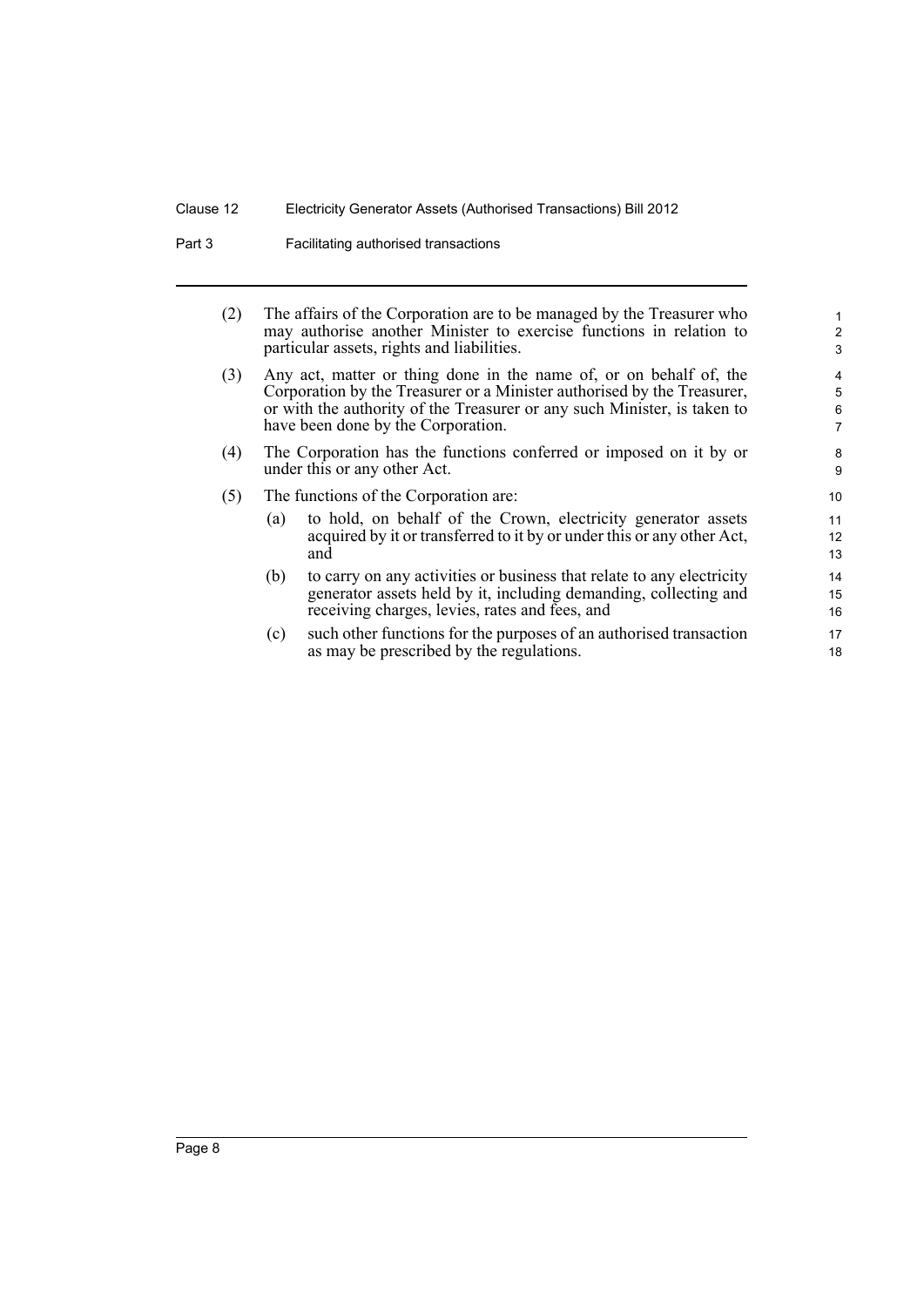| Electricity Generator Assets (Authorised Transactions) Bill 2012 | Clause 13 |
|------------------------------------------------------------------|-----------|
| Arrangements for transfer of assets, staff and functions         | Part 4    |

# <span id="page-18-0"></span>**Part 4 Arrangements for transfer of assets, staff and functions**

#### <span id="page-18-1"></span>**13 Vesting orders**

The Treasurer may make vesting orders under Schedule 4 for the purposes of an authorised transaction.

5 6

1  $\mathfrak{p}$ 

 $\overline{a}$ 4

### <span id="page-18-2"></span>**14 Staff transfers**

- (1) The Treasurer may, for the purposes of an authorised transaction, by order in writing, transfer the employment of an employee of an electricity generator (a *transferred employee*) to the employment of another public sector agency.
- (2) A transferred employee is (until other provision is duly made under any Act or law) to be employed in accordance with any relevant statutory provisions, awards, agreements and determinations that would have applied to the employee had the employee remained an employee of the electricity generator concerned.
- (3) On the transfer by order under this section of an employee's employment from one employer (*the current employer*) to another employer (*the new employer*) the following provisions have effect:
	- (a) the employee is entitled to continue as a contributor, member or employee for the purposes of any superannuation scheme in respect of which he or she was a contributor, member or employee (as an employee of the current employer) immediately before the transfer of employment and remains so entitled subject to any variation to that entitlement made either by agreement or otherwise in accordance with law,
	- (b) the new employer is taken to be an employer for the purposes of any superannuation scheme in respect of which the employee continues as a contributor, member or employee pursuant to an entitlement under this section,
	- (c) the continuity of the employee's contract of employment is taken not to have been broken by the transfer of employment, and service of the employee with the current employer (including service deemed to be service with the current employer) that is continuous service up to the time of transfer is taken for all purposes to be service with the new employer,
	- (d) the employee retains any rights to sick leave, annual leave or long service leave accrued or accruing immediately before the transfer (except accrued leave for which the employee has, on ceasing to be an employee of the current employer, been paid the monetary value in pursuance of any other entitlement of the employee).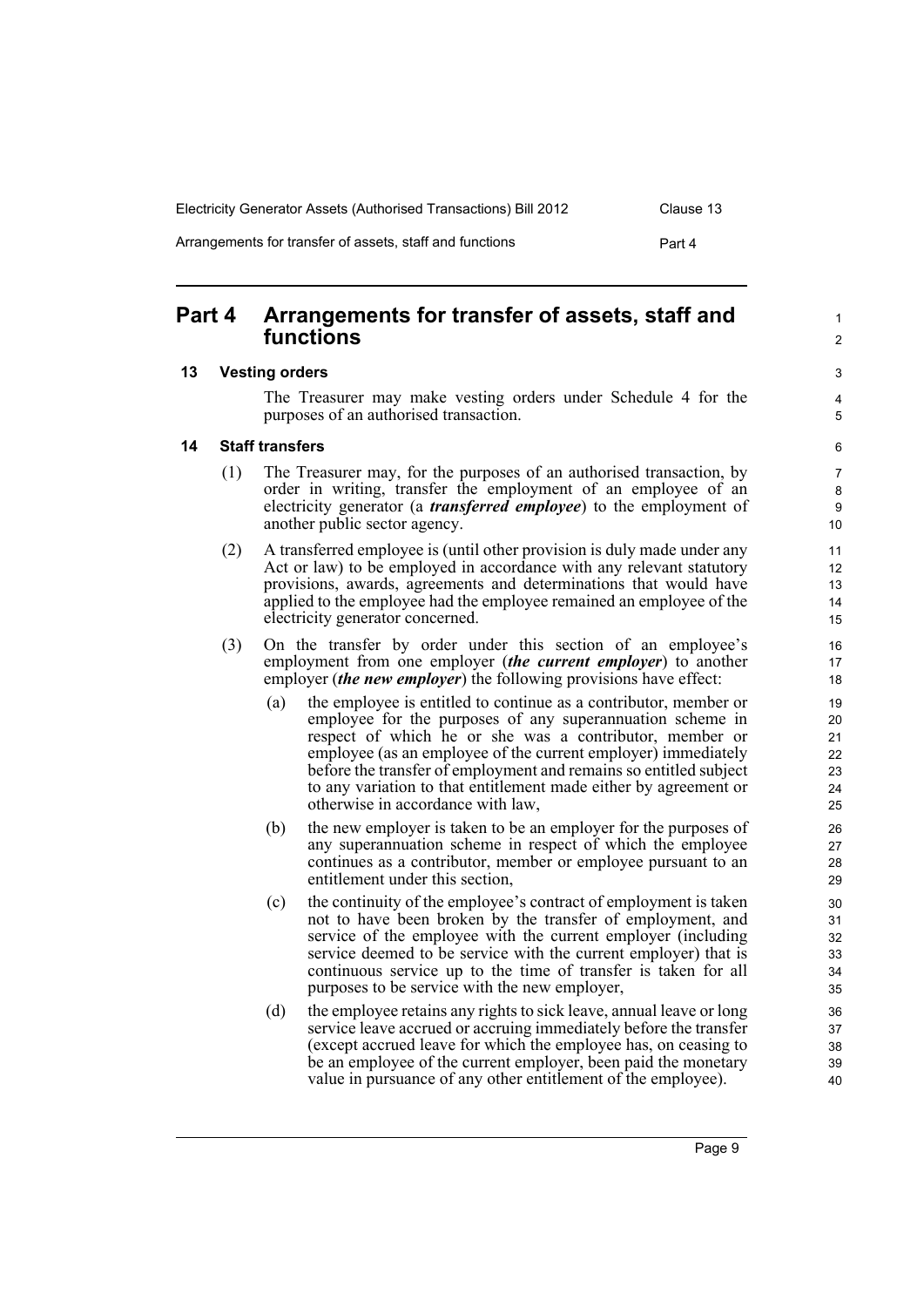#### Part 4 **Arrangements for transfer of assets, staff and functions**

(4) The Treasurer may negotiate and enter into agreements or industrial instruments concerning workplace relations for or on behalf of a public sector agency in connection with the operation of this section.

1 2 3

#### <span id="page-19-0"></span>**15 Effect of transfer of electricity generator assets between public sector agencies**

- (1) When the business of an electricity generator is transferred to another public sector agency for the purposes of an authorised transaction:
	- (a) the public sector agency becomes the *new operator* of the business and that business is to be conducted as the *electricity business* of the new operator, and
	- (b) the new operator is deemed to be an electricity generator for the purposes of this Act in respect of the business that comprises its electricity business as conducted by the new operator from time to time, but only while the new operator is a public sector agency and not in respect of any other business of the new operator, and
	- (c) the new operator has and may exercise all such functions as may be necessary or convenient for the purpose of the carrying on of its electricity business, and
	- (d) the new operator has the benefit of any relevant operating licence for the purpose of the carrying on of its electricity business, and
	- (e) a public sector agency responsible for the issue of any such relevant operating licence must, at the request of the new operator, re-issue the licence in the name of the new operator and subject to terms, conditions and endorsements that are the same (or to substantially the same effect) as those to which it was subject before its re-issue.
- (2) If the business comprising the electricity business of the new operator is transferred to another public sector agency, this section also operates in respect of that transfer (and any further transfer for the purposes of an authorised transaction).
- (3) This section applies to the transfer of part of, or an interest in, a business in the same way as it applies to a transfer of the whole business.
- (4) In this section:

*relevant operating licence*, in relation to a transferred business of an electricity generator, means any licence, permit, entitlement, accreditation or other authority that was held by the electricity generator before the transfer and that is necessary or convenient for the carrying on of any aspect of the electricity business of the new operator.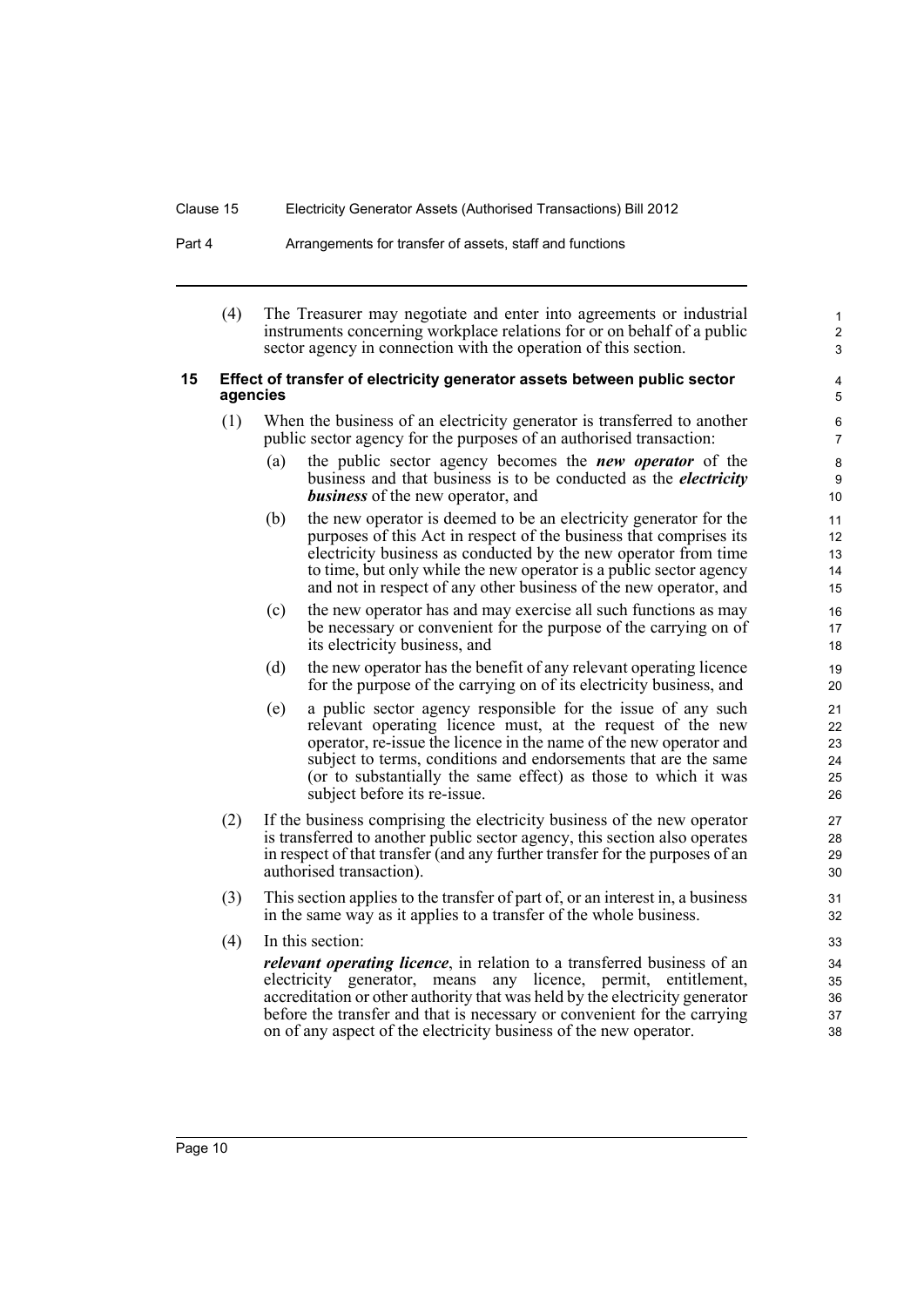| Electricity Generator Assets (Authorised Transactions) Bill 2012 | Clause 16 |
|------------------------------------------------------------------|-----------|
| Arrangements for transfer of assets, staff and functions         | Part 4    |

#### <span id="page-20-0"></span>**16 Grant of relevant authorisations**

| (1) | The Treasurer may give directions to a public sector agency for or with<br>respect to the grant of any relevant authorisation to a person who<br>becomes or who it is proposed will become the new operator of any<br>electricity generator assets pursuant to an authorised transaction, |
|-----|-------------------------------------------------------------------------------------------------------------------------------------------------------------------------------------------------------------------------------------------------------------------------------------------|
|     | including directions for or with respect to any of the following:                                                                                                                                                                                                                         |

- (a) requiring the grant of any such relevant authorisation without the necessity for the making or determination of any application,
- (b) the displacement or modification of any provision of a relevant law in its application to the grant of any such relevant authorisation,
- (c) the conditions or endorsements subject to which any such relevant authorisation is to be granted or that are to be attached to any such relevant authorisation.
- (2) A direction may only be given under this section for the grant of a relevant authorisation that:
	- (a) operates to transfer or replace an existing relevant authorisation that is currently in force, and
	- (b) is subject to terms, conditions or endorsements that are the same (or to substantially the same effect) as those to which that existing relevant authorisation is subject.
- (3) The Treasurer must consult with a public sector agency before giving a direction to the public sector agency under this section.
- (4) A public sector agency exercising functions under a relevant law must comply with a direction of the Treasurer under this section.
- (5) Anything done by an electricity generator in compliance with a condition or endorsement of a relevant authorisation in relation to electricity generator assets of which a person is the new operator is taken to have been done by the new operator for the purposes of any corresponding condition or endorsement of a relevant authorisation granted to the new operator pursuant to a direction under this section.
- (6) A relevant authorisation granted to an electricity generator or to the new operator of electricity generator assets may not be suspended or cancelled on the ground of the conversion of the electricity generator or new operator to a company or on the ground of any change that has occurred in the officers or shareholders of the company as a result of that conversion or pursuant to a transaction arrangement.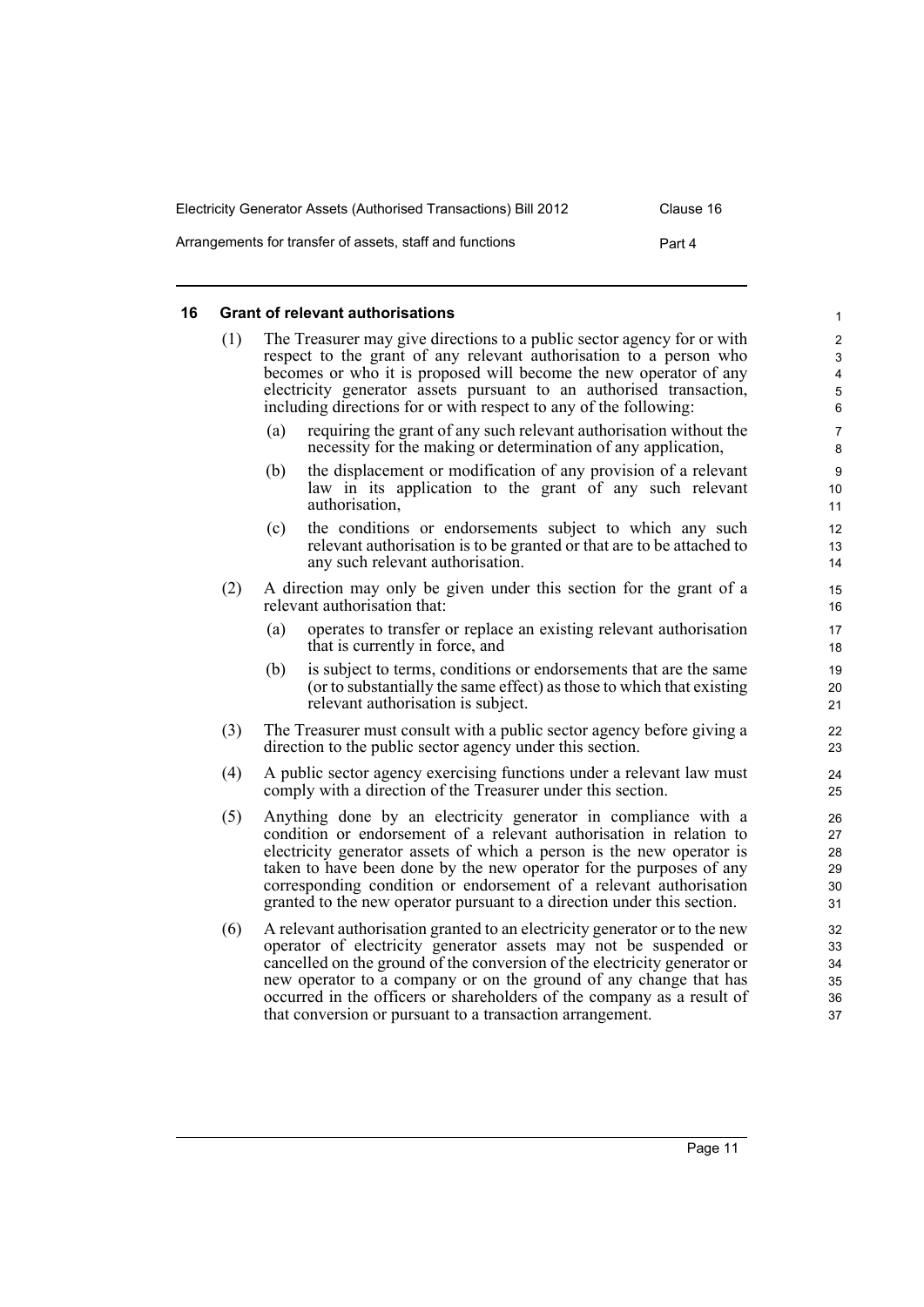Part 4 **Arrangements for transfer of assets, staff and functions** 

<span id="page-21-0"></span>

|    | (7) |                                                            | In this section:                                                                                                                                                                                                                                                                                                                                                                    | 1                                |  |  |
|----|-----|------------------------------------------------------------|-------------------------------------------------------------------------------------------------------------------------------------------------------------------------------------------------------------------------------------------------------------------------------------------------------------------------------------------------------------------------------------|----------------------------------|--|--|
|    |     |                                                            | <i>grant</i> includes issue and transfer.                                                                                                                                                                                                                                                                                                                                           | $\overline{a}$                   |  |  |
|    |     | <i>new operator</i> of electricity generator assets means: |                                                                                                                                                                                                                                                                                                                                                                                     |                                  |  |  |
|    |     | (a)                                                        | a public sector agency to which any electricity generator assets<br>are transferred for the purposes of an authorised transaction, or                                                                                                                                                                                                                                               | 4<br>5                           |  |  |
|    |     | (b)                                                        | a person (or the nominee of a person) in whom electricity<br>generator assets are vested, or to whom electricity generator<br>assets are transferred, pursuant to an authorised transaction.                                                                                                                                                                                        | 6<br>$\overline{7}$<br>8         |  |  |
|    |     |                                                            | <i>relevant authorisation</i> means a licence, permit, consent, entitlement,<br>accreditation or other authorisation under a relevant law.                                                                                                                                                                                                                                          | 9<br>10 <sup>°</sup>             |  |  |
|    |     |                                                            | <i>relevant law</i> means any of the following Acts and any regulations or<br>instruments under those Acts:                                                                                                                                                                                                                                                                         | 11<br>12 <sup>2</sup>            |  |  |
|    |     |                                                            | Electricity Supply Act 1995                                                                                                                                                                                                                                                                                                                                                         | 13                               |  |  |
|    |     |                                                            | <b>Energy Services Corporations Act 1995</b>                                                                                                                                                                                                                                                                                                                                        | 14                               |  |  |
|    |     |                                                            | Gas Supply Act 1996                                                                                                                                                                                                                                                                                                                                                                 | 15                               |  |  |
|    |     |                                                            | Protection of the Environment Operations Act 1997                                                                                                                                                                                                                                                                                                                                   | 16                               |  |  |
|    |     |                                                            | Water Act 1912                                                                                                                                                                                                                                                                                                                                                                      | 17                               |  |  |
|    |     |                                                            | Water Management Act 2000                                                                                                                                                                                                                                                                                                                                                           | 18                               |  |  |
| 17 |     |                                                            | Acquisition of land by Electricity Assets Ministerial Holding Corporation                                                                                                                                                                                                                                                                                                           | 19                               |  |  |
|    | (1) |                                                            | The Electricity Assets Ministerial Holding Corporation may, for the<br>purposes of an authorised transaction, acquire land (including an<br>interest in land) by agreement or by compulsory process in accordance<br>with the Land Acquisition (Just Terms Compensation) Act 1991 that the<br>Corporation determines to be:                                                         | 20<br>21<br>22<br>23<br>24       |  |  |
|    |     | (a)                                                        | land on which electricity generator assets of an electricity<br>generator were situated on the date of assent to this Act and<br>continue to be situated, or                                                                                                                                                                                                                        | 25<br>26<br>27                   |  |  |
|    |     | (b)                                                        | land that on the date of assent to this Act was used or occupied by<br>an electricity generator for or in connection with the exercise of<br>any function of the electricity generator and that continues to be<br>so used or occupied.                                                                                                                                             | 28<br>29<br>30<br>31             |  |  |
|    | (2) | continue.                                                  | In the case of land used (but not occupied) by an electricity generator<br>for or in connection with the exercise of any function of the electricity<br>generator, such as land used for the purposes of access, the power<br>conferred by this section to acquire the land is limited to a power to<br>acquire an interest in the land sufficient to allow that use of the land to | 32<br>33<br>34<br>35<br>36<br>37 |  |  |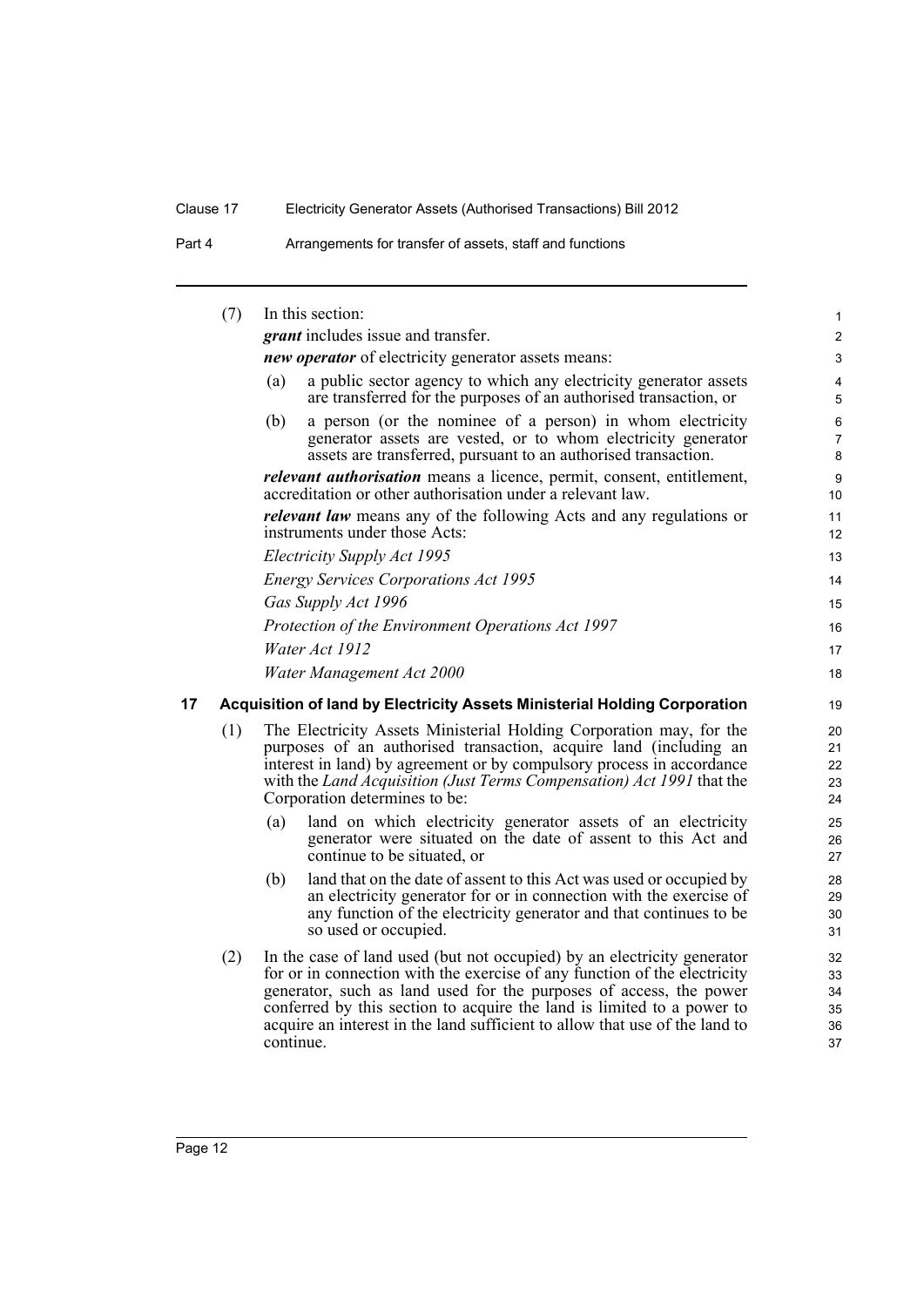| Electricity Generator Assets (Authorised Transactions) Bill 2012 | Clause 17 |
|------------------------------------------------------------------|-----------|
| Arrangements for transfer of assets, staff and functions         | Part 4    |
|                                                                  |           |

- (3) A public sector agency is not entitled to compensation under the *Land Acquisition (Just Terms Compensation) Act 1991* as the owner of land acquired pursuant to this section.
- (4) Land acquired by the Corporation pursuant to this section is deemed to be an asset of an electricity generator for the purposes of this Act and the Corporation is deemed to be an electricity generator for the purposes of this Act while it holds the land. **Note.** Land acquired pursuant to this section is an electricity generator asset for the purposes of an authorised transaction (whether or not it was an electricity

generator asset before it was acquired).

1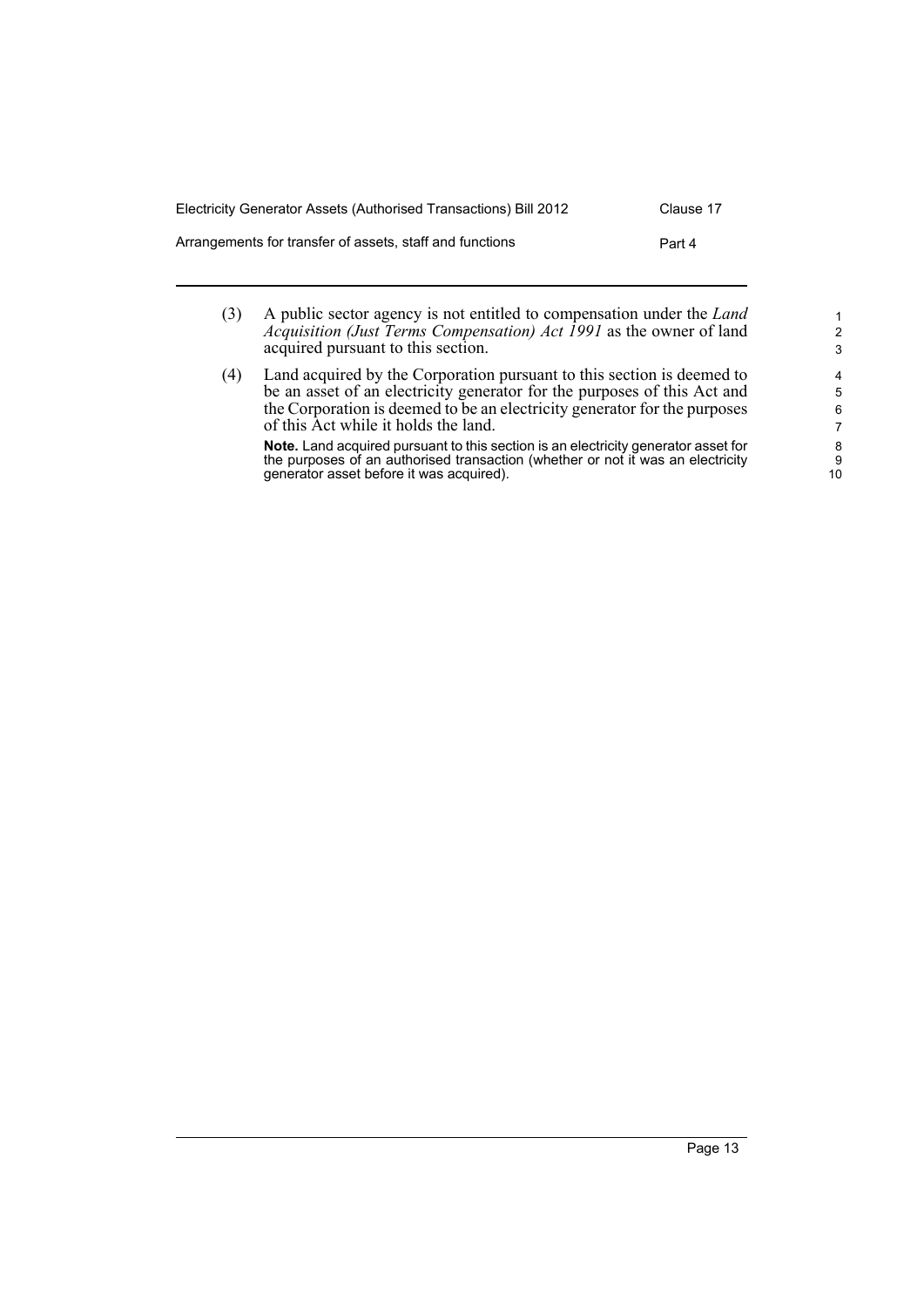Part 5 **Operation of other laws** 

# <span id="page-23-0"></span>**Part 5 Operation of other laws**

#### <span id="page-23-1"></span>**18 State taxes**

(1) In this section:

*relevant matter* means any of the following:

(a) the transfer of electricity generator assets for the purposes of an authorised transaction,

1

- (b) a vesting of assets, rights or liabilities by operation of Schedule 4 (Vesting of assets, rights and liabilities) and anything certified by the Treasurer as having been done in consequence of such a vesting (for example, the transfer or registration of an interest in land),
- (c) the issue, disposal or purchase of shares or other securities in a company for the purposes of an authorised transaction,
- (d) any matter connected with the corporate conversion of an electricity generator or transaction SOC for the purposes of an authorised transaction,
- (e) such other matters for the purposes of an authorised transaction as may be prescribed by the regulations.

*State tax* means application or registration fees, duty under the *Duties Act 1997* or any other tax, duty, fee or charge imposed by any Act or law of the State.

- (2) State tax is not payable by a public sector agency in relation to a relevant matter.
- (3) State tax is not payable by a person or body (other than a public sector agency) in relation to a relevant matter to such extent (if any) as the Treasurer may direct by order in writing, either generally or in a particular case.
- (4) An order may be made by the Treasurer under this section before or after the liability to pay the State tax concerned accrues.
- (5) The Treasurer must give a copy of an order under this section to the Chief Commissioner of State Revenue.

#### <span id="page-23-2"></span>**19 Management of electricity trading risks—competition exemption**

- (1) The following are specifically authorised by this Act for the purposes of the *Competition and Consumer Act 2010* of the Commonwealth and the *Competition Code of New South Wales*:
	- (a) any agreement (including any electricity derivative agreement) entered into by an electricity generator or transaction entity in connection with the management of electricity trading risks and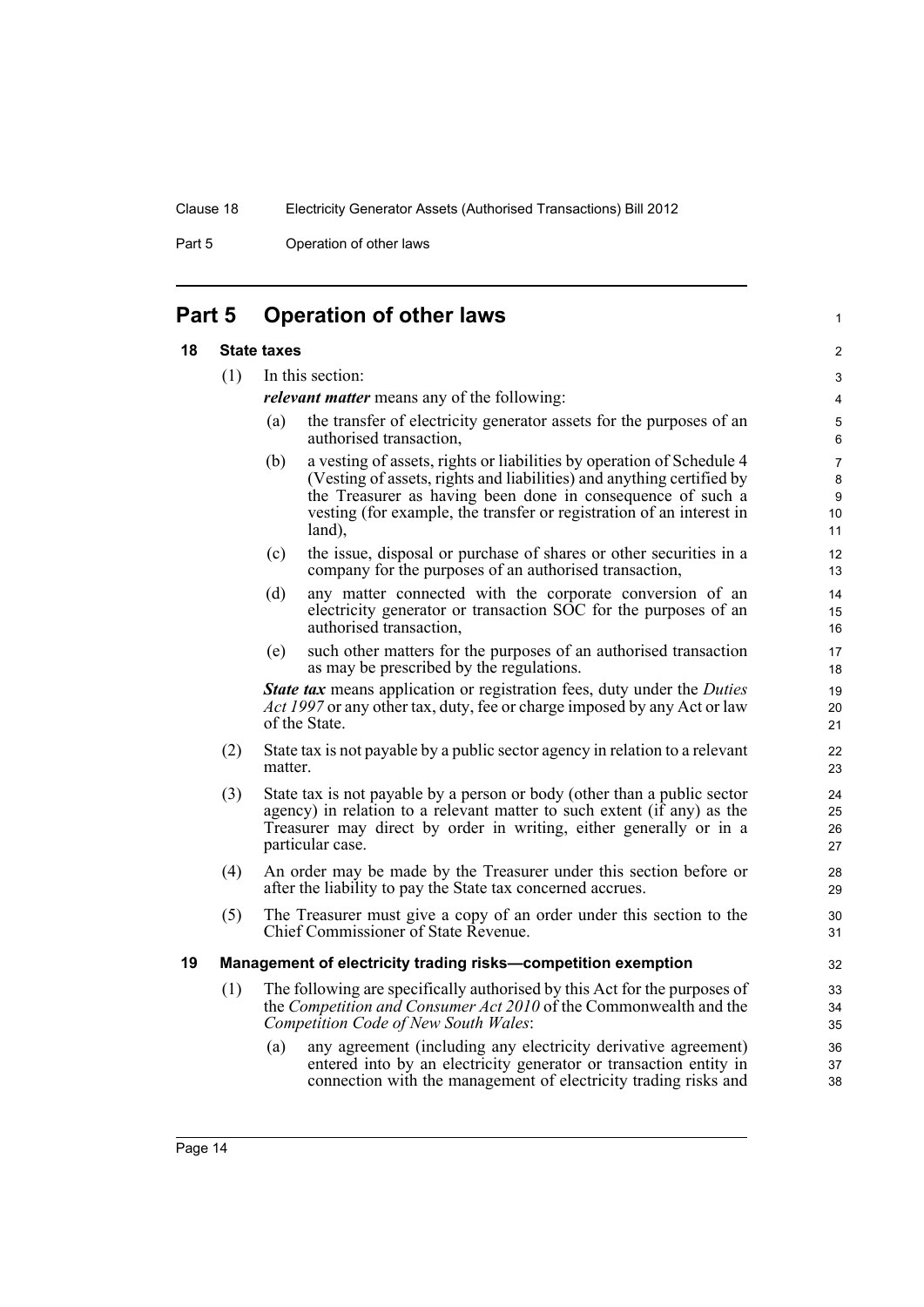| Operation of other laws | Part 5 |
|-------------------------|--------|
|                         |        |

<span id="page-24-0"></span>certified by the Treasurer for the purposes of this section to be an agreement entered into with the approval of or at the direction of the Treasurer, (b) the conduct of the parties in negotiating and entering into any such agreement, (c) the conduct of the parties (and of the successors, substitutes or assigns of the parties) in performing any such agreement. (2) Anything authorised to be done by this section is authorised only to the extent (if any) that it would otherwise contravene Part IV of the *Competition and Consumer Act 2010* of the Commonwealth or the *Competition Code of New South Wales*. **20 General relationship of Act with other State legislation** (1) None of the following provisions operate to prevent, restrict or otherwise limit the carrying out of a transaction arrangement or the exercise of a function for the purposes of an authorised transaction: (a) any provision of the *State Owned Corporations Act 1989*, (b) any provision of the constitution of a statutory SOC or a subsidiary of a statutory SOC, (c) section 11 (Prohibition on privatisation of energy services corporations) of the *Energy Services Corporations Act 1995*. (2) In the event of any inconsistency between the provisions of this Act or the regulations and a provision of any other State legislation that is prescribed by the regulations as an inconsistent provision for the purposes of this section, the provisions of this Act or the regulations (as the case may be) prevail to the extent of the inconsistency. (3) The requirements of any other Act (whether enacted before or after this Act) for the approval by resolution of either or both Houses of Parliament (or by Act) of any act that constitutes the transfer of electricity generator assets for the purposes of an authorised transaction is satisfied by the enactment of this Act. **21 Release of information by Auditor-General**

<span id="page-24-1"></span>Section 38 (Secrecy) of the *Public Finance and Audit Act 1983* does not apply to or in respect of a report or communication that the Treasurer authorises the Auditor-General to make to a person for the purposes of an authorised transaction.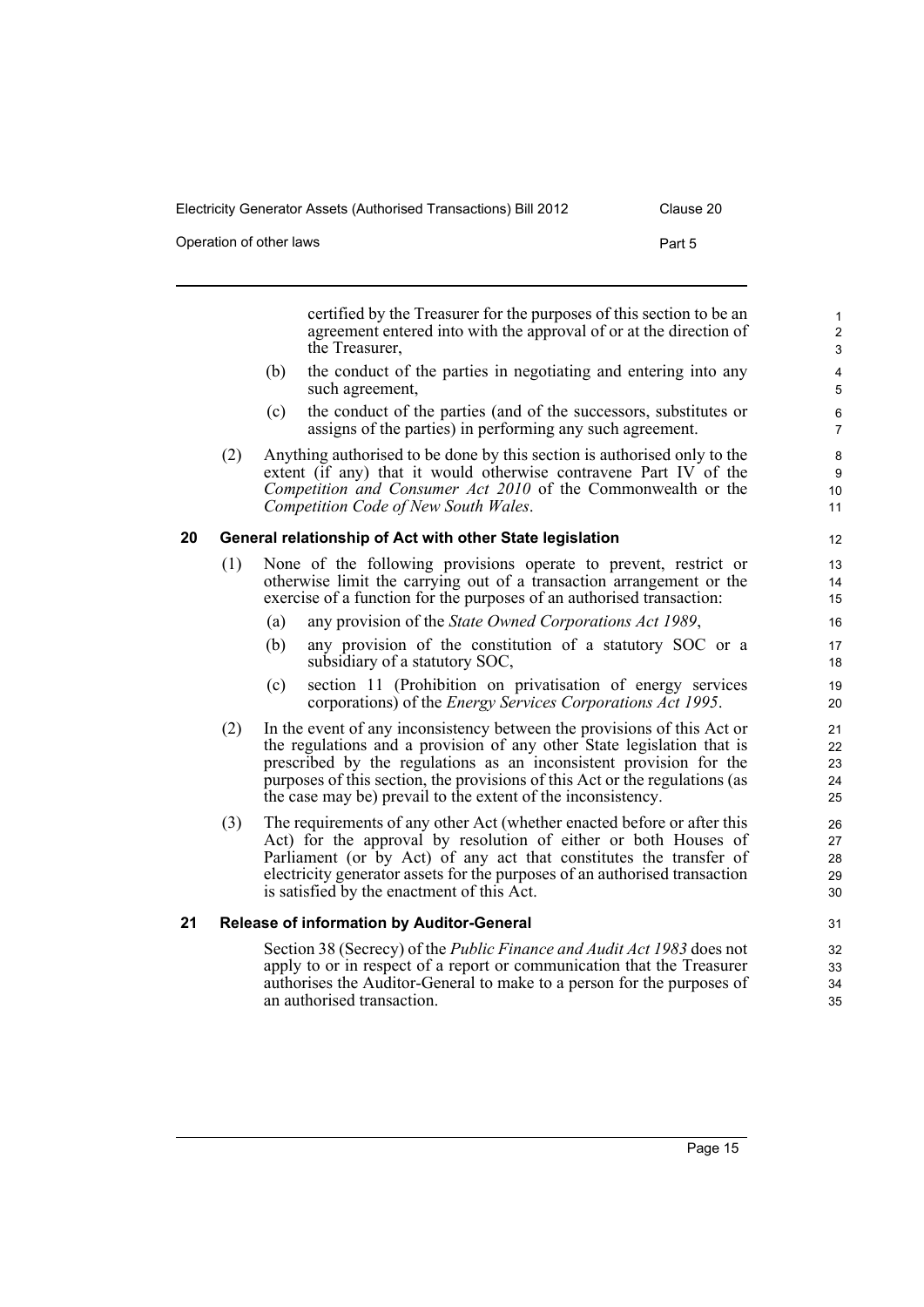Part 5 **Operation of other laws** 

<span id="page-25-1"></span><span id="page-25-0"></span>

| 22 |                                                                                                                                                                                                          |                                                                                                                                                                                             | <b>Contracts for sale of land</b>                                                                                                                                                                                                                | $\mathbf{1}$                 |  |
|----|----------------------------------------------------------------------------------------------------------------------------------------------------------------------------------------------------------|---------------------------------------------------------------------------------------------------------------------------------------------------------------------------------------------|--------------------------------------------------------------------------------------------------------------------------------------------------------------------------------------------------------------------------------------------------|------------------------------|--|
|    | Section 52A (Contracts for sale of land) of the <i>Conveyancing Act 1919</i><br>does not apply to a contract for the sale of land that is entered into for<br>the purposes of an authorised transaction. |                                                                                                                                                                                             |                                                                                                                                                                                                                                                  |                              |  |
| 23 | Protection of contractual and other obligations                                                                                                                                                          |                                                                                                                                                                                             |                                                                                                                                                                                                                                                  |                              |  |
|    | (1)                                                                                                                                                                                                      |                                                                                                                                                                                             | This section applies to the following:                                                                                                                                                                                                           | 6                            |  |
|    |                                                                                                                                                                                                          | (a)                                                                                                                                                                                         | the operation of this Act (including any order under this Act and<br>anything done or omitted to be done under or for the purposes of<br>this Act),                                                                                              | $\overline{7}$<br>8<br>9     |  |
|    |                                                                                                                                                                                                          | (b)                                                                                                                                                                                         | the transfer of electricity generator assets for the purposes of an<br>authorised transaction,                                                                                                                                                   | 10 <sup>1</sup><br>11        |  |
|    |                                                                                                                                                                                                          | (c)                                                                                                                                                                                         | the entering into or performance of obligations under a<br>transaction arrangement by a public sector agency,                                                                                                                                    | 12 <sup>°</sup><br>13        |  |
|    |                                                                                                                                                                                                          | (d)                                                                                                                                                                                         | a disclosure of information by, on behalf of or with the consent<br>of a public sector agency for the purposes of an authorised<br>transaction.                                                                                                  | 14<br>15 <sup>15</sup><br>16 |  |
|    | (2)                                                                                                                                                                                                      |                                                                                                                                                                                             | None of the matters or things to which this section applies are to be<br>regarded as:                                                                                                                                                            | 17<br>18                     |  |
|    |                                                                                                                                                                                                          | (a)                                                                                                                                                                                         | a breach of contract or confidence or otherwise as a civil wrong,<br>or                                                                                                                                                                          | 19<br>20                     |  |
|    |                                                                                                                                                                                                          | (b)                                                                                                                                                                                         | a breach of any instrument (including, without limitation, any<br>provision prohibiting, restricting or regulating the assignment or<br>transfer of assets, rights or liabilities) or as requiring any act to be<br>done under an instrument, or | 21<br>22<br>23<br>24         |  |
|    |                                                                                                                                                                                                          | (c)                                                                                                                                                                                         | giving rise to any right or remedy by a party to a contract or other<br>instrument, or as causing or permitting the termination of, or<br>exercise of rights under, any contract or other instrument, or                                         | 25<br>26<br>27               |  |
|    |                                                                                                                                                                                                          | (d)                                                                                                                                                                                         | an event of default under any contract or other instrument, or                                                                                                                                                                                   | 28                           |  |
|    |                                                                                                                                                                                                          | (e)                                                                                                                                                                                         | giving rise to a breach of or an offence against a provision of an<br>Act that prohibits or restricts the disclosure of information, or                                                                                                          | 29<br>30                     |  |
|    |                                                                                                                                                                                                          | (f)                                                                                                                                                                                         | releasing a surety or other obligee wholly or in part from an<br>obligation.                                                                                                                                                                     | 31<br>32                     |  |
|    | (3)                                                                                                                                                                                                      | Subsection (2) does not affect the rights and obligations of the parties to<br>a transaction arrangement in respect of the performance of obligations<br>under the transaction arrangement. |                                                                                                                                                                                                                                                  |                              |  |
|    | (4)                                                                                                                                                                                                      |                                                                                                                                                                                             | In this section:                                                                                                                                                                                                                                 | 36                           |  |
|    |                                                                                                                                                                                                          |                                                                                                                                                                                             | <i>instrument</i> means an instrument (other than an instrument made under<br>this Act) or any other document that creates, modifies or extinguishes<br>rights or liabilities (or would do so if lodged, filed or registered in                  | 37<br>38<br>39               |  |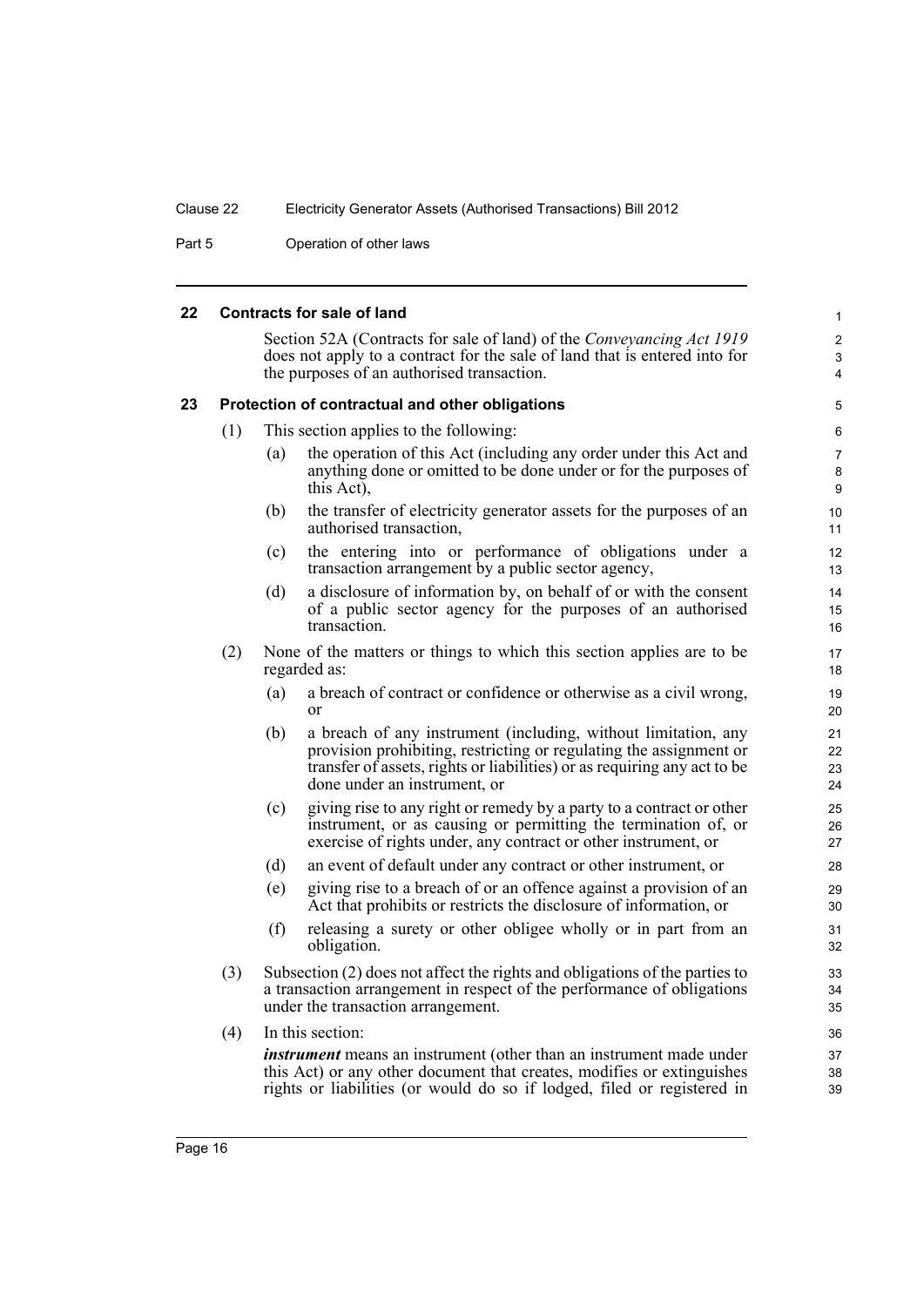Operation of other laws **Part 5** 

<span id="page-26-0"></span>

|    |     | accordance with any law), and includes any judgment, order, process or<br>other instrument issued by a court or tribunal.                                                                                                    | $\mathbf{1}$<br>$\overline{2}$   |
|----|-----|------------------------------------------------------------------------------------------------------------------------------------------------------------------------------------------------------------------------------|----------------------------------|
| 24 |     | <b>Compensation not payable</b>                                                                                                                                                                                              | 3                                |
|    | (1) | Compensation is not payable by or on behalf of the State:                                                                                                                                                                    | $\overline{4}$                   |
|    |     | because of the enactment or operation of this Act, or for any<br>(a)<br>consequence of that enactment or operation, or                                                                                                       | 5<br>6                           |
|    |     | because of any statement or conduct relating to the enactment of<br>(b)<br>this Act.                                                                                                                                         | $\overline{7}$<br>8              |
|    | (2) | This section does not extend to compensation payable under a<br>transaction arrangement to a party to the transaction arrangement in<br>connection with the performance of obligations under the transaction<br>arrangement. | 9<br>10 <sup>°</sup><br>11<br>12 |
|    | (3) | In this section:                                                                                                                                                                                                             | 13                               |
|    |     | <b><i>compensation</i></b> includes damages or any other form of monetary<br>compensation.                                                                                                                                   | 14<br>15                         |
|    |     | <i>conduct</i> includes any act or omission, whether unconscionable,<br>misleading, deceptive or otherwise.                                                                                                                  | 16<br>17                         |
|    |     | <i>operation of this Act</i> includes the operation of any notice or order under<br>this Act and any agreement entered into under or for the purposes of this<br>Act.                                                        | 18<br>19<br>20                   |
|    |     | <i>statement</i> includes a representation of any kind:                                                                                                                                                                      | 21                               |
|    |     | (a)<br>whether made verbally or in writing, and                                                                                                                                                                              | 22                               |
|    |     | whether negligent, false, misleading or otherwise.<br>(b)                                                                                                                                                                    | 23                               |
|    |     | the State means the Crown within the meaning of the Crown<br><i>Proceedings Act 1988</i> , and includes a public sector agency and an<br>officer, employee or agent of the Crown or a public sector agency.                  | 24<br>25<br>26                   |
|    |     |                                                                                                                                                                                                                              |                                  |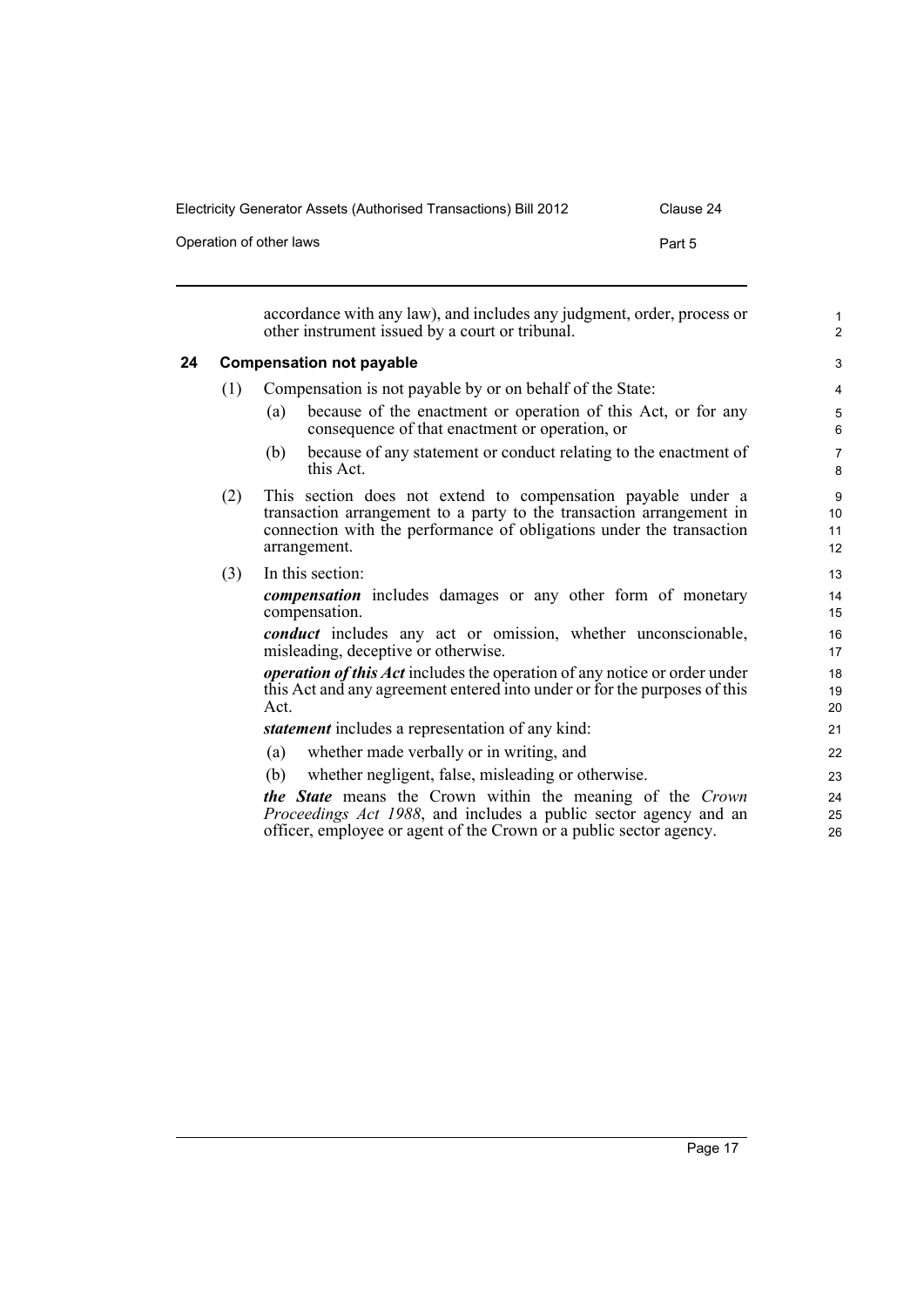Part 6 Miscellaneous

# <span id="page-27-0"></span>**Part 6 Miscellaneous**

#### <span id="page-27-1"></span>**25 Delegation**

The Treasurer may delegate to the Secretary of the Treasury, or to any other officer of the Government Service prescribed by the regulations, any function of the Treasurer under this Act except this power of delegation.

1

#### <span id="page-27-2"></span>**26 Act to bind State and other jurisdictions**

- (1) This Act binds the State and, in so far as the legislative power of the Parliament of New South Wales permits, the other States, the Territories and the Commonwealth.
- (2) Without limiting subsection (1), this Act has effect despite any privilege or immunity of the Crown in any of its capacities.
- (3) This Act does not make any State or Territory, the Commonwealth, or the Crown in any of its capacities, liable to be prosecuted for an offence.
- (4) A reference in this section to a State, Territory or the Commonwealth includes a reference to the Government of the State, Territory or Commonwealth.

#### <span id="page-27-3"></span>**27 Extraterritorial operation of Act**

- (1) It is the intention of the Parliament of New South Wales that the operation of this Act should, as far as possible, include operation in relation to the following:
	- (a) things situated in or outside the territorial limits of the State,
	- (b) acts, transactions and matters done, entered into or occurring in or outside the territorial limits of the State,
	- (c) things, acts, transactions and matters (wherever situated, done, entered into or occurring) that would, apart from this Act, be governed or otherwise affected by the law of another State, a Territory, the Commonwealth or a foreign country.
- (2) Without limiting subsection (1), it is the intention of the Parliament of New South Wales that the provisions of this Act have an operation in relation to the things, acts, transactions and matters referred to in that subsection even if the rules of private international law (whether at general law or as provided by legislation) would require the application of a law other than this Act instead of the provisions of this Act.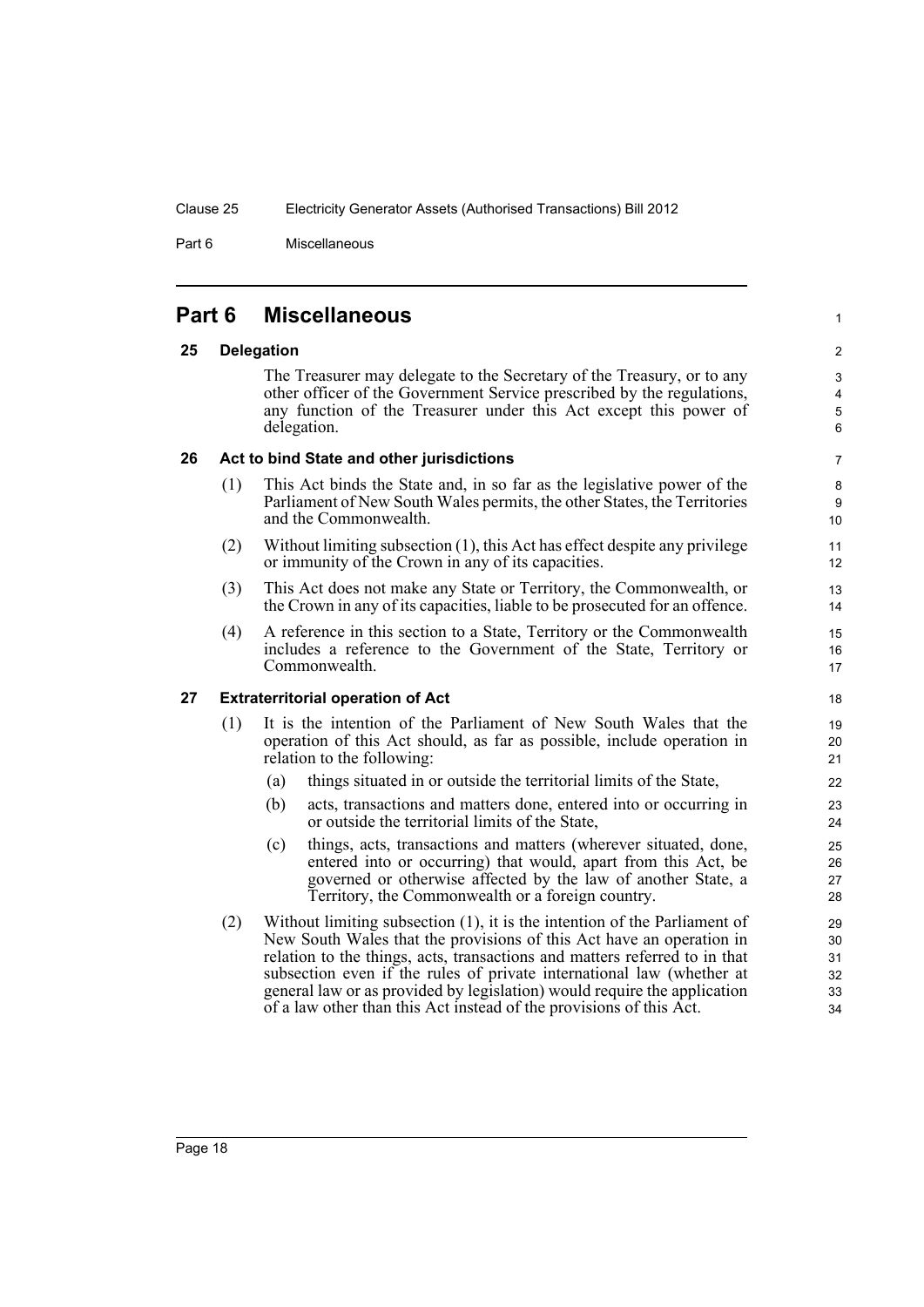Miscellaneous **Part 6** 

#### <span id="page-28-0"></span>**28 Construction of Act and instruments so as not to exceed legislative power** (1) Unless a contrary intention appears, if a provision of this Act or an instrument made under this Act: (a) would, apart from this section, have an invalid application, but (b) also has at least one valid application, it is the intention of the Parliament of New South Wales that the provision is not to have the invalid application, but is to have every valid application. (2) Despite subsection (1), the provision is not to have a particular valid application if: (a) apart from this section, it is clear, taking into account the provision's context and the purposes or objects underlying this Act, that the provision was intended to have that valid application only if every invalid application, or a particular invalid application, of the provision had also been within the legislative power of the Parliament of New South Wales, or (b) the provision's operation in relation to that valid application would be different in a substantial respect from what would have been its operation in relation to that valid application if every invalid application, or a particular invalid application, of the provision had been within the legislative power of the Parliament of New South Wales. (3) Subsection (2) does not limit the cases in which a contrary intention may be taken to appear for the purposes of subsection (1). (4) This section is in addition to, and not in derogation of, section 31 of the *Interpretation Act 1987*. (5) In this section: *application* means an application in relation to: (a) one or more particular persons, things, matters, places, circumstances or cases, or (b) one or more classes (however defined or determined) of persons, things, matters, places, circumstances or cases. *invalid application*, in relation to a provision, means an application because of which the provision exceeds the legislative power of the Parliament of New South Wales. *valid application*, in relation to a provision, means an application which, if it were the provision's only application, would be within the 1  $\overline{2}$  $\overline{a}$ 4 5 6 7 8 9 10 11 12 13 14 15 16 17 18 19 20 21 22 23 24 25 26 27 28 29 30 31 32 33 34 35 36 37 38

legislative power of the Parliament of New South Wales.

39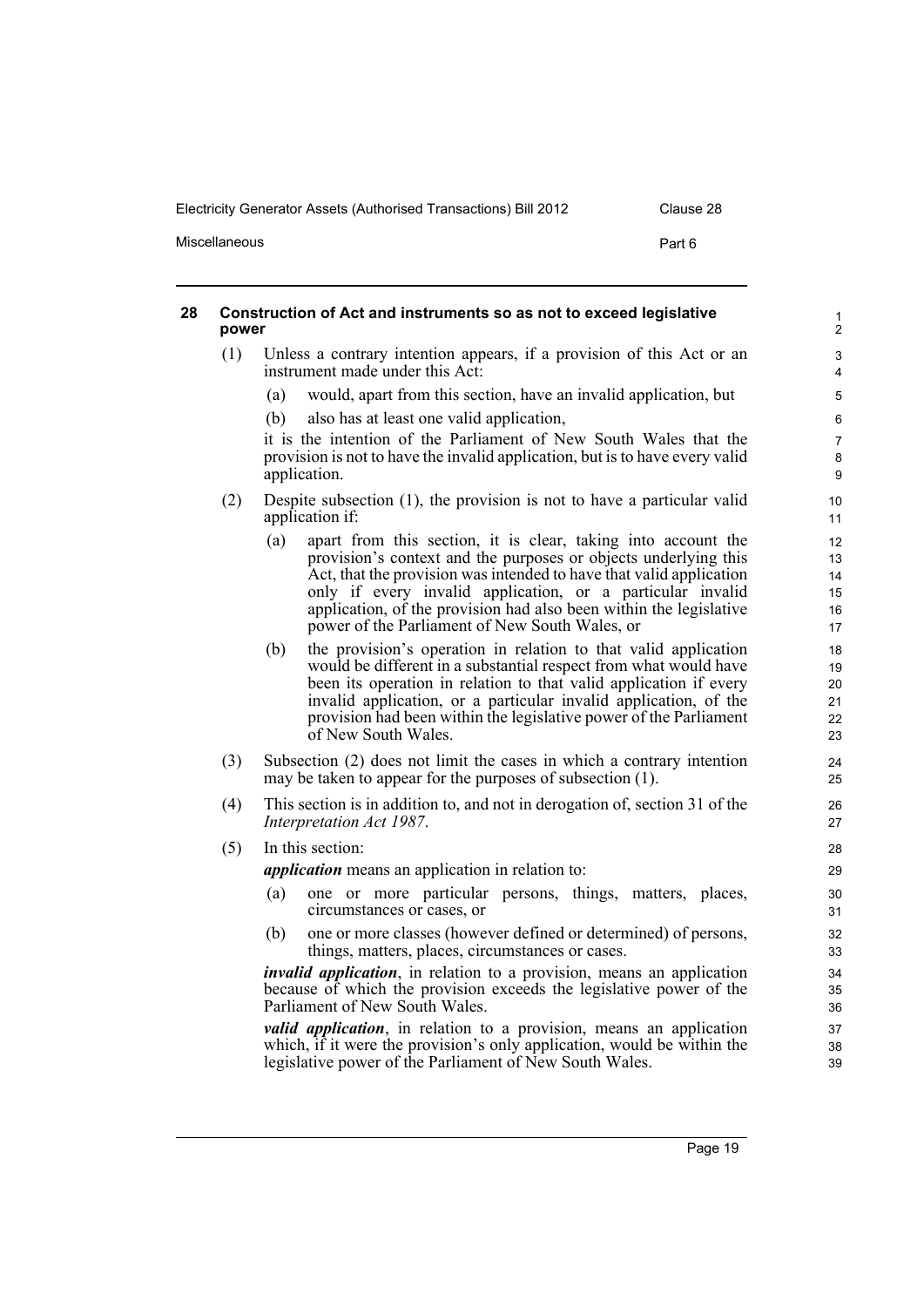Part 6 Miscellaneous

#### <span id="page-29-0"></span>**29 Certificate evidence**

A certificate purporting to be signed by the Treasurer or an officer prescribed by the regulations certifying that an order specified or referred to in the certificate is an order made by the Treasurer under a specified provision of this Act is admissible in evidence in any legal proceedings and is evidence of the matters certified.

#### <span id="page-29-1"></span>**30 Service or giving of documents**

| (1) | A document that is authorised or required by this Act or the regulations |
|-----|--------------------------------------------------------------------------|
|     | to be served on or given to any person may be served or given:           |

- (a) in the case of a natural person:
	- (i) by delivering it to the person personally, or
	- (ii) by sending it by post to the address specified by the person for the giving or service of documents or, if no such address is specified, the residential or business address of the person last known to the person giving or serving the document, or
	- (iii) by sending it by facsimile transmission to the facsimile number of the person, or
- (b) in the case of a body corporate:
	- (i) by leaving it with a person apparently of or above the age of 16 years at, or by sending it by post to, the head office, a registered office or a principal office of the body corporate or to an address specified by the body corporate for the giving or service of documents, or
	- (ii) by sending it by facsimile transmission to the facsimile number of the body corporate.
- (2) Nothing in this section affects the operation of any provision of a law or of the rules of a court authorising a document to be served on a person in any other manner.

#### <span id="page-29-2"></span>**31 Regulations**

The Governor may make regulations, not inconsistent with this Act, for or with respect to any matter that by this Act is required or permitted to be prescribed or that is necessary or convenient to be prescribed for carrying out or giving effect to this Act.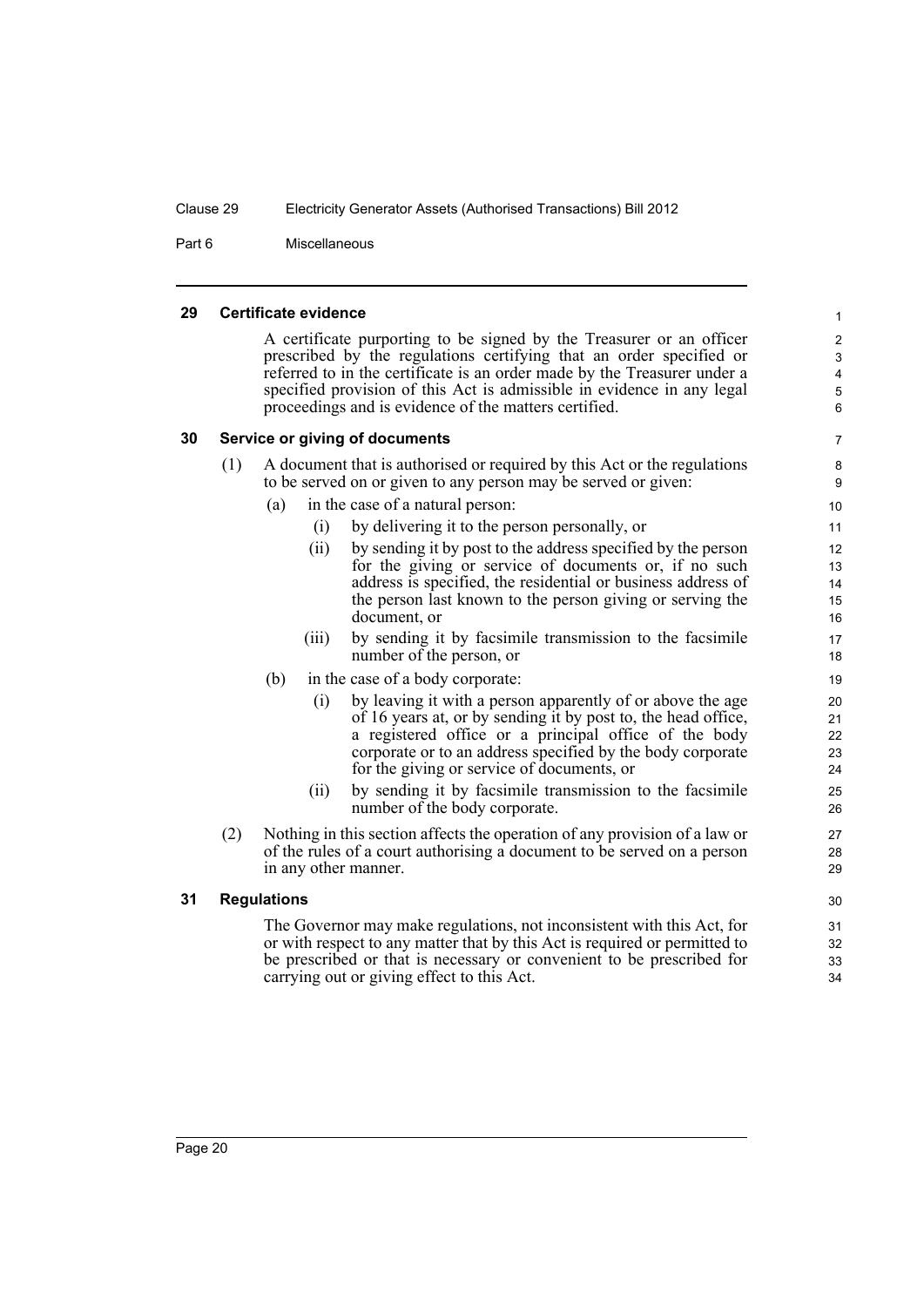Interpretative provisions **Schedule 1** and the set of the set of the set of the set of the set of the set of the set of the set of the set of the set of the set of the set of the set of the set of the set of the set of the

(Section 3)

1

# <span id="page-30-0"></span>**Schedule 1 Interpretative provisions**

#### **1 Definitions**

In this Act:

*assets* means any legal or equitable estate or interest (whether present or future, whether vested or contingent and whether personal or assignable) in real or personal property of any description (including money), and includes securities, choses in action and documents.

*authorised transaction*—see section 3.

*business* of a body means all of the assets, rights and liabilities of the body.

*corporate conversion*, in relation to an electricity generator or transaction SOC, means the registration of the corporation as a company under the Corporations Act.

*Corporations Act* means the *Corporations Act 2001* of the Commonwealth.

*Corporations legislation* means the Corporations legislation to which Part 1.1A of the Corporations Act applies.

*Electricity Assets Ministerial Holding Corporation* or *the Corporation* means the Electricity Assets Ministerial Holding Corporation constituted by this Act.

#### *electricity generator*—see section 3.

*electricity generator assets*—see section 3.

*function* includes a power, authority or duty, and *exercise* a function includes perform a duty.

*general law* means the common law and equity (as modified from time to time by legislation).

*initial public offer* means the offer to the public of securities quoted or to be quoted on a stock exchange that is a prescribed financial market under the Corporations Act.

*legislation* includes:

- (a) any statute of a legislature (whether enacted or made in Australia or elsewhere), and
- (b) any proclamation, regulation, rule, by-law, order or any other kind of subordinate legislation (however described) made under the authority of a statute (whether enacted or made in Australia or elsewhere).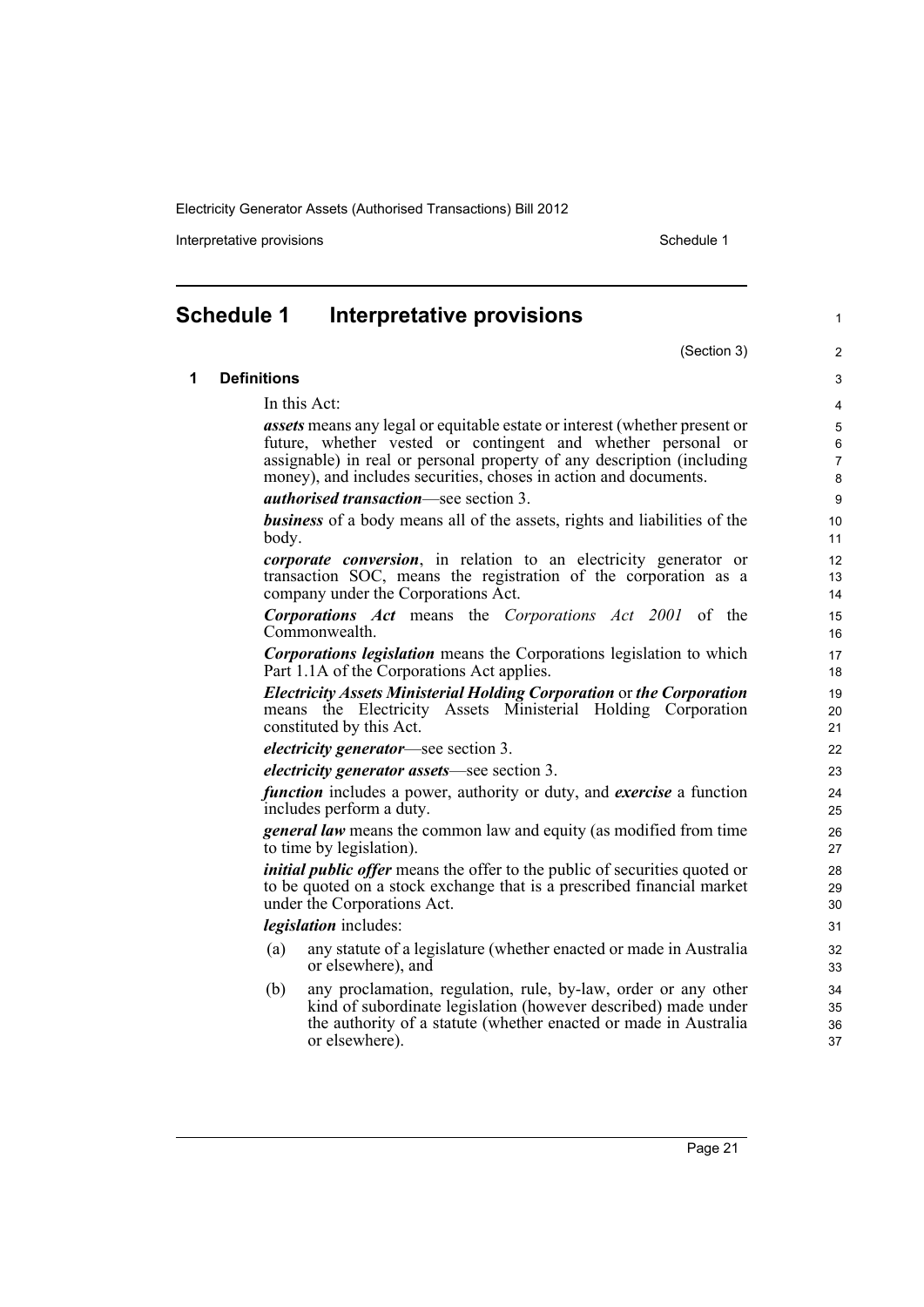Schedule 1 Interpretative provisions

|     | <i>liabilities</i> means any liabilities, debts or obligations (whether present or<br>future, whether vested or contingent and whether personal or<br>assignable).                                                                                                                             |          |
|-----|------------------------------------------------------------------------------------------------------------------------------------------------------------------------------------------------------------------------------------------------------------------------------------------------|----------|
|     | <i>modification</i> includes addition, exception, omission or substitution.                                                                                                                                                                                                                    |          |
|     | <i>private sector</i> means any person other than a public sector agency.                                                                                                                                                                                                                      |          |
|     | Note. A person who is a public sector agency of another jurisdiction is a private                                                                                                                                                                                                              |          |
|     | sector person for the purposes of this Act.                                                                                                                                                                                                                                                    |          |
|     | <i>public sector agency</i> means any of the following:                                                                                                                                                                                                                                        |          |
| (a) | the State (including the Crown in right of the State),                                                                                                                                                                                                                                         |          |
| (b) | a Minister,                                                                                                                                                                                                                                                                                    | 10       |
| (c) | the Ministerial Holding Corporation constituted by the State<br>Owned Corporations Act 1989,                                                                                                                                                                                                   | 11<br>12 |
| (d) | the Electricity Assets Ministerial Holding Corporation,                                                                                                                                                                                                                                        | 13       |
| (e) | a SOC,                                                                                                                                                                                                                                                                                         | 14       |
| (f) | a public authority of the State,                                                                                                                                                                                                                                                               | 15       |
| (g) | any other person acting on behalf of the State (or the Crown in<br>right of the State),                                                                                                                                                                                                        |          |
| (h) | a transaction company, but only while all the shares in the<br>transaction company are held by or on behalf of the State or a<br>SOC or the transaction company is the subsidiary of another<br>transaction company all the shares in which are held by or on<br>behalf of the State or a SOC. |          |
|     | rights means any rights, powers, privileges or immunities (whether<br>present or future, whether vested or contingent and whether personal or<br>assignable).                                                                                                                                  |          |
|     | <b>SOC</b> means a State owned corporation within the meaning of the State<br>Owned Corporations Act 1989.                                                                                                                                                                                     |          |
|     | <b>State legislation</b> means any legislation of the State.                                                                                                                                                                                                                                   |          |
|     | <i>the State</i> means the State of New South Wales.                                                                                                                                                                                                                                           |          |
|     | <i>transaction arrangement</i> means a transaction, agreement or other<br>arrangement entered into by or on behalf of a public sector agency for<br>the purposes of an authorised transaction.                                                                                                 |          |
|     | <i>transaction company</i> means a company established as a transaction<br>company pursuant to this Act.                                                                                                                                                                                       |          |
|     | <i>transaction entity</i> means a transaction SOC or a transaction company.                                                                                                                                                                                                                    |          |
|     | transaction SOC means a SOC established as a transaction SOC<br>pursuant to this Act.                                                                                                                                                                                                          |          |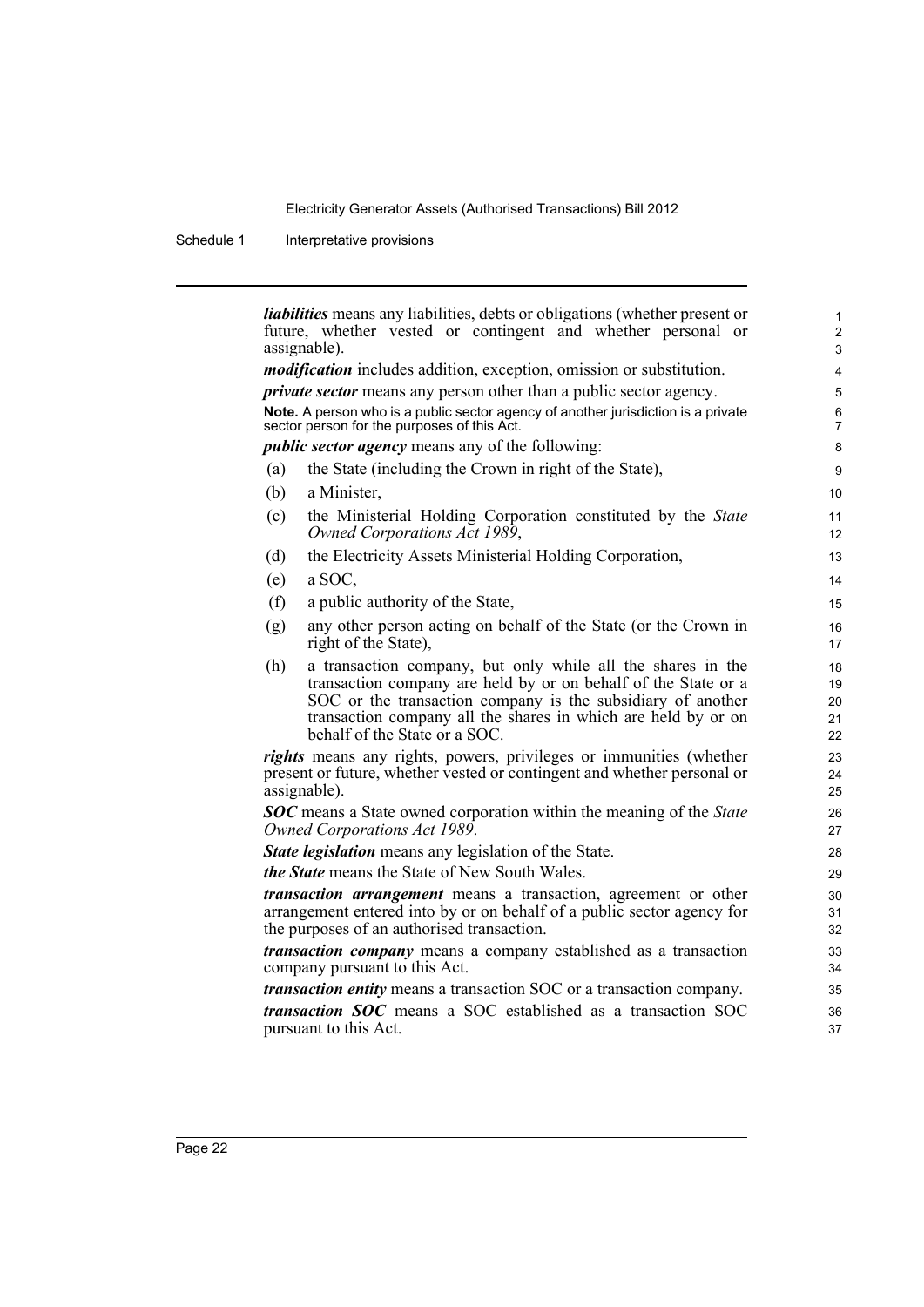Interpretative provisions and the state of the state of the Schedule 1 state of the Schedule 1

| 2 |                                                                                                                                                                                                                                   |     | Functions for the purposes of an authorised transaction                                                                                                                                                                                                                                                                                                                                                                                        | 1                                                                                |  |  |
|---|-----------------------------------------------------------------------------------------------------------------------------------------------------------------------------------------------------------------------------------|-----|------------------------------------------------------------------------------------------------------------------------------------------------------------------------------------------------------------------------------------------------------------------------------------------------------------------------------------------------------------------------------------------------------------------------------------------------|----------------------------------------------------------------------------------|--|--|
|   |                                                                                                                                                                                                                                   |     | For the purposes of this Act, any act, matter or thing is done or has effect<br>for the purposes of an authorised transaction if it is done or has effect<br>for the purpose of effecting or facilitating an authorised transaction or<br>is done or has effect for any purpose that is ancillary or incidental to or<br>consequential on an authorised transaction.                                                                           | $\overline{c}$<br>3<br>$\overline{\mathbf{4}}$<br>$\mathbf 5$<br>$6\phantom{1}6$ |  |  |
| 3 |                                                                                                                                                                                                                                   |     | Transfer of electricity generator assets-interpretation                                                                                                                                                                                                                                                                                                                                                                                        | 7                                                                                |  |  |
|   | When this Act authorises the transfer of electricity generator assets it is<br>(1)<br>authorising any transaction, arrangement or other action that results in<br>electricity generator assets becoming vested in the transferee. |     |                                                                                                                                                                                                                                                                                                                                                                                                                                                |                                                                                  |  |  |
|   | (2)                                                                                                                                                                                                                               |     | The following are examples of the ways in which electricity generator<br>assets can be transferred:                                                                                                                                                                                                                                                                                                                                            | 11<br>12                                                                         |  |  |
|   |                                                                                                                                                                                                                                   | (a) | direct sale to the transferee,                                                                                                                                                                                                                                                                                                                                                                                                                 | 13                                                                               |  |  |
|   |                                                                                                                                                                                                                                   | (b) | sale to the transferee of a transaction entity,                                                                                                                                                                                                                                                                                                                                                                                                | 14                                                                               |  |  |
|   |                                                                                                                                                                                                                                   | (c) | any other transaction whereby the transferee becomes an owner<br>of an interest in electricity generator assets.                                                                                                                                                                                                                                                                                                                               | 15<br>16                                                                         |  |  |
|   | (3)                                                                                                                                                                                                                               |     | The transfer of electricity generator assets does not require a transfer of<br>electricity generator assets by or from an electricity generator and<br>could, for example, be effected by the corporate conversion of an<br>electricity generator (to establish a transaction company) and the<br>transfer of shares in the transaction company to the transferee (including<br>by means of an initial public offer of shares in the company). | 17<br>18<br>19<br>20<br>21<br>22                                                 |  |  |
|   | (4)                                                                                                                                                                                                                               |     | In this clause:                                                                                                                                                                                                                                                                                                                                                                                                                                | 23                                                                               |  |  |
|   |                                                                                                                                                                                                                                   |     | <i>entity</i> includes a transaction company.                                                                                                                                                                                                                                                                                                                                                                                                  | 24                                                                               |  |  |
|   |                                                                                                                                                                                                                                   |     | sale of an entity includes a sale of securities in the entity.                                                                                                                                                                                                                                                                                                                                                                                 | 25                                                                               |  |  |
|   |                                                                                                                                                                                                                                   |     | transaction entity means:                                                                                                                                                                                                                                                                                                                                                                                                                      | 26                                                                               |  |  |
|   |                                                                                                                                                                                                                                   | (a) | an entity that holds electricity generator assets or into which an<br>electricity generator is converted, or                                                                                                                                                                                                                                                                                                                                   | 27<br>28                                                                         |  |  |
|   |                                                                                                                                                                                                                                   | (b) | an entity that is the holding company of an entity referred to in<br>paragraph (a), or                                                                                                                                                                                                                                                                                                                                                         | 29<br>30                                                                         |  |  |
|   |                                                                                                                                                                                                                                   | (c) | an entity that has control (within the meaning of the Corporations<br>Act) of an entity referred to in paragraph (a), or                                                                                                                                                                                                                                                                                                                       | 31<br>32                                                                         |  |  |
|   |                                                                                                                                                                                                                                   | (d) | any other entity the sale of which results in electricity generator<br>assets being vested in the transferee.                                                                                                                                                                                                                                                                                                                                  | 33<br>34                                                                         |  |  |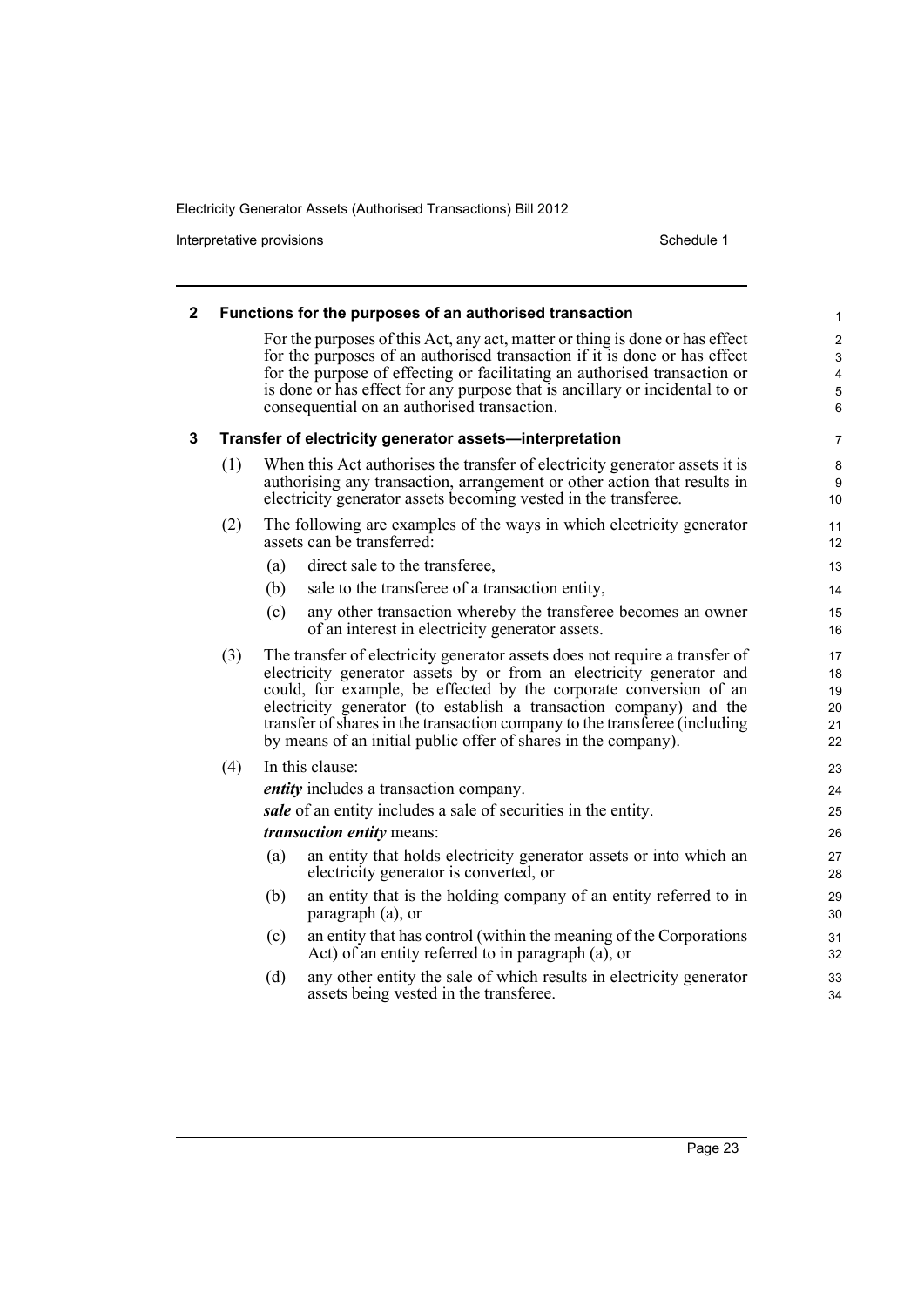Schedule 1 Interpretative provisions

| 4 | Words and expressions defined in Corporations Act                                                                                                                                                                                                                               |                  |
|---|---------------------------------------------------------------------------------------------------------------------------------------------------------------------------------------------------------------------------------------------------------------------------------|------------------|
|   | Words and expressions used in this Act that are defined in section 9 of<br>the Corporations Act have the same meanings as in that section, except<br>in so far as they are defined differently in this Act or the context or<br>subject-matter otherwise indicates or requires. | 2<br>3<br>4<br>5 |
| 5 | When events occur                                                                                                                                                                                                                                                               | 6                |
|   | If this Act provides for an event or other thing to occur on a particular<br>day, that event or thing is taken to occur at the beginning of that day.                                                                                                                           | 7<br>8           |
| 6 | <b>Notes</b>                                                                                                                                                                                                                                                                    | -9               |
|   | Notes included in this Act do not form part of this Act.                                                                                                                                                                                                                        | 10               |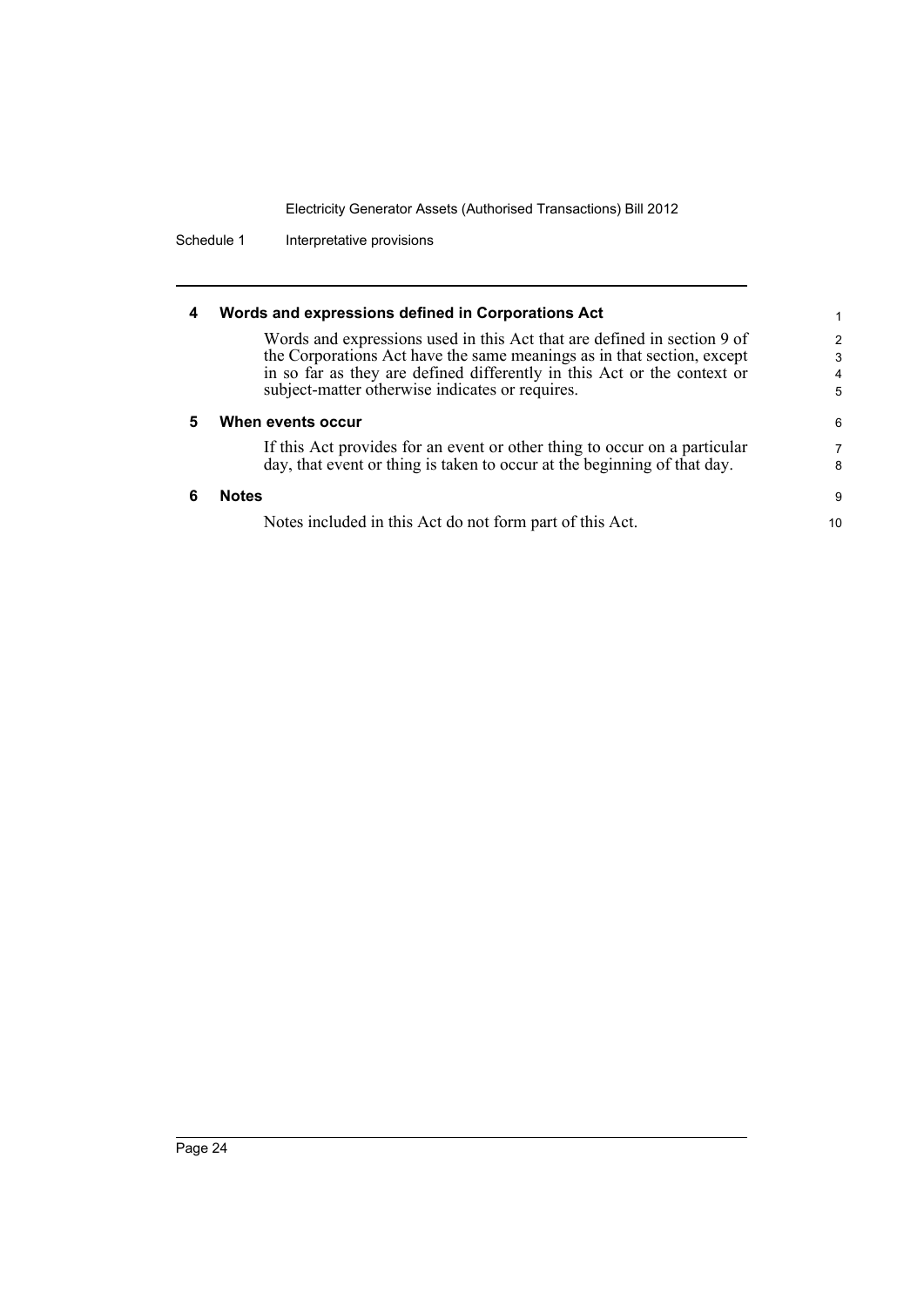Provisions concerning transaction SOCs Schedule 2

<span id="page-34-0"></span>

| <b>Schedule 2</b>                                                                                                  |                                                                                                                                                      | <b>Provisions concerning transaction SOCs</b>                                                                                                  | $\mathbf{1}$        |
|--------------------------------------------------------------------------------------------------------------------|------------------------------------------------------------------------------------------------------------------------------------------------------|------------------------------------------------------------------------------------------------------------------------------------------------|---------------------|
|                                                                                                                    |                                                                                                                                                      | (Section 8)                                                                                                                                    | $\overline{2}$      |
| 1                                                                                                                  |                                                                                                                                                      | <b>Board of directors</b>                                                                                                                      | 3                   |
|                                                                                                                    | (1)                                                                                                                                                  | Each transaction SOC is to have a board of directors.                                                                                          | 4                   |
|                                                                                                                    | (2)                                                                                                                                                  | The board is to consist of:                                                                                                                    | 5                   |
|                                                                                                                    |                                                                                                                                                      | the chief executive officer, and<br>(a)                                                                                                        | 6                   |
|                                                                                                                    |                                                                                                                                                      | at least 3 and not more than 5 other directors appointed by the<br>(b)<br>voting shareholders.                                                 | $\overline{7}$<br>8 |
|                                                                                                                    | (3)                                                                                                                                                  | Of the directors appointed under subclause $(2)$ (b), one is (in and by the                                                                    | 9                   |
|                                                                                                                    |                                                                                                                                                      | director's instrument of appointment as director or in and by another<br>instrument executed by the voting shareholders) to be appointed as    | 10<br>11            |
|                                                                                                                    |                                                                                                                                                      | Chairperson of the Board.                                                                                                                      | 12 <sup>2</sup>     |
|                                                                                                                    | (4)                                                                                                                                                  | The board is accountable to the voting shareholders in the manner set                                                                          | 13                  |
|                                                                                                                    |                                                                                                                                                      | out in Part 4 of the State Owned Corporations Act 1989 and in the<br>constitution of the transaction SOC.                                      | 14<br>15            |
|                                                                                                                    |                                                                                                                                                      |                                                                                                                                                | 16                  |
|                                                                                                                    | (5)<br>The voting shareholders may remove a director, or the chairperson,<br>from office at any time for any or no reason and without notice and, in |                                                                                                                                                | 17                  |
|                                                                                                                    |                                                                                                                                                      | that event, the office of the director or chairperson is taken to have                                                                         | 18                  |
|                                                                                                                    |                                                                                                                                                      | become vacant for the purposes of Schedule 8 to the State Owned<br>Corporations Act 1989.                                                      | 19<br>20            |
| (6)                                                                                                                |                                                                                                                                                      | Except as provided by this clause, Schedule 8 to the State Owned                                                                               | 21                  |
|                                                                                                                    |                                                                                                                                                      | Corporations Act 1989 has effect with respect to the constitution and                                                                          | 22                  |
|                                                                                                                    |                                                                                                                                                      | procedure of the board.                                                                                                                        | 23                  |
|                                                                                                                    | (7)                                                                                                                                                  | The provisions of section 20J of the State Owned Corporations Act<br>1989, and of clauses 2 (1) and (2), 4 and 7 (1) (d) and (2) of Schedule 8 | 24<br>25            |
|                                                                                                                    |                                                                                                                                                      | to that Act, do not apply to a transaction SOC or to the chairperson.                                                                          | 26                  |
|                                                                                                                    | (8)                                                                                                                                                  | The provisions of clause 6 of Schedule 8 to the State Owned                                                                                    | 27                  |
|                                                                                                                    |                                                                                                                                                      | Corporations Act 1989 do not apply to the chief executive officer, and                                                                         | 28                  |
|                                                                                                                    |                                                                                                                                                      | the chief executive officer is not entitled to remuneration under that<br>clause, in his or her capacity as a director.                        | 29<br>30            |
| $\mathbf{2}$                                                                                                       |                                                                                                                                                      | <b>Chief executive officer</b>                                                                                                                 | 31                  |
|                                                                                                                    | (1)                                                                                                                                                  | The chief executive officer of a transaction SOC is to be appointed by                                                                         | 32                  |
|                                                                                                                    |                                                                                                                                                      | the board after consultation with the voting shareholders.                                                                                     | 33                  |
|                                                                                                                    | (2)                                                                                                                                                  | The board may remove a person from office as chief executive officer,                                                                          | 34                  |
| at any time, for any or no reason and without notice, but only after<br>consultation with the voting shareholders. |                                                                                                                                                      |                                                                                                                                                | 35<br>36            |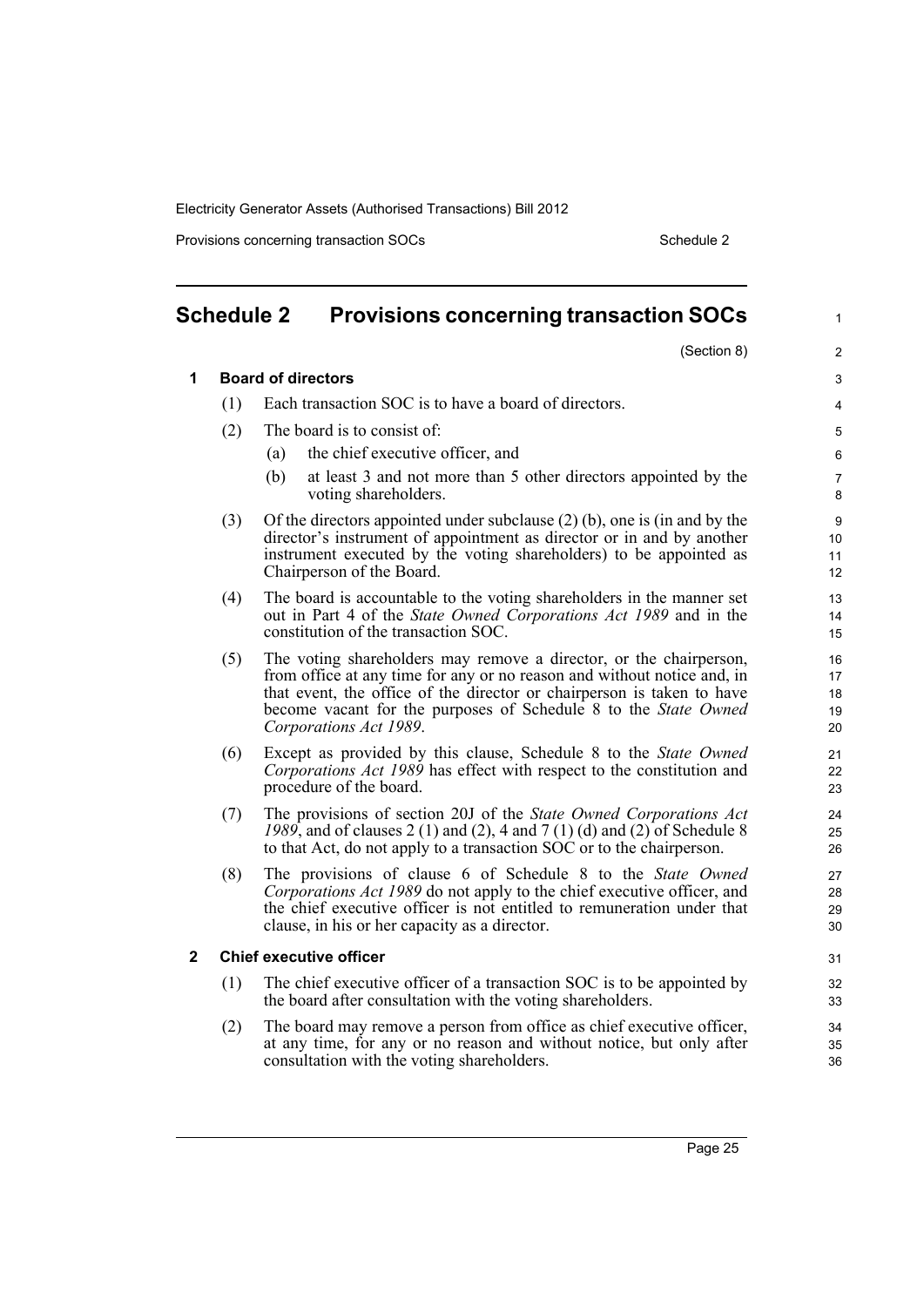|   | (3) | The chief executive officer is entitled to be paid such remuneration<br>(including travelling and subsistence allowances) as the board may<br>determine.                                                | $\mathbf{1}$<br>$\overline{a}$<br>3 |
|---|-----|---------------------------------------------------------------------------------------------------------------------------------------------------------------------------------------------------------|-------------------------------------|
|   | (4) | The board may, after consultation with the voting shareholders, fix the<br>conditions of employment of the chief executive officer in so far as they<br>are not fixed by or under any other Act or law. | 4<br>5<br>6                         |
|   | (5) | The Public Sector Employment and Management Act 2002 (Chapter 5<br>included) does not apply to the chief executive officer.                                                                             | $\overline{7}$<br>8                 |
|   | (6) | Subject to subclause (7), Schedule 9 to the State Owned Corporations<br>Act 1989 has effect with respect to the chief executive officer.                                                                | 9<br>10                             |
|   | (7) | The provisions of section 20K of the State Owned Corporations Act<br>1989, and of clauses 2, 3 and 6 of Schedule 9 to that Act, do not apply<br>to the chief executive officer.                         | 11<br>12 <sup>2</sup><br>13         |
| 3 |     | Acting chief executive officer                                                                                                                                                                          | 14                                  |
|   | (1) | The board may, from time to time, appoint a person to act in the office<br>of chief executive officer during the illness or absence of the chief<br>executive officer.                                  | 15<br>16<br>17                      |
|   | (2) | The board may remove a person from office as acting chief executive<br>officer, at any time, for any or no reason and without notice.                                                                   | 18<br>19                            |
|   | (3) | A person, while acting in the office of chief executive officer:                                                                                                                                        | 20                                  |
|   |     | has all the functions of the chief executive officer and is taken to<br>(a)<br>be the chief executive officer, and                                                                                      | 21<br>22                            |
|   |     | is entitled to be paid such remuneration (including travelling and<br>(b)<br>subsistence allowances) as the board may determine.                                                                        | 23<br>24                            |
|   | (4) | For the purposes of this clause, a vacancy in the office of chief executive<br>officer is regarded as an absence from office.                                                                           | 25<br>26                            |
|   | (5) | Clause 5 of Schedule 9 to the State Owned Corporations Act 1989 does<br>not apply to an acting chief executive officer of a transaction SOC.                                                            | 27<br>28                            |
| 4 |     | <b>Dividends</b>                                                                                                                                                                                        | 29                                  |
|   | (1) | The voting shareholders of a transaction SOC, in consultation with the<br>board, are to determine the corporation's share dividends scheme.                                                             | 30<br>31                            |
|   | (2) | The dividends to be paid by a transaction SOC are to be declared by the<br>board in accordance with the share dividends scheme so determined.                                                           | 32<br>33                            |
|   | (3) | The provisions of section 20S (1) of the State Owned Corporations<br><i>Act 1989</i> do not apply to a transaction SOC.                                                                                 | 34<br>35                            |
|   |     |                                                                                                                                                                                                         |                                     |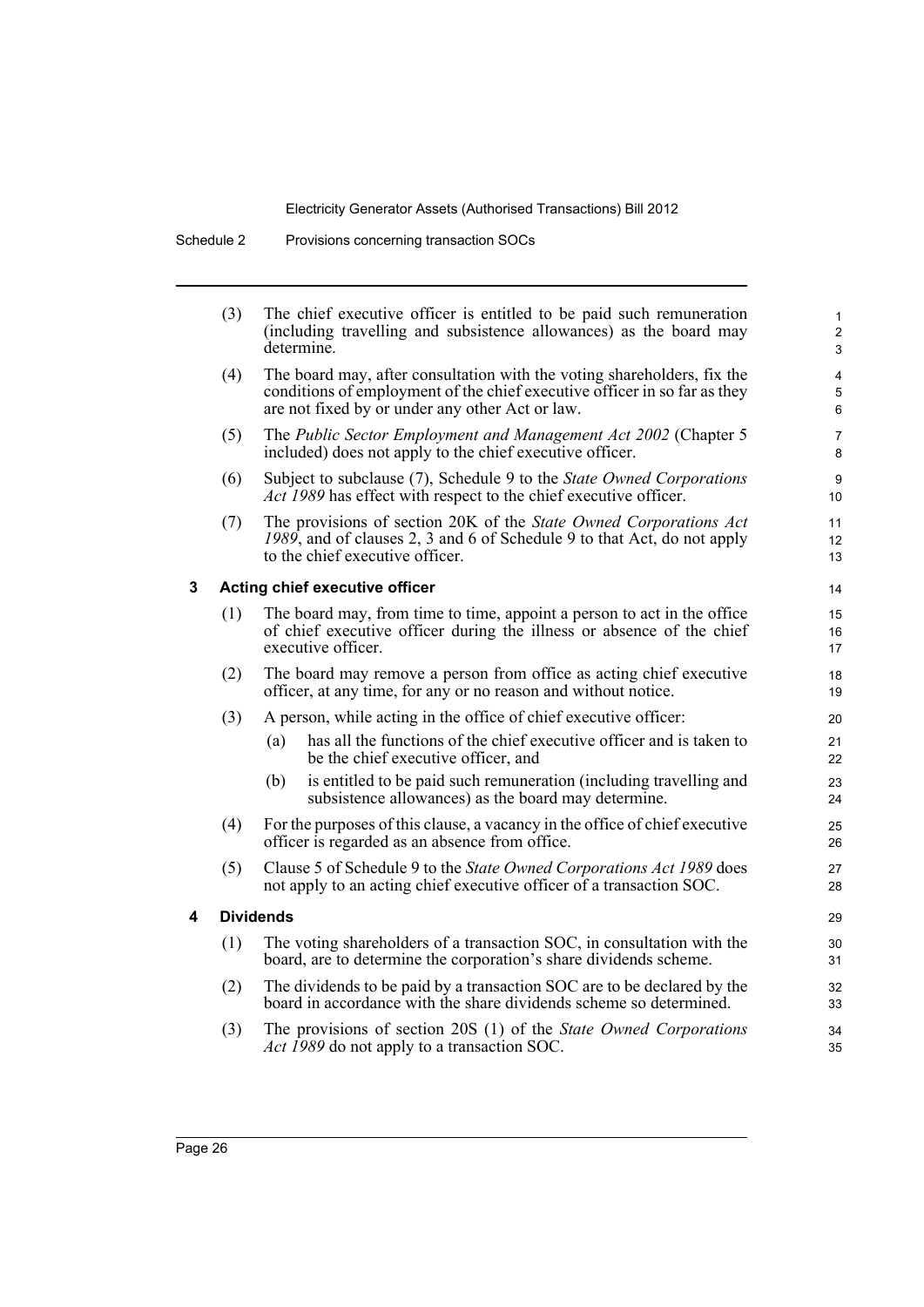Provisions concerning transaction SOCs Schedule 2

| 5. | Supply of information to portfolio Minister                                                                            |   |
|----|------------------------------------------------------------------------------------------------------------------------|---|
|    | The provisions of section 29 (2) of the State Owned Corporations<br><i>Act 1989</i> do not apply to a transaction SOC. | 2 |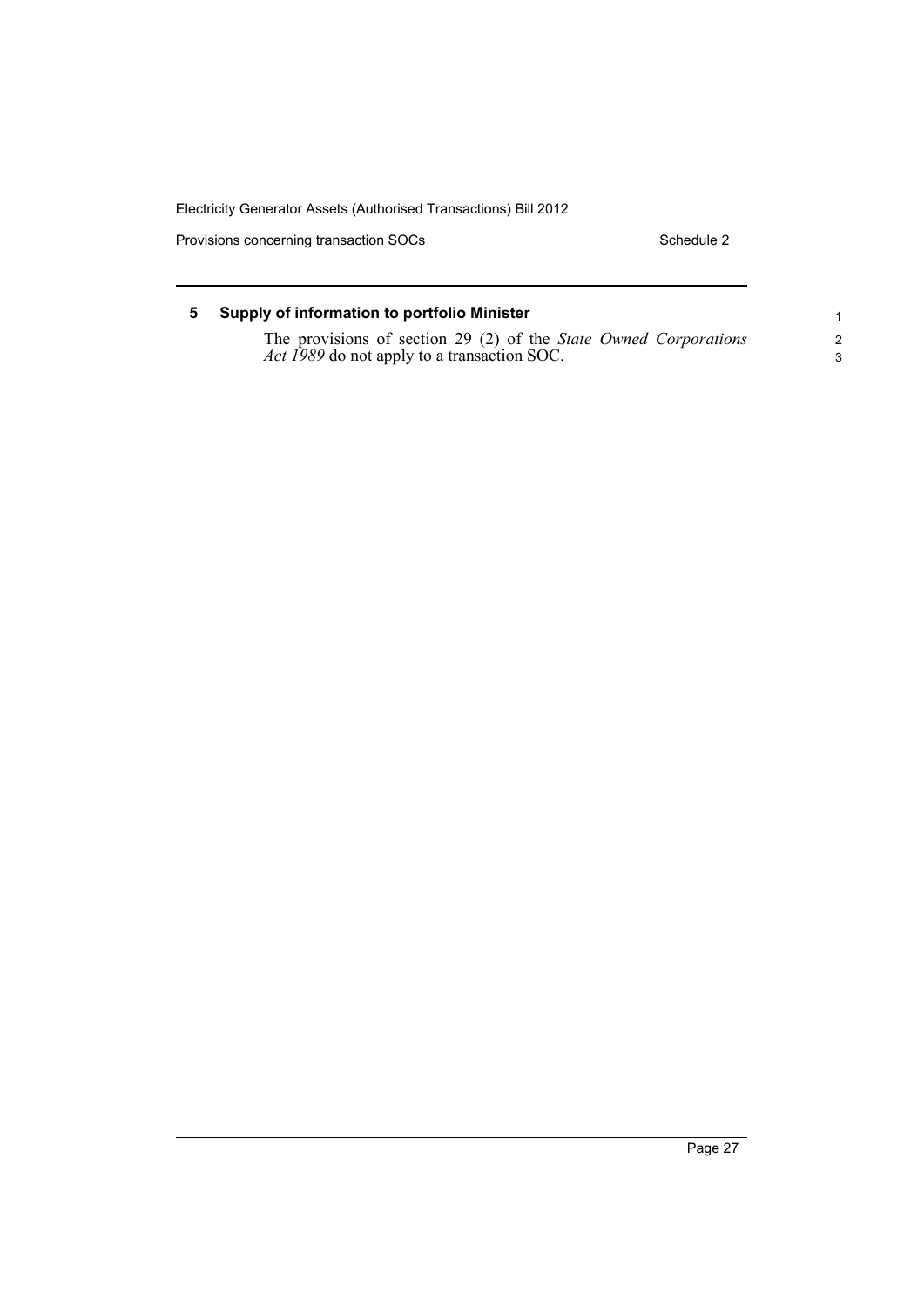1  $\mathfrak{p}$ 

Schedule 3 Corporate conversion of electricity generators and transaction SOCs

# <span id="page-37-0"></span>**Schedule 3 Corporate conversion of electricity generators and transaction SOCs**

(Section 9) **1 Direction for corporate conversion of electricity generators and transaction SOCs** (1) The Treasurer may direct by order in writing (*a corporate conversion direction*) that an electricity generator or transaction SOC be converted into a company limited by shares of a specified type. (2) An electricity generator cannot be the subject of a corporate conversion direction unless it is an electricity generator on the date of assent to this Act or is a transaction SOC. **2 Application for conversion to company** (1) An electricity generator to which a corporate conversion direction has been given is authorised to apply to be registered under Part 5B.1 of the Corporations Act as a company limited by shares of the type specified in the direction. (2) That application can only be made if the Treasurer has issued a certificate to the corporation that certifies that the Treasurer is satisfied that the provisions of this Act have been complied with concerning the transfer of its incorporation to the Corporations Act. (3) A certificate issued by the Treasurer for the purposes of this clause: (a) cannot be challenged, reviewed or called into question in proceedings before any court or tribunal, and (b) is conclusive evidence in any proceedings before a court or tribunal that all the requirements of this Act have been complied with concerning the transfer of the incorporation of the corporation to the Corporations Act. **3 Effect of conversion** (1) The following provisions are taken to have had effect immediately before an electricity generator to which a corporate conversion direction has been given is registered as a company under the Corporations Act: (a) the corporation ceases to be a statutory State owned corporation for the purposes of the *State Owned Corporations Act 1989* or any other State legislation, (b) the corporation ceases to be an energy services corporation under the *Energy Services Corporations Act 1995* unless the regulations provide otherwise, 3 4 5 6 7 8 9 10 11 12 13 14 15 16 17 18 19 20 21 22 23  $24$ 25 26 27 28 29 30 31 32 33 34 35 36 37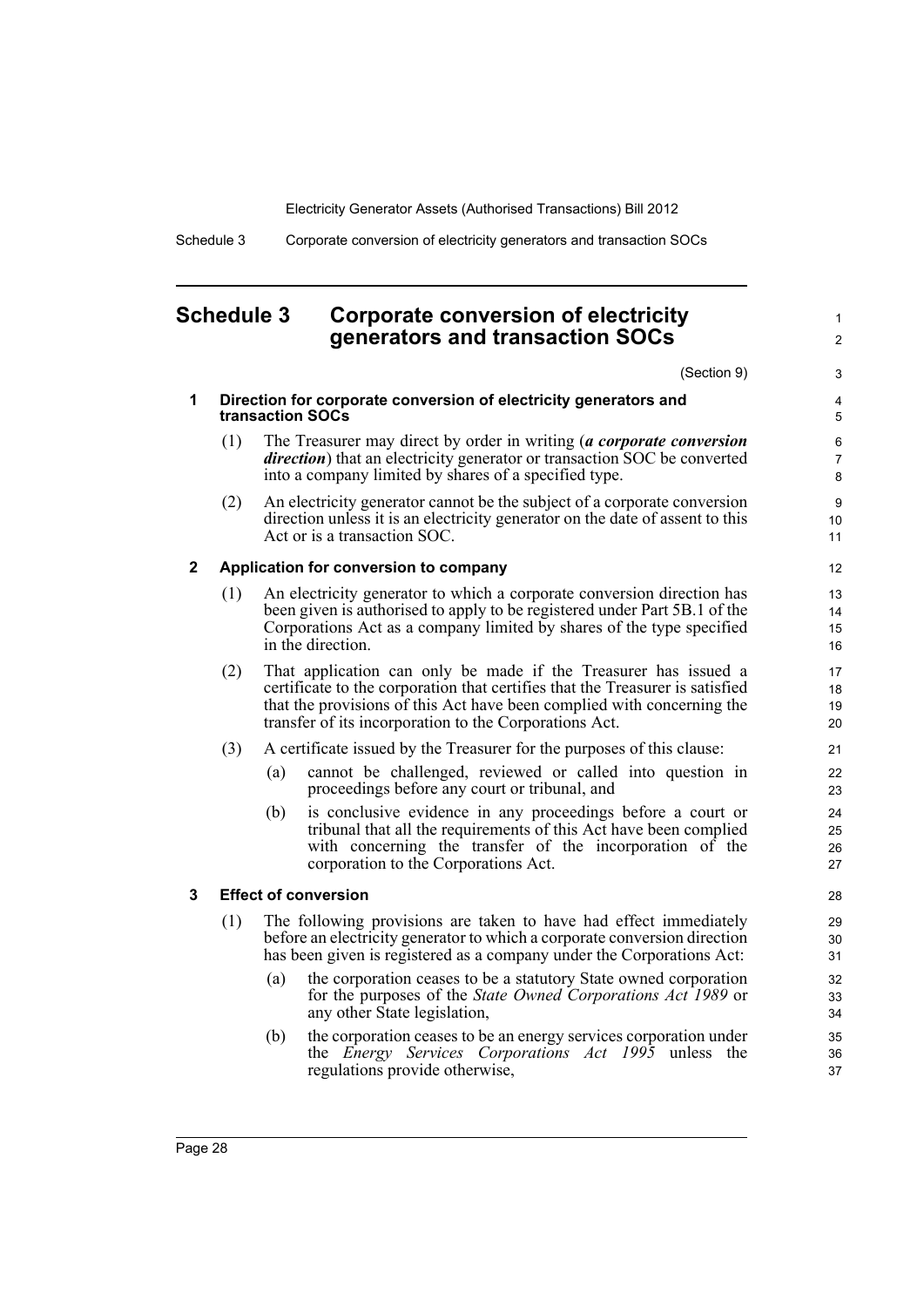Corporate conversion of electricity generators and transaction SOCs Schedule 3

|     | (c)                                                                                                                                                                                                                       | the voting shareholders (within the meaning of the <i>State Owned</i><br>Corporations Act 1989) of the corporation cease to be members<br>of the corporation,                                                   | $\mathbf{1}$<br>$\overline{2}$<br>3 |
|-----|---------------------------------------------------------------------------------------------------------------------------------------------------------------------------------------------------------------------------|-----------------------------------------------------------------------------------------------------------------------------------------------------------------------------------------------------------------|-------------------------------------|
|     | (d)                                                                                                                                                                                                                       | the board of directors of the corporation is dissolved and each<br>member (including any acting member) of the board ceases to<br>hold office as such,                                                          | 4<br>5<br>6                         |
|     | (e)                                                                                                                                                                                                                       | any person who holds a statutory office of the corporation ceases<br>to hold that office,                                                                                                                       | 7<br>8                              |
|     | (f)                                                                                                                                                                                                                       | any person who ceases to be a member of the corporation or to<br>hold an office because of the operation of this subclause is not<br>entitled to any compensation for the loss of that membership or<br>office. | 9<br>10<br>11<br>12                 |
| (2) | Nothing in this clause prevents any person from becoming an officer of<br>the company into which the corporation is being converted in<br>accordance with its constitution and the provisions of the Corporations<br>Act. |                                                                                                                                                                                                                 | 13<br>14<br>15<br>16                |
| (3) | An electricity generator to which a corporate conversion direction has<br>been given becomes a transaction company for the purposes of this Act<br>only when it is registered as a company under the Corporations Act.    |                                                                                                                                                                                                                 | 17<br>18<br>19                      |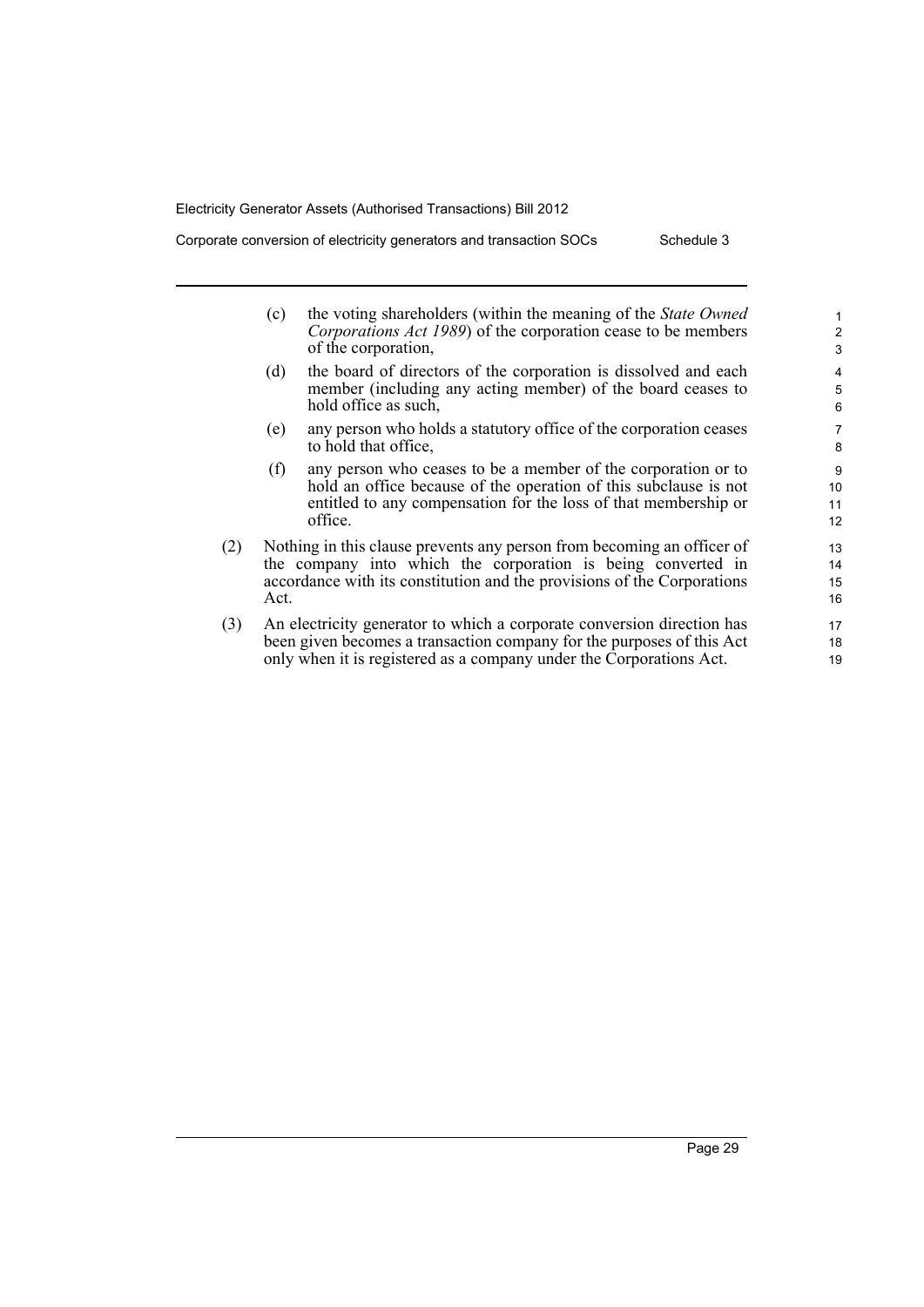1

Schedule 4 Vesting of assets, rights and liabilities

# <span id="page-39-0"></span>**Schedule 4 Vesting of assets, rights and liabilities**

|   |     |                    | (Section 13)                                                                                                                                                                                                                                                                                                | $\overline{2}$             |
|---|-----|--------------------|-------------------------------------------------------------------------------------------------------------------------------------------------------------------------------------------------------------------------------------------------------------------------------------------------------------|----------------------------|
| 1 |     | <b>Definitions</b> |                                                                                                                                                                                                                                                                                                             | 3                          |
|   |     |                    | In this Schedule:                                                                                                                                                                                                                                                                                           | 4                          |
|   |     |                    | <i>transferee</i> means the person or body in whom any assets, rights or<br>liabilities are vested by a vesting order.                                                                                                                                                                                      | 5<br>6                     |
|   |     |                    | <i>transferor</i> means the person or body from whom any assets, rights or<br>liabilities are divested by a vesting order.                                                                                                                                                                                  | $\overline{7}$<br>8        |
|   |     |                    | <i>vesting order</i> means a vesting order under this Schedule.                                                                                                                                                                                                                                             | 9                          |
| 2 |     |                    | <b>Making of vesting order</b>                                                                                                                                                                                                                                                                              | 10                         |
|   |     |                    | The Treasurer may, by order (a vesting order), vest assets, rights and<br>liabilities of a public sector agency that is an electricity generator or<br>transaction entity in a person specified in the order as the transferee.                                                                             | 11<br>12<br>13             |
| 3 |     |                    | Vesting of assets, rights and liabilities in transferee                                                                                                                                                                                                                                                     | 14                         |
|   | (1) |                    | When any assets, rights or liabilities are vested by a vesting order, the<br>following provisions have effect (subject to the vesting order):                                                                                                                                                               | 15<br>16                   |
|   |     | (a)                | the assets vest in the transferee by virtue of this clause and<br>without the need for any conveyance, transfer, assignment or<br>assurance.                                                                                                                                                                | 17<br>18<br>19             |
|   |     | (b)                | the rights and liabilities become, by virtue of this clause, the<br>rights and liabilities of the transferee,                                                                                                                                                                                               | 20<br>21                   |
|   |     | (c)                | all proceedings relating to the assets, rights or liabilities pending<br>by or against the transferor are taken to be proceedings pending<br>by or against the transferee,                                                                                                                                  | 22<br>23<br>24             |
|   |     | (d)                | the transferee has all the entitlements and obligations of the<br>transferor in relation to the assets, rights and liabilities that the<br>transferor would have had but for the order, whether or not those<br>entitlements and obligations were actual or potential at the time<br>the order took effect, | 25<br>26<br>27<br>28<br>29 |
|   |     | (e)                | any act, matter or thing done or omitted to be done in relation to<br>the assets, rights or liabilities by, to or in respect of the transferor<br>is (to the extent that the act, matter or thing has any force or<br>effect) taken to have been done or omitted by, to or in respect of<br>the transferee. | 30<br>31<br>32<br>33<br>34 |
|   |     | (f)                | a reference in any Act, in any instrument made under any Act or<br>in any document of any kind to the transferor or a predecessor of<br>the transferor is (to the extent that it relates to those assets or                                                                                                 | 35<br>36<br>37             |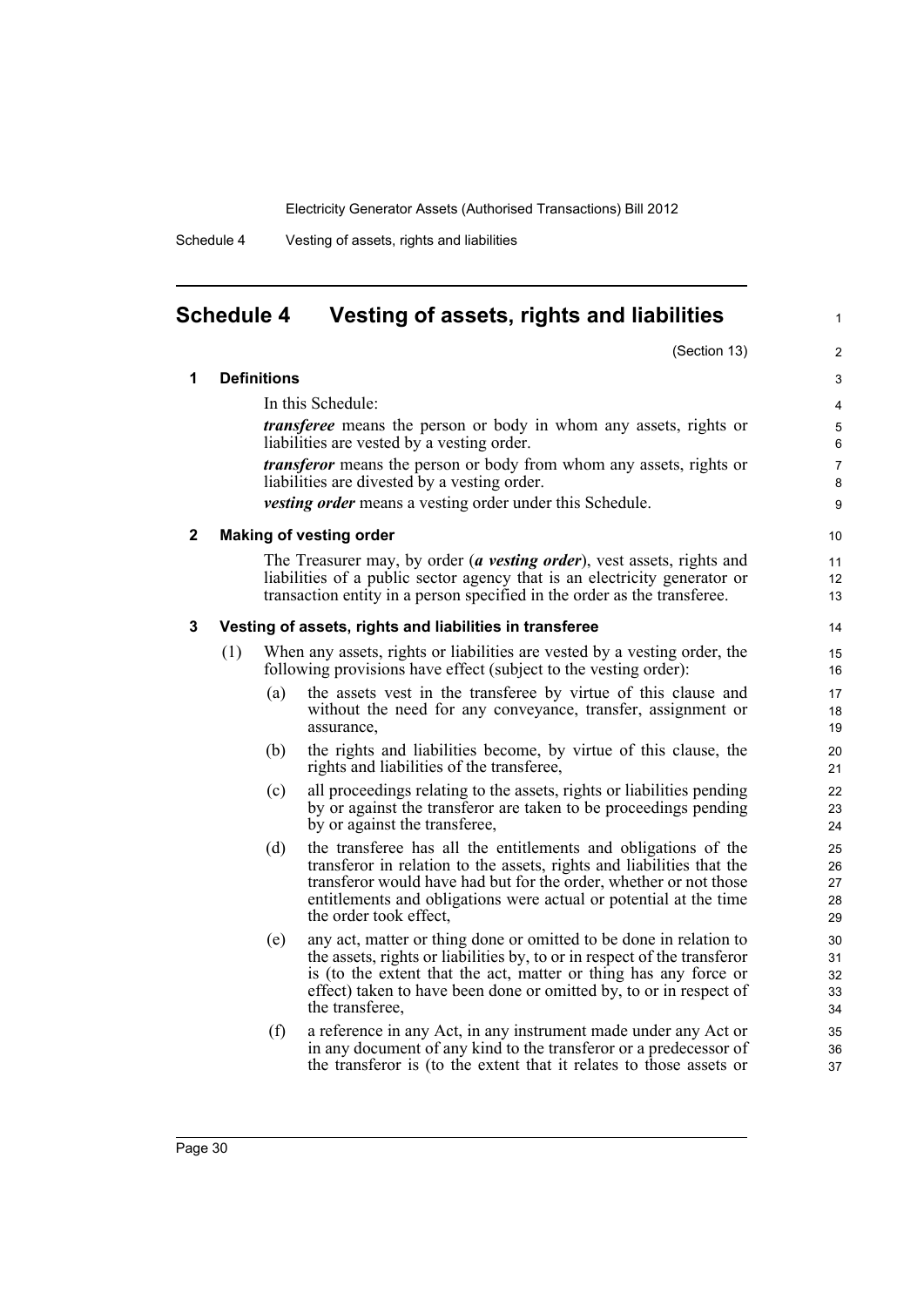|   |                              | Vesting of assets, rights and liabilities<br>Schedule 4                                                                                                                                                                                                                                                                                |  |  |  |  |  |
|---|------------------------------|----------------------------------------------------------------------------------------------------------------------------------------------------------------------------------------------------------------------------------------------------------------------------------------------------------------------------------------|--|--|--|--|--|
|   |                              |                                                                                                                                                                                                                                                                                                                                        |  |  |  |  |  |
|   |                              | liabilities but subject to the regulations), to be read as, or as<br>including, a reference to the transferee.                                                                                                                                                                                                                         |  |  |  |  |  |
|   | (2)                          | No attornment to the transferee by a lessee from the transferor is<br>required.                                                                                                                                                                                                                                                        |  |  |  |  |  |
| 4 |                              | Terms and conditions of vesting                                                                                                                                                                                                                                                                                                        |  |  |  |  |  |
|   |                              | A vesting order may be made on such terms and conditions as are<br>specified in the order.                                                                                                                                                                                                                                             |  |  |  |  |  |
| 5 |                              | <b>Consideration for vesting</b>                                                                                                                                                                                                                                                                                                       |  |  |  |  |  |
|   |                              | A vesting order may specify the consideration for which a vesting to                                                                                                                                                                                                                                                                   |  |  |  |  |  |
|   |                              | which it applies is made and the value or values at which assets, rights<br>or liabilities are vested.                                                                                                                                                                                                                                 |  |  |  |  |  |
| 6 |                              | Date of vesting                                                                                                                                                                                                                                                                                                                        |  |  |  |  |  |
|   |                              | A vesting order takes effect on the date it is made or on such other date<br>as may be specified in the order.                                                                                                                                                                                                                         |  |  |  |  |  |
| 7 | Vesting of interests in land |                                                                                                                                                                                                                                                                                                                                        |  |  |  |  |  |
|   | (1)                          | A vesting order may vest an interest in respect of land vested in the<br>transferor without vesting the whole of the interests of the transferor in<br>that land                                                                                                                                                                       |  |  |  |  |  |
|   | (2)                          | If the interest vested is not a separate interest, the order operates to<br>create the interest vested in such terms as are specified in the order.                                                                                                                                                                                    |  |  |  |  |  |
|   | (3)                          | This clause does not limit any other provision of this Schedule.                                                                                                                                                                                                                                                                       |  |  |  |  |  |
| 8 |                              | <b>Confirmation of vesting</b>                                                                                                                                                                                                                                                                                                         |  |  |  |  |  |
|   | (1)                          | The Treasurer may by order in writing confirm a vesting of particular<br>assets, rights or liabilities by operation of this Schedule.                                                                                                                                                                                                  |  |  |  |  |  |
|   | (2)                          | Such an order is evidence of that vesting.                                                                                                                                                                                                                                                                                             |  |  |  |  |  |
| 9 |                              | <b>Determinations by Treasurer</b>                                                                                                                                                                                                                                                                                                     |  |  |  |  |  |
|   |                              | For the purposes of the making of a vesting order, the Treasurer may<br>determine whether or not particular assets, rights or liabilities comprise<br>assets, rights or liabilities of an electricity generator or transaction entity<br>at a particular time, and such a determination is conclusive as to the<br>matters determined. |  |  |  |  |  |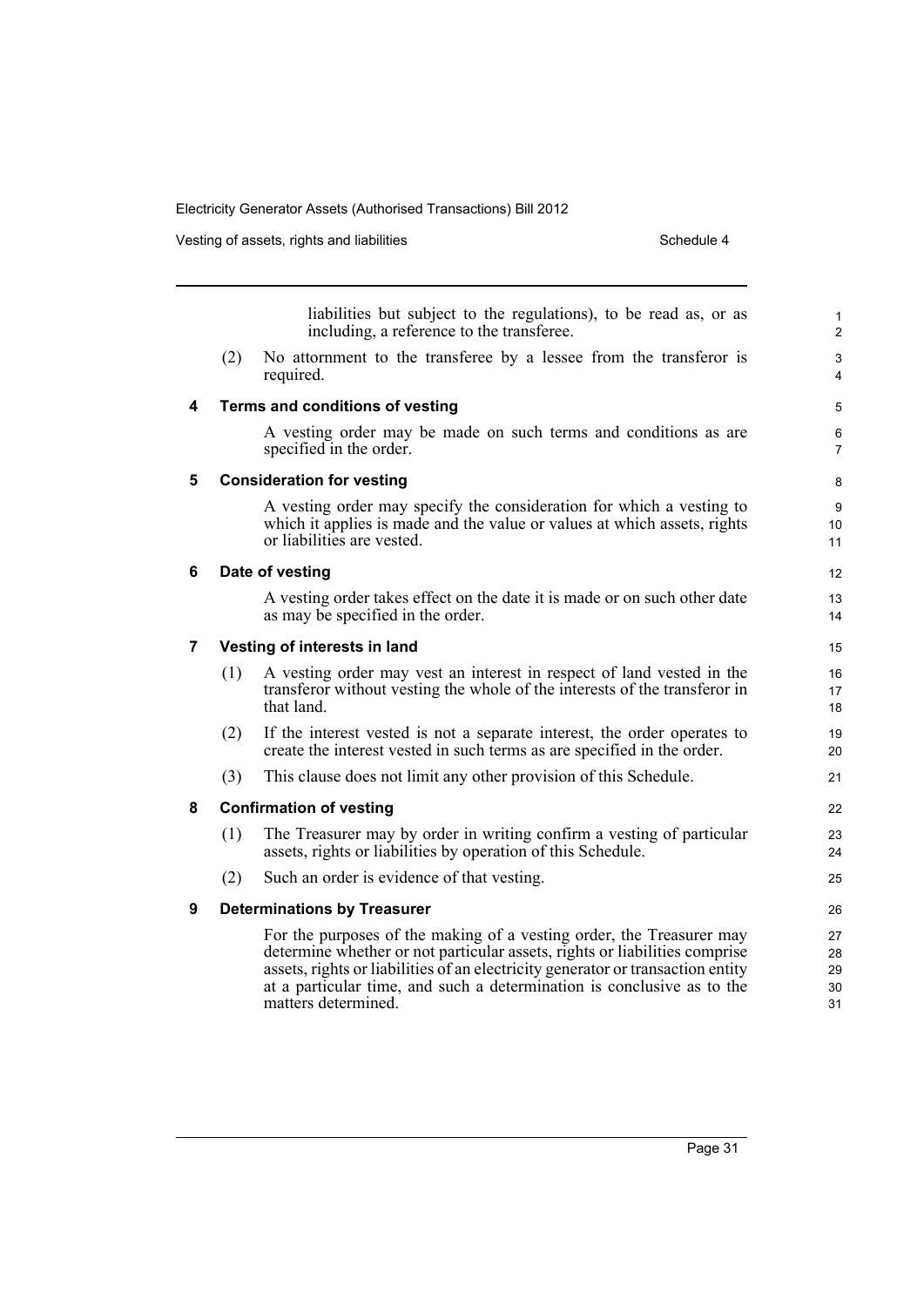Schedule 4 Vesting of assets, rights and liabilities

#### **10 Certification to registration authorities**

(1) In this clause: *registration authority* means a person or body that has functions under any law in connection with the keeping of a register in respect of assets, rights or liabilities. (2) A public sector agency that is the transferee or transferor under a vesting order may lodge with a registration authority a certificate certifying as to such information as may reasonably be required by the registration authority to enable the registration authority to exercise any function of the authority arising in connection with the vesting of any asset, right or liability pursuant to the vesting order. (3) Such a certificate is to be accepted and acted upon by the registration authority and, despite any other law, the registration authority is not entitled to require that the information concerned be provided to it in any particular form or in any particular manner. (4) No fee or charge is payable by the transferee to a registration authority for or in respect of the exercise of any function by the registration authority in connection with the vesting of an asset, right or liability by a vesting order. **11 Evidence of orders and certificates** A document purporting to be a vesting order or an order or certificate made or given under a provision of this Schedule is, unless the contrary is established, taken to be such an order or certificate and to have been properly made or given. 2 3 4 5 6 7 8 9  $10$ 11 12 13 14 15 16 17 18 19 20 21 22 23 24 25

1

#### **12 Public sector accounting policies**

The Treasurer may give directions to public sector agencies for or with respect to accounting policies to be applied by public sector agencies in connection with the transfer between public sector agencies of assets, rights and liabilities of an electricity generator or transaction entity for the purposes of an authorised transaction (in place of public sector accounting policies that would otherwise be applicable in respect of any such transfer).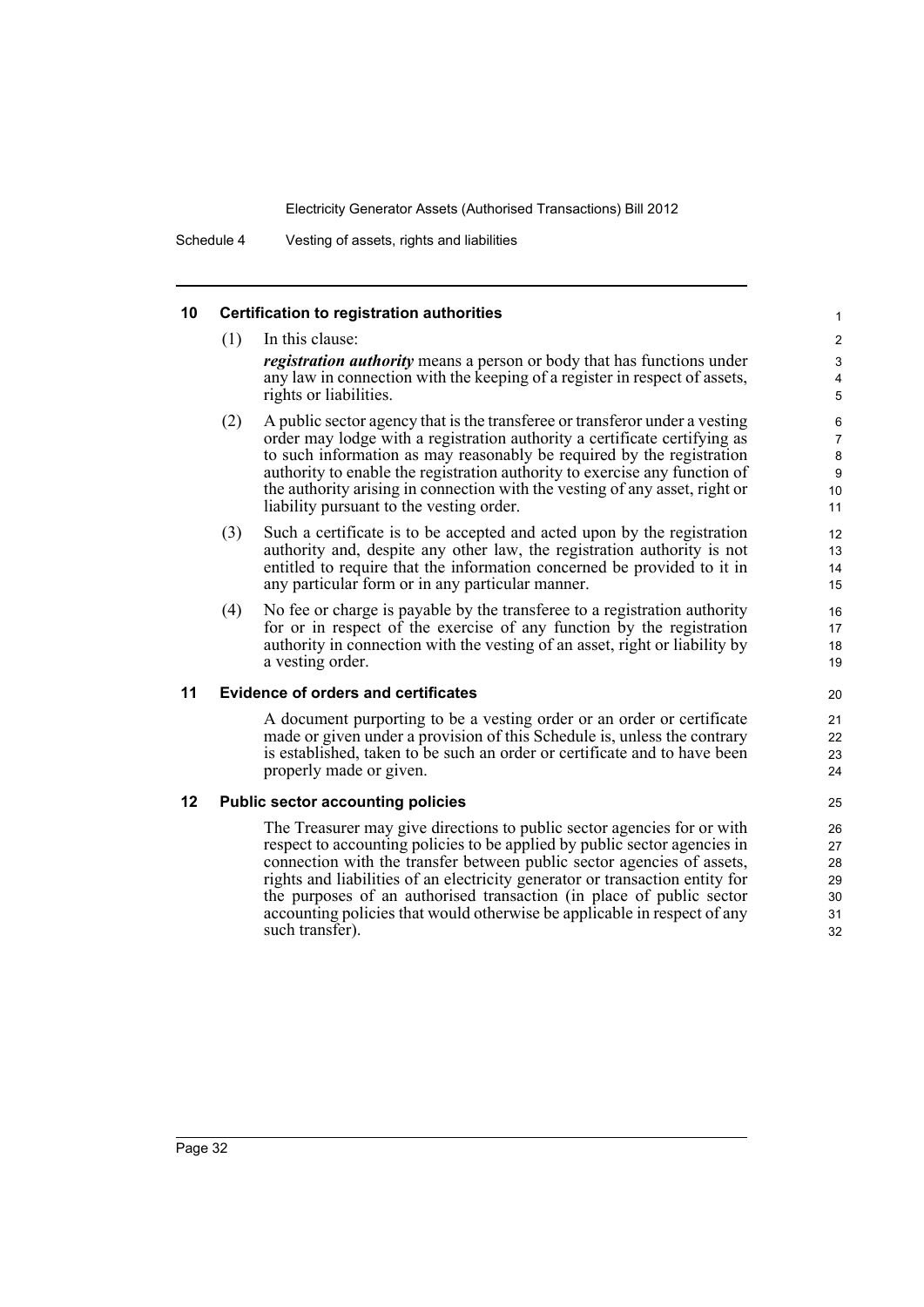Ownership restrictions in floated transaction companies Schedule 5

# <span id="page-42-0"></span>**Schedule 5 Ownership restrictions in floated transaction companies**

# **Part 1 Ownership restrictions**

**Note.** Some of the terms and expressions used in this Part are defined in Part 5 (Interpretative provisions) of this Schedule.

5 6

3 4

1  $\mathfrak{p}$ 

#### **1 Maximum ownership level**

- (1) If electricity generator assets are transferred pursuant to an authorised transaction by means of an initial public offer of shares in a transaction company, this Schedule applies to impose ownership restrictions in relation to the company.
- (2) The *maximum ownership level* for the purposes of this Schedule is set at the percentage prescribed by the regulations.
- (3) This Schedule ceases to apply in relation to a transaction company at the end of the period of 2 years (or such longer period may be prescribed by the regulations as the period for which this Schedule is to apply to the company) beginning on the day on which the company is first listed on a stock exchange that is a prescribed financial market under the Corporations Act.
- (4) A regulation may not be made under this clause in respect of a company after the commencement of the period during which an offer of shares in the company (for the purposes of the initial public offer concerned) can be accepted.

#### **2 Meaning of "prohibited ownership situation"**

For the purposes of this Schedule, a *prohibited ownership situation* exists in relation to a floated transaction company and in relation to a particular person if the person holds a particular type of stake in the company of more than the maximum ownership level set by clause 1. **Note.** A person's *stake* includes the interests of the person's associates—see Part 5 of this Schedule.

#### **3 Acquisition of shares that result in prohibited ownership situation**

A person, or 2 or more persons under an arrangement, who acquire shares in a floated transaction company are each guilty of an offence if:

- (a) the acquisition has any of the following results:
	- (i) a prohibited ownership situation comes into existence in relation to the company and in relation to a person,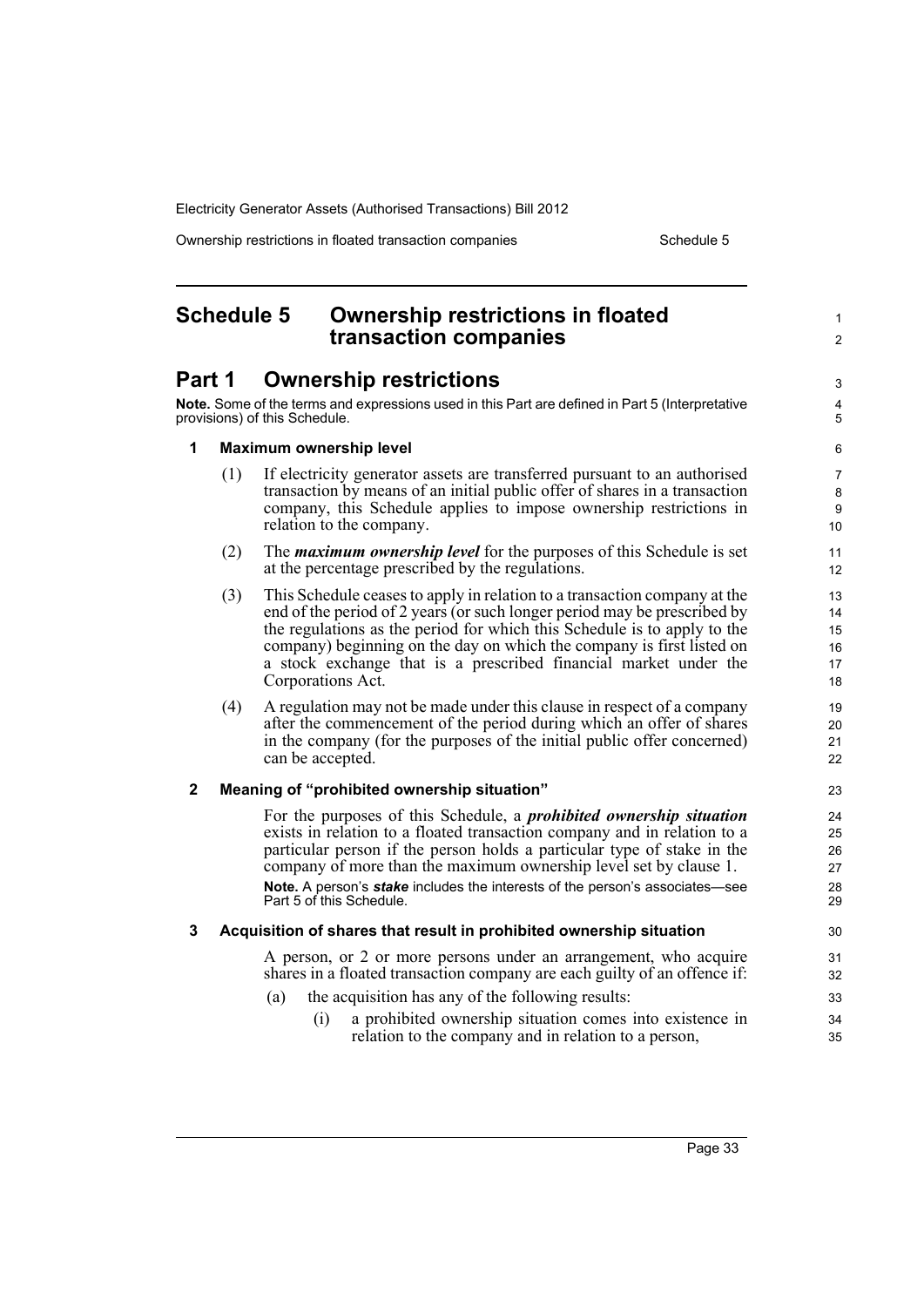|        |     | if a prohibited ownership situation already exists in<br>(ii)<br>relation to the company and in relation to a person—there<br>is an increase in any type of stake held by the person in the<br>company, and                                                                                                                            | 1<br>$\overline{2}$<br>3<br>4            |
|--------|-----|----------------------------------------------------------------------------------------------------------------------------------------------------------------------------------------------------------------------------------------------------------------------------------------------------------------------------------------|------------------------------------------|
|        |     | (b)<br>the person or persons under the arrangement knew, or were<br>reckless as to whether, the acquisition would have that result.<br>Maximum penalty: 400 penalty units.                                                                                                                                                             | 5<br>6<br>$\overline{7}$                 |
| 4      |     | Floated transaction company to take reasonable steps to prevent<br>contraventions of ownership restrictions                                                                                                                                                                                                                            | 8<br>9                                   |
|        | (1) | A floated transaction company must take all reasonable steps to ensure<br>that a prohibited ownership situation does not exist in relation to the<br>company.                                                                                                                                                                          | 10 <sup>1</sup><br>11<br>12 <sup>2</sup> |
|        | (2) | A floated transaction company is guilty of an offence if it engages in<br>conduct that contravenes a requirement of subclause (1).                                                                                                                                                                                                     | 13<br>14                                 |
|        |     | Maximum penalty: 500 penalty units.                                                                                                                                                                                                                                                                                                    | 15                                       |
|        |     | Note. If a floated transaction company contravenes this subclause, clause 22<br>operates to make each person who is a director of the company or who is<br>concerned in the management of the company liable for the offence if the<br>person knowingly authorised or permitted the contravention.                                     | 16<br>17<br>18<br>19                     |
|        | (3) | An offence under subclause (2) is a strict liability offence.                                                                                                                                                                                                                                                                          | 20                                       |
| 5      |     | Contravention of Part does not affect validity of acts                                                                                                                                                                                                                                                                                 | 21                                       |
|        |     | An act is not invalidated only because it constitutes an offence under<br>this Part.                                                                                                                                                                                                                                                   | 22<br>23                                 |
| Part 2 |     | <b>Location of Member Registers of floated</b><br>transaction companies                                                                                                                                                                                                                                                                | 24<br>25                                 |
| 6      |     | Member Register to be within the State                                                                                                                                                                                                                                                                                                 | 26                                       |
|        |     | A floated transaction company must not, without the written approval<br>of the Treasurer:                                                                                                                                                                                                                                              | 27<br>28                                 |
|        |     | change the location where any Member Register of the company<br>(a)<br>is kept to a location that is outside of the territorial limits of the<br>State, or                                                                                                                                                                             | 29<br>30<br>31                           |
|        |     |                                                                                                                                                                                                                                                                                                                                        | 32                                       |
|        |     | keep any Member Register of the company at a location that is<br>(b)<br>outside of the territorial limits of the State.                                                                                                                                                                                                                | 33                                       |
|        |     |                                                                                                                                                                                                                                                                                                                                        | 34                                       |
|        |     | Maximum penalty: 500 penalty units.<br>Note. If a floated transaction company contravenes this clause, clause 22<br>operates to make each person who is a director of the company or who is<br>concerned in the management of the company liable for the offence if the<br>person knowingly authorised or permitted the contravention. | 35<br>36<br>37<br>38                     |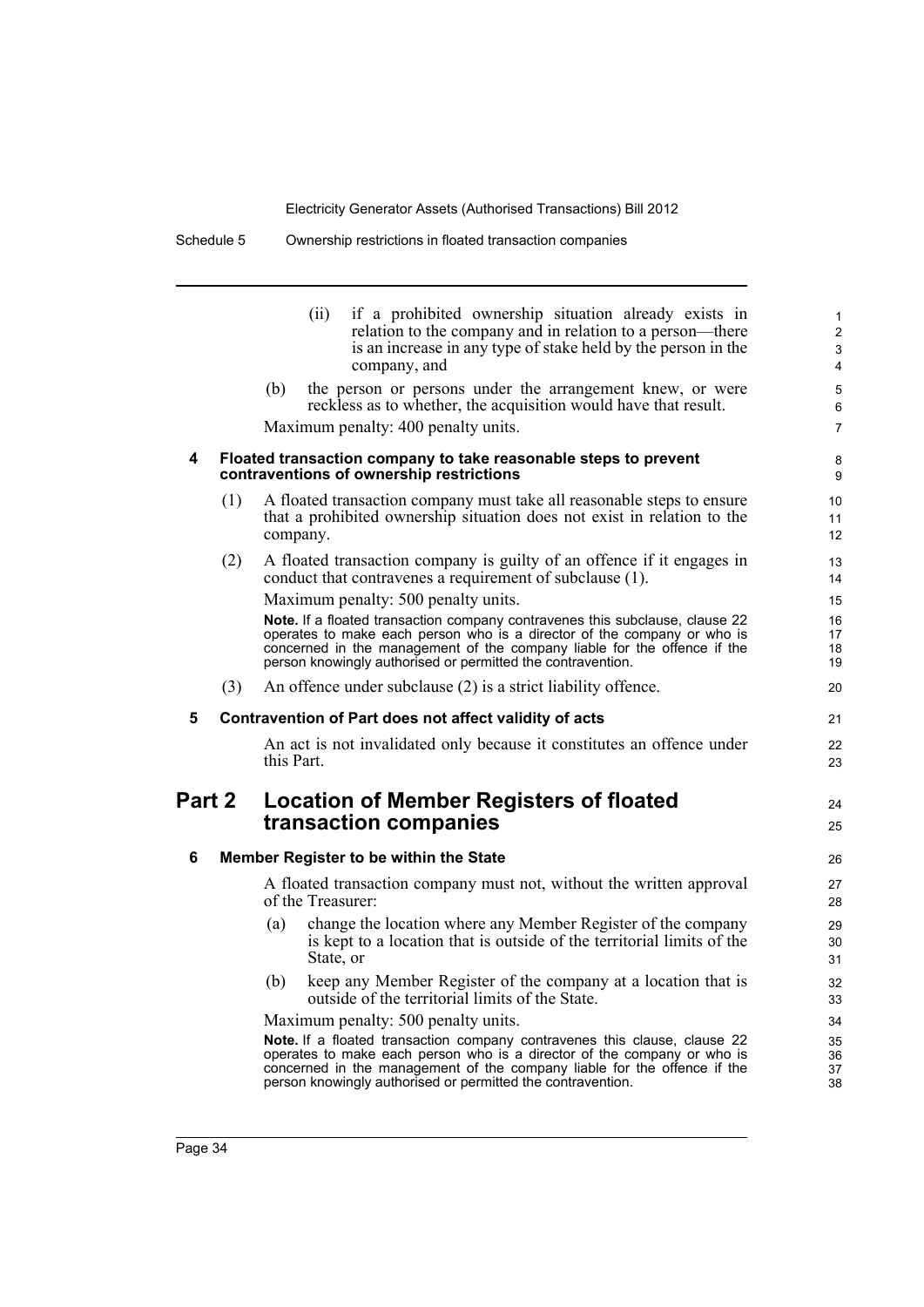Ownership restrictions in floated transaction companies Schedule 5

| Part 3 | <b>Records and information</b>                                                                                                                                                                                                                                                    | 1                    |
|--------|-----------------------------------------------------------------------------------------------------------------------------------------------------------------------------------------------------------------------------------------------------------------------------------|----------------------|
| 7      | Record-keeping and information giving                                                                                                                                                                                                                                             | $\overline{2}$       |
| (1)    | The regulations may make provision for or with respect to requiring a<br>person:                                                                                                                                                                                                  | 3<br>4               |
|        | to keep and retain records, where the records are relevant to an<br>(a)<br>ownership matter, and                                                                                                                                                                                  | 5<br>6               |
|        | to give information to the Treasurer or a floated transaction<br>(b)<br>company that is relevant to:                                                                                                                                                                              | 7<br>8               |
|        | (i)<br>an ownership matter, or                                                                                                                                                                                                                                                    | 9                    |
|        | ascertaining whether Part 1 of this Schedule has been or is<br>(ii)<br>being complied with.                                                                                                                                                                                       | 10<br>11             |
| (2)    | The regulations may provide that information given in accordance with<br>a requirement of regulations made for the purposes of subclause $(1)$ (b)<br>must be verified by statutory declaration.                                                                                  | 12<br>13<br>14       |
| (3)    | A person is not excused from giving information in accordance with a<br>requirement of regulations made for the purposes of subclause (1) (b)<br>on the ground that the information may tend to incriminate the person<br>or expose the person to a penalty.                      | 15<br>16<br>17<br>18 |
| (4)    | However, any information obtained from a natural person in<br>compliance with a requirement of regulations made for the purposes of<br>subclause (1) (b) is not admissible against the person in criminal<br>proceedings other than proceedings for an offence under this clause. | 19<br>20<br>21<br>22 |
| (5)    | A person must keep records, and provide information, in compliance<br>with any requirements of regulations made for the purposes of<br>subclause $(1)$ (b).                                                                                                                       | 23<br>24<br>25       |
|        | Maximum penalty: 50 penalty units.                                                                                                                                                                                                                                                | 26                   |
| (6)    | In this clause:                                                                                                                                                                                                                                                                   | 27                   |
|        | <i>control</i> includes control as a result of, or by means of, trusts,<br>agreements, arrangements, understandings and practices, whether or<br>not having legal or equitable force and whether or not based on legal or<br>equitable rights.                                    | 28<br>29<br>30<br>31 |
|        | <b><i>ownership matter</i></b> means any of the following matters:                                                                                                                                                                                                                | 32                   |
|        | (a)<br>whether a person holds a particular type of stake in a floated<br>transaction company and, if so, the level of that stake,                                                                                                                                                 | 33<br>34             |
|        | (b)<br>whether the directors of a floated transaction company are<br>accustomed or under an obligation, whether formal or informal,                                                                                                                                               | 35<br>36             |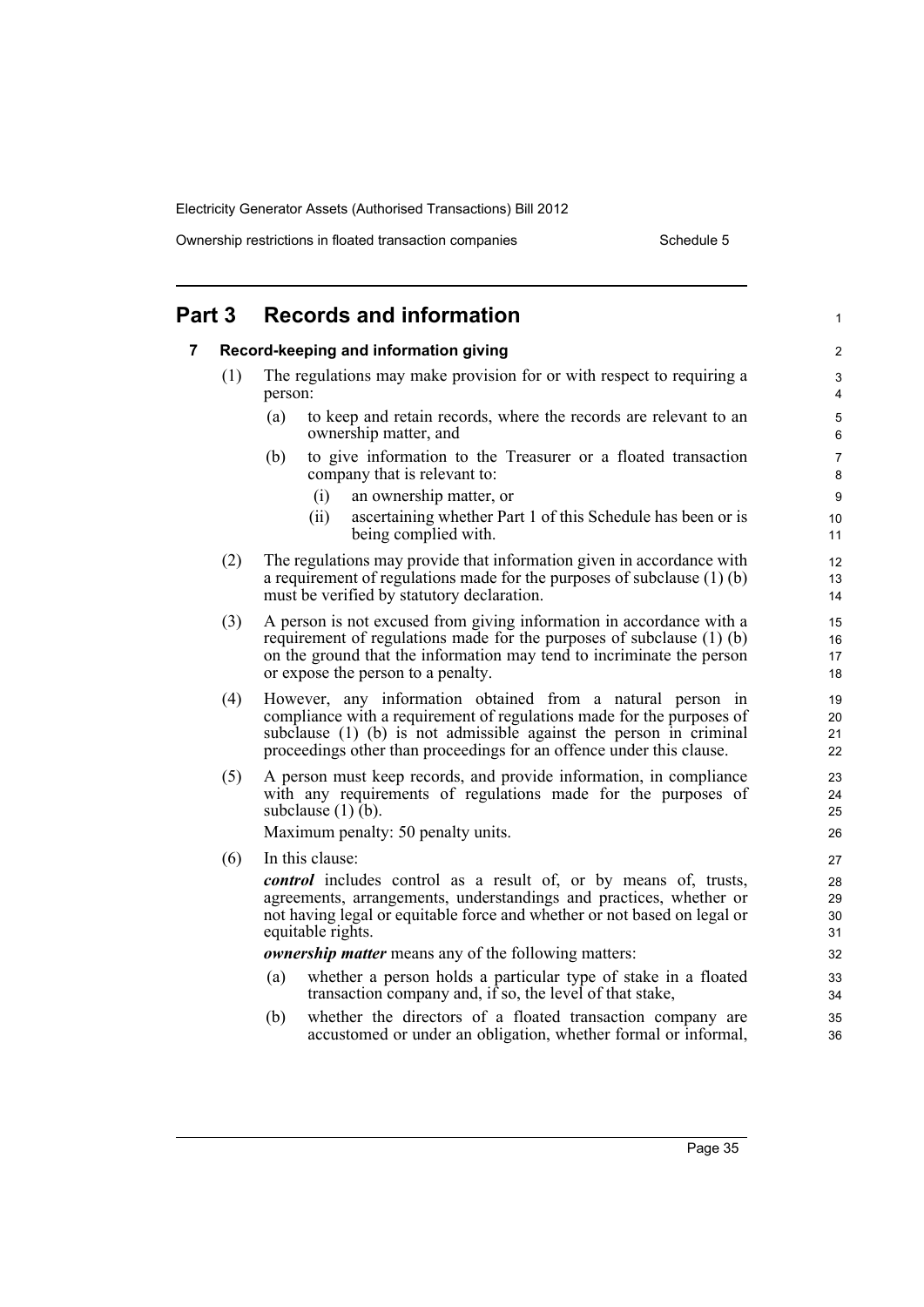**8 Applications to Supreme Court for remedial orders**

to act in accordance with the directions, instructions or wishes of a person (either alone or together with associates),

(c) whether a person (either alone or together with associates) is in a position to exercise control over a floated transaction company.

### **Part 4 Remedial orders**

5 6

#### (1) If a prohibited ownership situation exists in relation to a floated transaction company, the company or the Treasurer (or both) may apply to the Supreme Court to make such orders as the Court considers appropriate for the purpose of ensuring that the situation ceases to exist.

- (2) Without limiting subclause (1), the Court may make any of the following orders on any such application:
	- (a) an order directing the disposal of shares,
	- (b) an order restraining the exercise of any rights attached to shares,
	- (c) an order prohibiting or deferring the payment of any sums due to a person in respect of shares held by the person,
	- (d) an order that any exercise of rights attached to shares be disregarded.
- (3) The Supreme Court may, before making an order under this clause, direct that notice of the application be given to such persons as it thinks fit or be published in such manner as it thinks fit, or both.
- (4) A floated transaction company and its directors and secretary are specifically authorised and required to ensure that any rights attached to shares are not exercised in contravention of an order made under this clause (including ensuring that meetings of the company are conducted in accordance with requirements of any such order).

#### **9 Injunctions**

If a person has engaged, is engaging or is proposing to engage in any conduct in contravention of this Schedule, the Supreme Court may, on the application of a floated transaction company or the Treasurer (or both), grant an injunction:

- (a) restraining the person from engaging in the conduct, or
- (b) requiring the person to do something.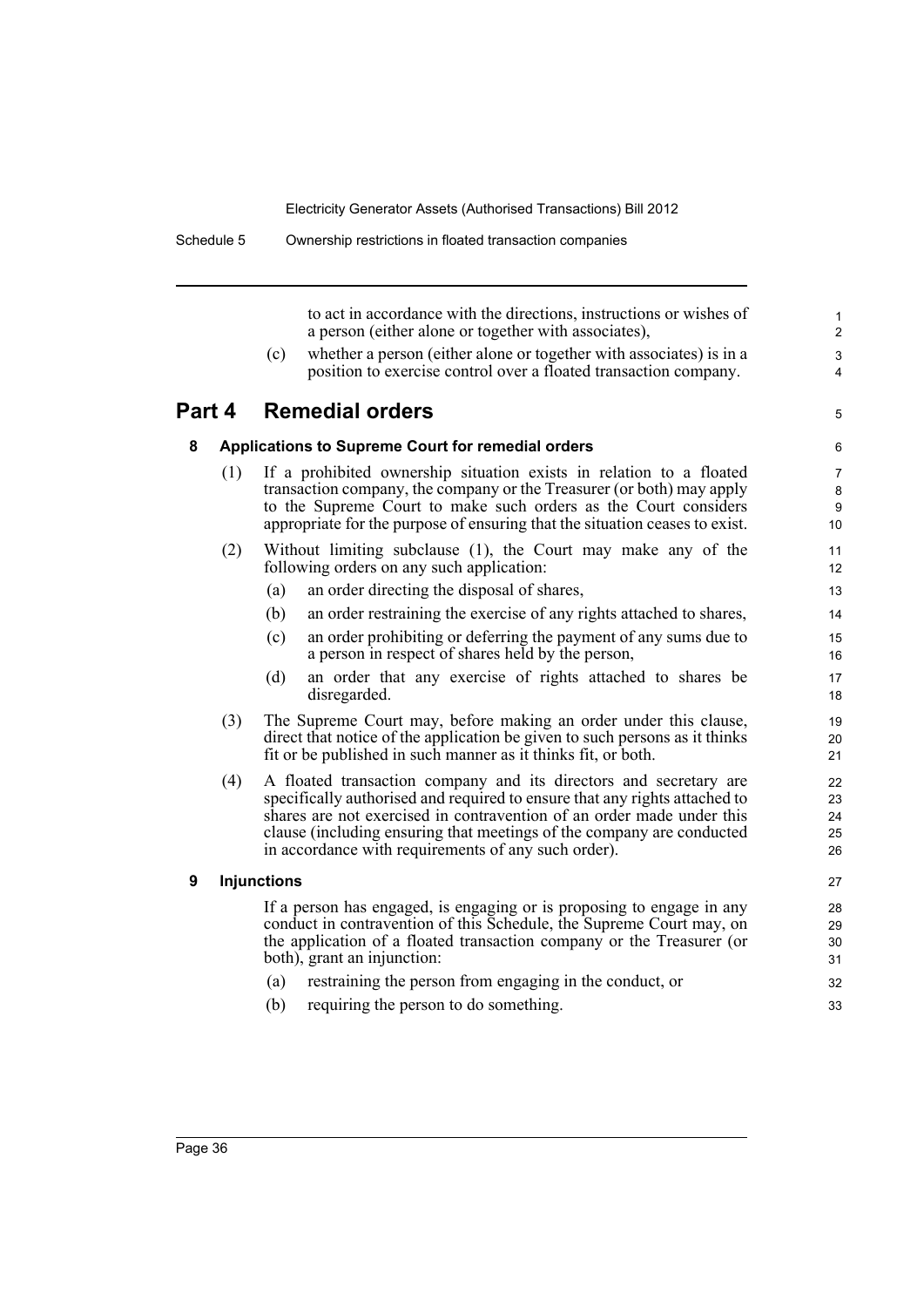Ownership restrictions in floated transaction companies Schedule 5

|    | Part 5 | <b>Interpretative provisions</b>                                                                                                                                                            | 1              |
|----|--------|---------------------------------------------------------------------------------------------------------------------------------------------------------------------------------------------|----------------|
| 10 |        | <b>Definitions</b>                                                                                                                                                                          | 2              |
|    |        | In this Schedule:                                                                                                                                                                           | 3              |
|    |        | <i>acquisition</i> includes an agreement to acquire, but does not include:                                                                                                                  | 4              |
|    |        | an acquisition by will or by devolution by operation of law, or<br>(a)                                                                                                                      | 5              |
|    |        | an acquisition by way of enforcement of a loan security.<br>(b)                                                                                                                             | 6              |
|    |        | <i>aggregate substantial interest</i> , in relation to a trust estate, has the<br>meaning given by clause 20.                                                                               | 7<br>8         |
|    |        | <i>arrangement</i> has the meaning given by clause 11.                                                                                                                                      | 9              |
|    |        | <i>associate</i> has the meaning given by clause 12.                                                                                                                                        | 10             |
|    |        | <i>company</i> means a body corporate.                                                                                                                                                      | 11             |
|    |        | constituent document, in relation to a company, means:                                                                                                                                      | 12             |
|    |        | the constitution of the company, or<br>(a)                                                                                                                                                  | 13             |
|    |        | (b)<br>any rules or other documents constituting the company or<br>governing its activities.                                                                                                | 14<br>15       |
|    |        | <i>contravene</i> includes fail to comply with.                                                                                                                                             | 16             |
|    |        | direct control interest has the meaning given by clause 19.                                                                                                                                 | 17             |
|    |        | <i>director</i> includes any person occupying the position of director of a<br>company, by whatever name called.                                                                            | 18<br>19       |
|    |        | discretionary trust means a trust where:                                                                                                                                                    | 20             |
|    |        | a person (who may include the trustee) is empowered (either<br>(a)<br>unconditionally or on the fulfilment of a condition) to exercise<br>any power of appointment or other discretion, and | 21<br>22<br>23 |
|    |        | the exercise of the power or discretion, or the failure to exercise<br>(b)<br>the power or discretion, has the effect of determining, to any<br>extent, either or both of the following:    | 24<br>25<br>26 |
|    |        | the identities of those who may benefit under the trust,<br>(i)                                                                                                                             | 27             |
|    |        | how beneficiaries are to benefit, as between themselves,<br>(ii)<br>under the trust.                                                                                                        | 28<br>29       |
|    |        | <i>engage in conduct</i> means do an act or omit to do an act.                                                                                                                              | 30             |
|    |        | <i>floated transaction company</i> means a transaction company in relation<br>to which the ownership restrictions set out in this Schedule apply.                                           | 31<br>32       |
|    |        | <i>increase</i> , in relation to a stake in a company, includes an increase from<br>a starting point of nil.                                                                                | 33<br>34       |
|    |        | <i>interest in a share</i> has the meaning given by clause 15.                                                                                                                              | 35             |
|    |        | <i>lender</i> , in relation to a loan security, means the person who is entitled<br>to enforce the security.                                                                                | 36<br>37       |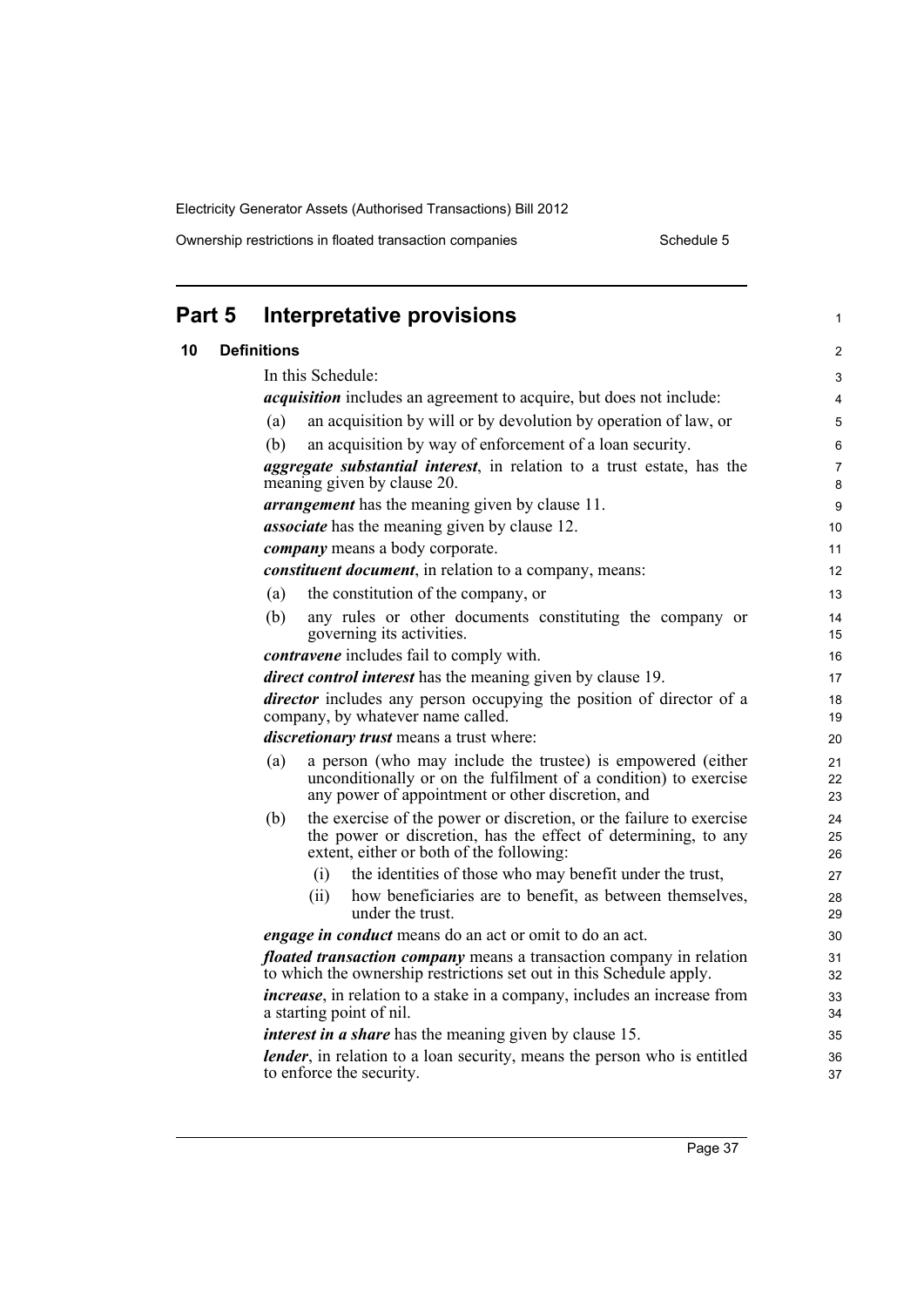Schedule 5 Ownership restrictions in floated transaction companies

*lending money* includes providing non equity finance where the provision of the finance may reasonably be regarded as equivalent to lending money. *loan security* means a security held solely for the purposes of a moneylending agreement. *Member Register* of a company means a register of members of the company kept under Chapter 2C of the Corporations Act. *moneylending agreement* means an agreement entered into in good faith in the ordinary course of carrying on a business of lending money, but does not include an agreement dealing with any matter unrelated to the carrying on of that business. *officer*, in relation to a company, includes: (a) a director, secretary or employee of the company, or (b) a receiver and manager of any part of the undertaking of the company appointed under a power contained in any instrument, or (c) a liquidator of the company appointed in a voluntary winding up. *power to appoint a director of a company* has a meaning affected by clause 13. *relative*, in relation to a person, means: (a) the person's spouse or the person's de facto partner (being the other party to a de facto relationship, within the meaning of the *Property (Relationships) Act 1984*, with the person), or (b) a parent or remoter lineal ancestor of the person, or (c) a child or remoter issue of the person, or (d) a sibling of the person. *share*, in relation to a company, means a share in the share capital of the company, and includes an interest in such a share. *stake*, in relation to a company, has the meaning given by clause 18. *substantial interest*, in relation to a trust estate, has the meaning given by clause 20. *voting power* has the meaning given by clause 17. **11 Entering into an agreement or arrangement** (1) For the purposes of this Schedule, a person is taken to have proposed to enter into an agreement or arrangement if the person takes part in, or proposes to take part in, negotiations with a view to entering into the agreement or arrangement. 1  $\overline{2}$ 3 4 5 6 7 8 9 10 11 12 13 14 15 16 17 18 19  $20$  $21$ 22 23 24 25 26 27 28 29 30 31 32 33 34 35 36 37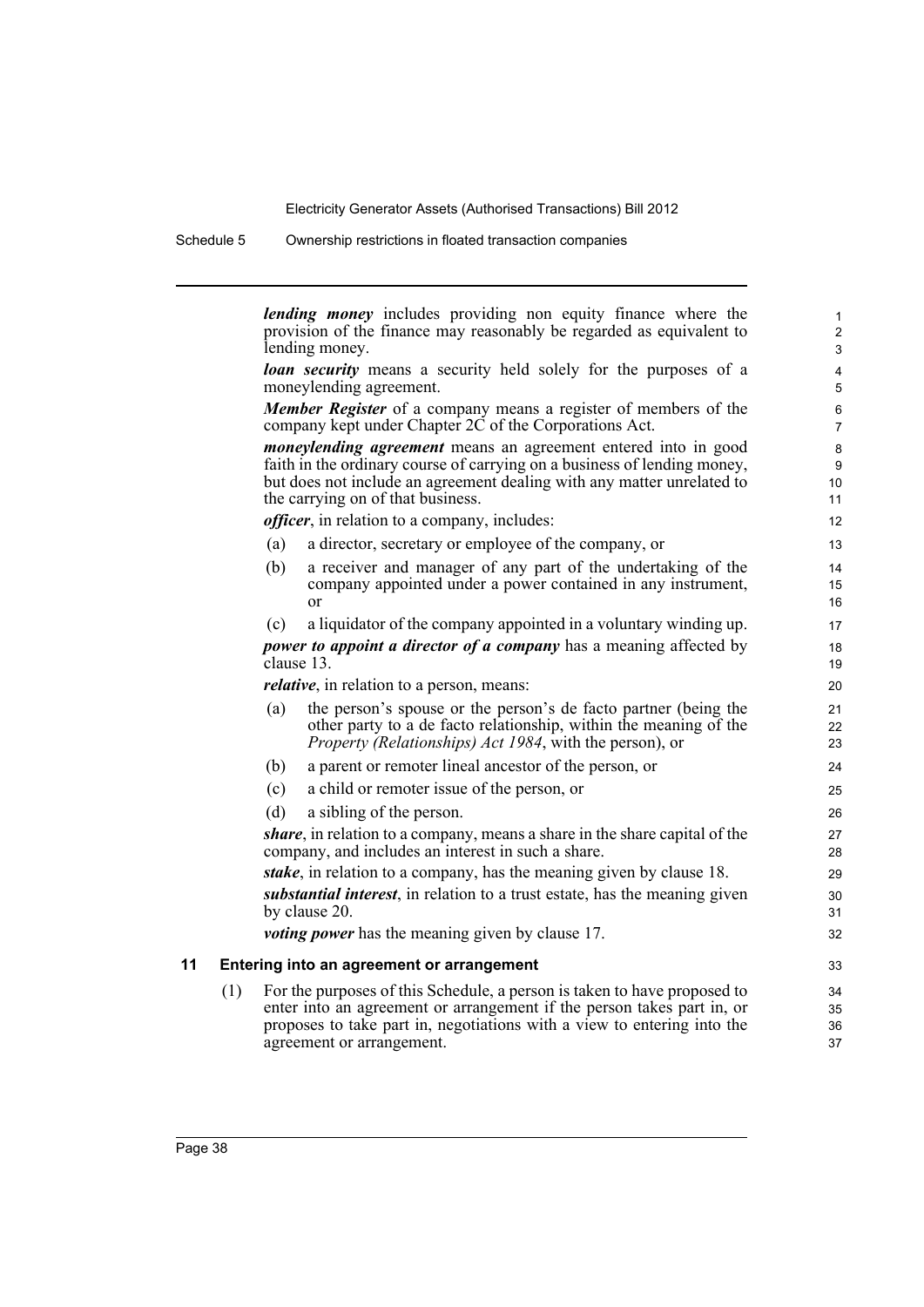**12 Associates**

| (2) |                   | A reference in this Schedule to <i>entering into an agreement or</i><br><b>arrangement</b> includes a reference to altering or varying an agreement<br>or arrangement.                                                                                                                                                                                                          | $\mathbf{1}$<br>$\overline{c}$<br>3    |
|-----|-------------------|---------------------------------------------------------------------------------------------------------------------------------------------------------------------------------------------------------------------------------------------------------------------------------------------------------------------------------------------------------------------------------|----------------------------------------|
| (3) |                   | A reference in this Schedule to <i>entering into an arrangement</i> is a<br>reference to entering into any formal or informal scheme, arrangement<br>or understanding, whether expressly or by implication and, without<br>limiting the generality of the foregoing, includes a reference to:                                                                                   | $\overline{\mathbf{4}}$<br>5<br>6<br>7 |
|     | (a)               | entering into an agreement, or                                                                                                                                                                                                                                                                                                                                                  | 8                                      |
|     | (b)               | creating a trust, whether express or implied, or                                                                                                                                                                                                                                                                                                                                | 9                                      |
|     | (c)               | entering into a transaction,                                                                                                                                                                                                                                                                                                                                                    | 10                                     |
|     |                   | and a reference in this Schedule to an arrangement is to be construed<br>accordingly.                                                                                                                                                                                                                                                                                           | 11<br>12                               |
| (4) |                   | A reference in this Schedule to an <i>arrangement</i> does not include a<br>reference to a moneylending agreement.                                                                                                                                                                                                                                                              | 13<br>14                               |
|     | <b>Associates</b> |                                                                                                                                                                                                                                                                                                                                                                                 | 15                                     |
| (1) |                   | For the purposes of this Schedule, the following persons are, subject to<br>subclause $(3)$ , <i>associates</i> of a person:                                                                                                                                                                                                                                                    | 16<br>17                               |
|     | (a)               | a relative of the person,                                                                                                                                                                                                                                                                                                                                                       | 18                                     |
|     | (b)               | a partner of the person,                                                                                                                                                                                                                                                                                                                                                        | 19                                     |
|     | (c)               | a company of which the person is an officer,                                                                                                                                                                                                                                                                                                                                    | 20                                     |
|     | (d)               | if the person is a company—an officer of the company,                                                                                                                                                                                                                                                                                                                           | 21                                     |
|     | (e)               | an employee or employer of the person,                                                                                                                                                                                                                                                                                                                                          | 22                                     |
|     | (f)               | an officer of a company of which the person is an officer,                                                                                                                                                                                                                                                                                                                      | 23                                     |
|     | (g)               | an employee of an individual of whom the person is an employee,                                                                                                                                                                                                                                                                                                                 | 24                                     |
|     | (h)               | the trustee of a discretionary trust where the person or another<br>person who is an associate of the person by virtue of another<br>paragraph of this subclause benefits, or is capable (whether by the<br>exercise of a power of appointment or otherwise) of benefiting,<br>under the trust, either directly or through any interposed<br>companies, partnerships or trusts, | 25<br>26<br>27<br>28<br>29<br>30       |
|     | (i)               | a company whose directors are accustomed or under an<br>obligation, whether formal or informal, to act in accordance with<br>the directions, instructions or wishes of the person,                                                                                                                                                                                              | 31<br>32<br>33                         |
|     | (i)               | a company where the person is accustomed or under an<br>obligation, whether formal or informal, to act in accordance with<br>the directions, instructions or wishes of the company,                                                                                                                                                                                             | 34<br>35<br>36                         |
|     | (k)               | a company in which the person has, apart from this paragraph, a<br>particular type of stake of not less than 15 percent,                                                                                                                                                                                                                                                        | 37<br>38                               |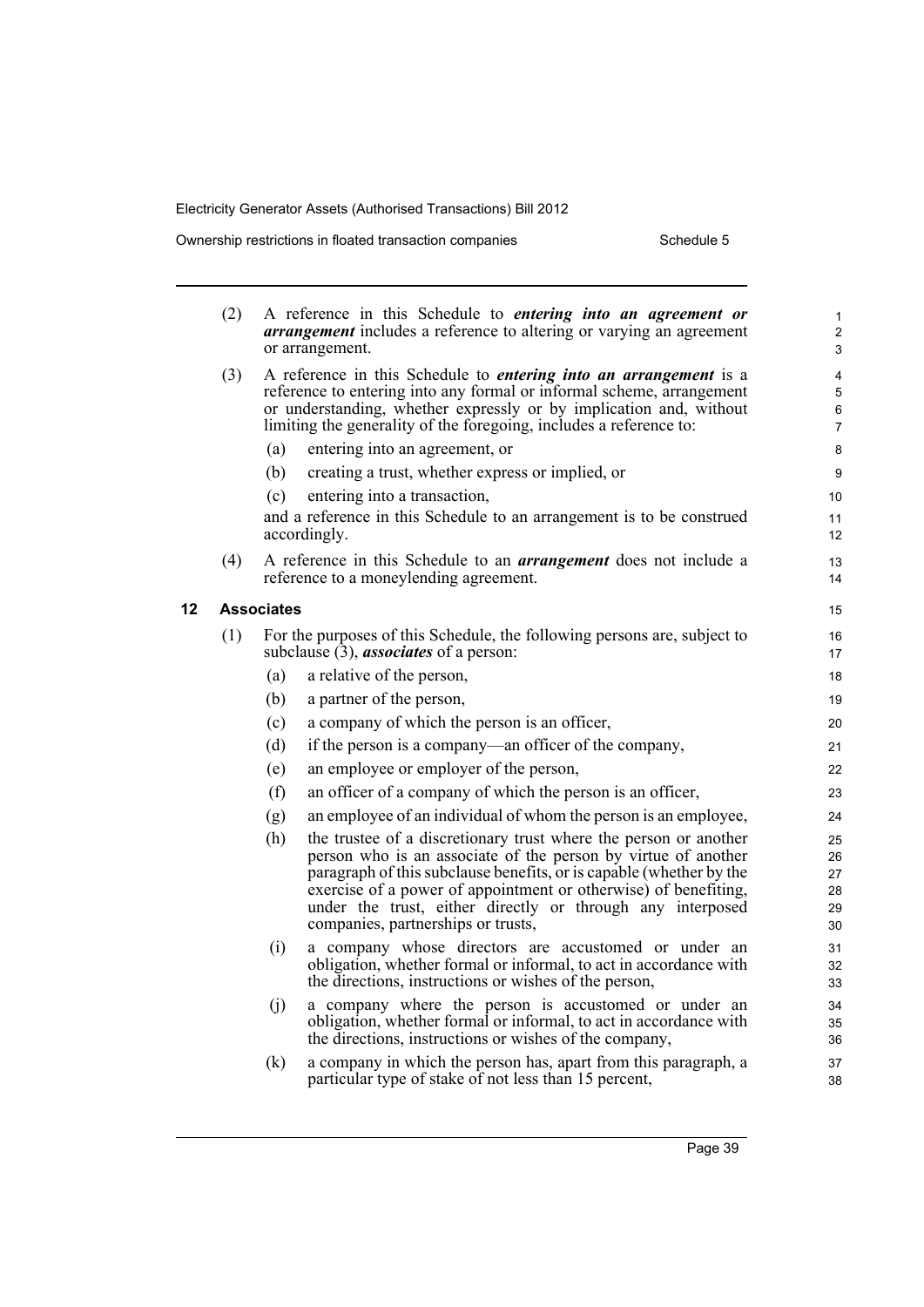|     | (1) | if the person is a company—a person who holds, apart from this<br>paragraph, a particular type of stake in the company of not less<br>than 15 percent,                                                                                                                | $\mathbf{1}$<br>$\overline{c}$<br>3                                                                                                                                                                                                                                                                                                                                                                                                                                                                                                                                                                                                                                                                                                                                                                       |
|-----|-----|-----------------------------------------------------------------------------------------------------------------------------------------------------------------------------------------------------------------------------------------------------------------------|-----------------------------------------------------------------------------------------------------------------------------------------------------------------------------------------------------------------------------------------------------------------------------------------------------------------------------------------------------------------------------------------------------------------------------------------------------------------------------------------------------------------------------------------------------------------------------------------------------------------------------------------------------------------------------------------------------------------------------------------------------------------------------------------------------------|
|     | (m) | a person who is, because of this subclause, an associate of any<br>other person who is an associate of the person (including a person<br>who is an associate of the person by any other application or<br>applications of this paragraph).                            | 4<br>5<br>6<br>$\overline{7}$                                                                                                                                                                                                                                                                                                                                                                                                                                                                                                                                                                                                                                                                                                                                                                             |
| (2) |     |                                                                                                                                                                                                                                                                       | 8<br>9<br>10                                                                                                                                                                                                                                                                                                                                                                                                                                                                                                                                                                                                                                                                                                                                                                                              |
|     | (a) | the first person and the second person being in a position, by<br>acting together, to control any of the voting power in a company,                                                                                                                                   | 11<br>12                                                                                                                                                                                                                                                                                                                                                                                                                                                                                                                                                                                                                                                                                                                                                                                                  |
|     | (b) | the power of the first person and the second person, by acting<br>together, to appoint or remove a director of a company,                                                                                                                                             | 13<br>14                                                                                                                                                                                                                                                                                                                                                                                                                                                                                                                                                                                                                                                                                                                                                                                                  |
|     | (c) | the situation where one or more of the directors of a company are<br>accustomed or under an obligation, whether formal or informal,<br>to act in accordance with the directions, instructions or wishes of<br>the first person and the second person acting together, | 15<br>16<br>17<br>18                                                                                                                                                                                                                                                                                                                                                                                                                                                                                                                                                                                                                                                                                                                                                                                      |
|     |     |                                                                                                                                                                                                                                                                       | 19<br>20<br>21                                                                                                                                                                                                                                                                                                                                                                                                                                                                                                                                                                                                                                                                                                                                                                                            |
| (3) |     |                                                                                                                                                                                                                                                                       | 22<br>23<br>24                                                                                                                                                                                                                                                                                                                                                                                                                                                                                                                                                                                                                                                                                                                                                                                            |
|     |     |                                                                                                                                                                                                                                                                       | 25                                                                                                                                                                                                                                                                                                                                                                                                                                                                                                                                                                                                                                                                                                                                                                                                        |
| (1) |     |                                                                                                                                                                                                                                                                       | 26<br>27<br>28                                                                                                                                                                                                                                                                                                                                                                                                                                                                                                                                                                                                                                                                                                                                                                                            |
|     |     |                                                                                                                                                                                                                                                                       | If a person <i>(the first person)</i> enters, or proposes to enter, into an<br>arrangement with another person (the second person) that relates to any<br>of the following matters:<br>the second person is taken to be an associate of the first person for the<br>purposes of the application of a provision of this Schedule in relation to<br>the matter concerned.<br>The regulations may provide that, for the purposes of this Schedule, a<br>specified person (or class of persons) is not an associate of another<br>specified person (or class of persons).<br>Power to appoint director<br>A reference in this Schedule to a <i>power to appoint a director</i> includes a<br>reference to such a power whether exercisable with or without the<br>consent or concurrence of any other person. |

- (2) For the purposes of this Schedule, a person is taken to have the power to appoint a director if:
	- (a) the person has the power (whether exercisable with or without the consent or concurrence of any other person) to veto such an appointment, or
	- (b) a person's appointment as a director of the company follows necessarily from that person being a director or other officer of the first mentioned person.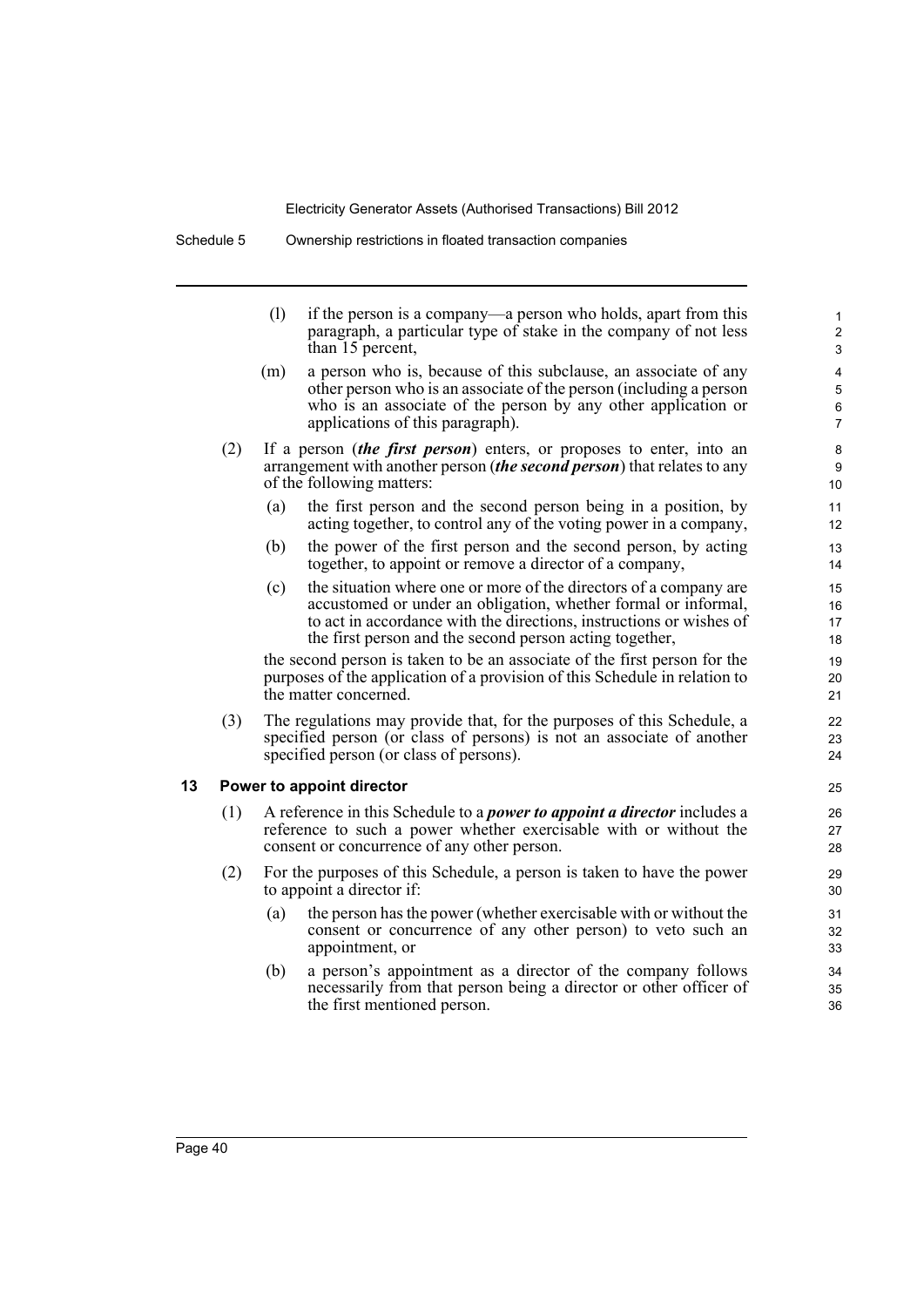Ownership restrictions in floated transaction companies Schedule 5

#### **14 Meaning of entitled to acquire** For the purposes of this Schedule, a person is *entitled to acquire* anything if the person is absolutely or contingently entitled to acquire it, whether because of any constituent document of a company, the exercise of any right or option or for any other reason. **15 Meaning of interest in a share** (1) Subject to this clause, a person holds an *interest in a share* if the person has any legal or equitable interest in the share. (2) Without limiting subclause (1), a person is taken to hold an interest in a share if: (a) the person has entered into a contract to purchase the share, or (b) the person has a right (otherwise than because of having an interest under a trust) to have the share transferred to the person or to the person's order (whether the right is exercisable presently or in the future and whether or not on the fulfilment of a condition), or (c) the person has a right to acquire the share, or an interest in the share, under an option (whether the right is exercisable presently or in the future and whether or not on the fulfilment of a condition), or (d) the person is otherwise entitled to acquire the share or an interest in the share, or (e) the person is entitled (otherwise than because of having been appointed as a proxy or representative to vote at a meeting of members of the company or of a class of its members) to exercise or control the exercise of a right attached to the share. (3) A person is taken to hold an interest in a share even if the person holds the interest in the share jointly with another person. (4) For the purpose of determining whether a person holds an interest in a share, it is immaterial that the interest cannot be related to a particular share. (5) An interest in a share is not to be disregarded only because of: (a) its remoteness, or (b) the manner in which it arose, or (c) the fact that the exercise of a right conferred by the interest is, or is capable of being made, subject to restraint or restriction. 1 2 3 4 5 6 7 8 9 10 11 12 13 14 15 16 17 18 19 20 21 22 23 24 25 26 27 28 29 30 31 32 33 34 35 36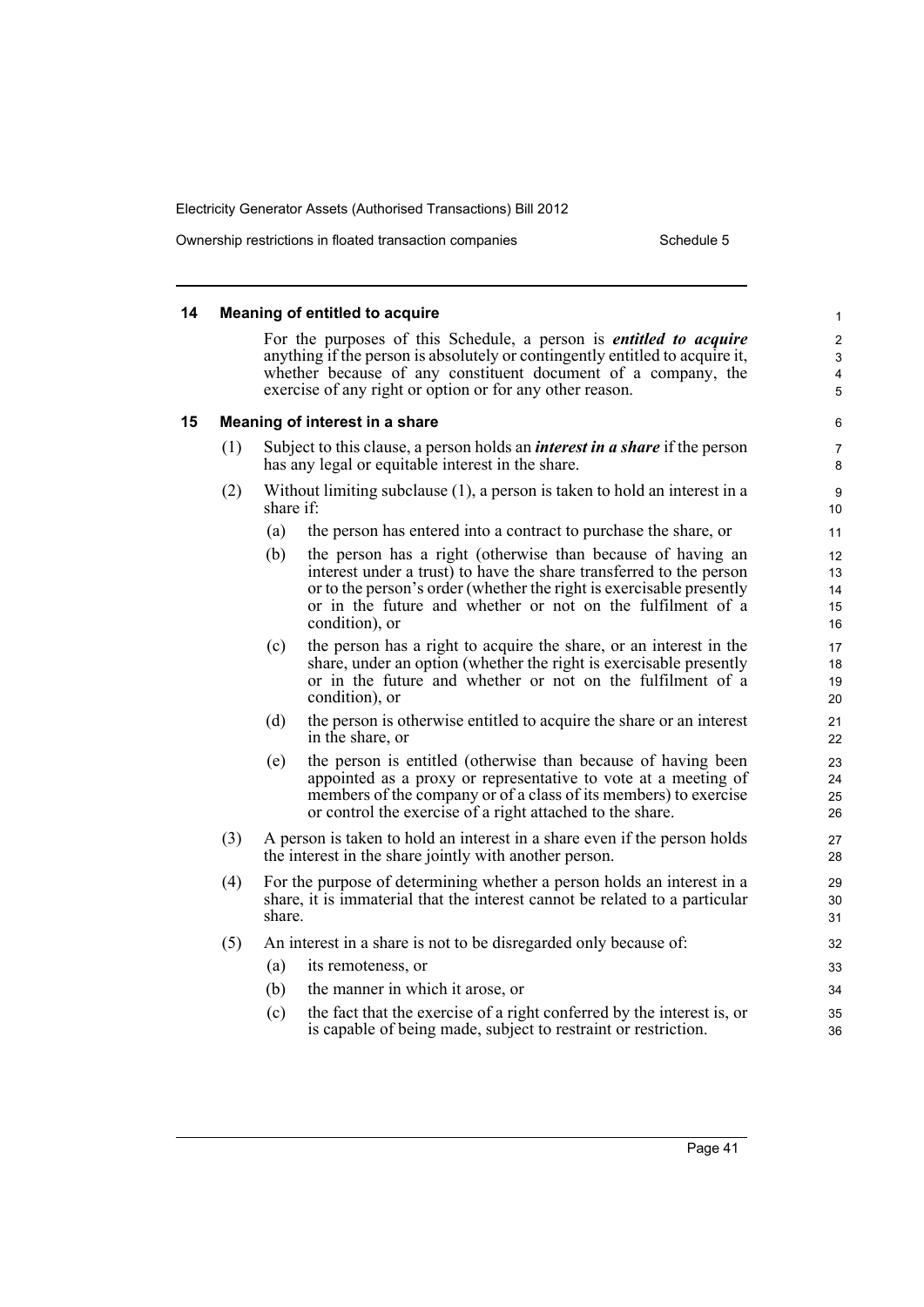# **16 Certain interests and stakes to be disregarded**

|     |                                                                                                                                                                                   | Certain interests and stakes to be disregarded                                                                                                                                                       | $\mathbf{1}$             |
|-----|-----------------------------------------------------------------------------------------------------------------------------------------------------------------------------------|------------------------------------------------------------------------------------------------------------------------------------------------------------------------------------------------------|--------------------------|
| (1) | For the purposes of this Schedule, the following interests and stakes<br>must be disregarded:                                                                                     |                                                                                                                                                                                                      |                          |
|     | (a)                                                                                                                                                                               | an interest in a share held by a person whose ordinary business<br>includes the lending of money if the person holds the interest as<br>a loan security,                                             | 4<br>5<br>6              |
|     | (b)                                                                                                                                                                               | an interest in a share held by a person, being an interest held by<br>the person because the person holds an office (or an office<br>belonging to a class of offices) prescribed by the regulations, | $\overline{7}$<br>8<br>9 |
|     | (c)                                                                                                                                                                               | an interest of a prescribed kind in a share, being an interest held<br>by such persons (or persons belonging to a class of persons) as are<br>prescribed by the regulations,                         | 10<br>11<br>12           |
|     | (d)                                                                                                                                                                               | an interest in a share held by the State or a public sector agency,                                                                                                                                  | 13                       |
|     | (e)                                                                                                                                                                               | a stake of a kind prescribed by the regulations in a company,<br>being a stake held by a person (or person belonging to a class of<br>persons) prescribed by the regulations.                        | 14<br>15<br>16           |
| (2) | For the purposes of this Schedule, if:                                                                                                                                            |                                                                                                                                                                                                      |                          |
|     | (a)                                                                                                                                                                               | a person holds an interest in a share as a loan security, and                                                                                                                                        | 18                       |
|     | (b)                                                                                                                                                                               | the ordinary business of the person includes the lending of<br>money, and                                                                                                                            | 19<br>20                 |
|     | (c)                                                                                                                                                                               | the loan security is enforced, and                                                                                                                                                                   | 21                       |
|     | (d)                                                                                                                                                                               | as a result of the enforcement of the loan security, the person<br>becomes the holder of the share, and                                                                                              | 22<br>23                 |
|     | (e)                                                                                                                                                                               | the person holds the share for a continuous period (the holding<br><i>period</i> ) beginning at the time when the security was enforced,                                                             | 24<br>25                 |
|     | the person's interest in the share must be disregarded at all times during<br>so much of the holding period as occurs during whichever of the<br>following periods is applicable: |                                                                                                                                                                                                      |                          |
|     | (f)                                                                                                                                                                               | the period of 90 days beginning when the security was enforced,                                                                                                                                      | 29                       |
|     | (g)                                                                                                                                                                               | if the Treasurer, by written notice given to the person, allows a<br>longer period—the end of that longer period.                                                                                    | 30<br>31                 |
| (3) | For the purposes of this Schedule, if:                                                                                                                                            |                                                                                                                                                                                                      | 32                       |
|     | (a)                                                                                                                                                                               | a person acquires an interest in a share in a floated transaction<br>company, and                                                                                                                    | 33<br>34                 |
|     | (b)                                                                                                                                                                               | the interest was acquired in the person's capacity as an<br>underwriter or a sub-underwriter in connection with the sale or<br>issue of shares in the company by or on behalf of a public sector     | 35<br>36<br>37           |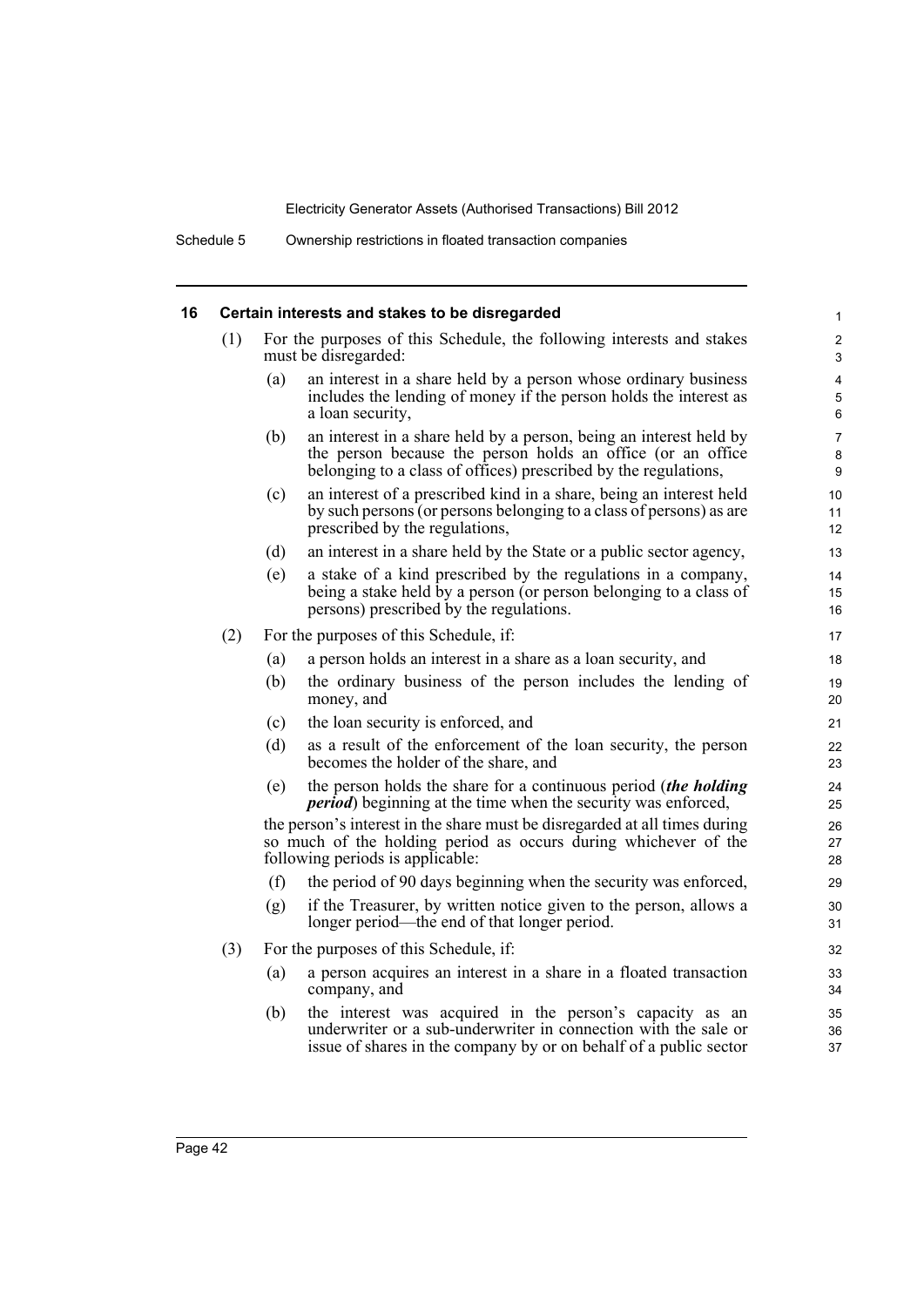**17 Voting power**

**18 Stake in a company**

|     | agency or the company (whether under an initial public offer of<br>the company or otherwise),                                                                                                                                                 | $\mathbf{1}$<br>2 |  |
|-----|-----------------------------------------------------------------------------------------------------------------------------------------------------------------------------------------------------------------------------------------------|-------------------|--|
|     | the person's interest in the share must be disregarded at all times during<br>whichever of the following periods is applicable:                                                                                                               |                   |  |
|     | the period of 90 days beginning when the person acquired the<br>(c)<br>interest.                                                                                                                                                              | 5<br>6            |  |
|     | if the Treasurer, by written notice given to the person, allows a<br>(d)<br>longer period—that longer period.                                                                                                                                 | 7<br>8            |  |
|     | <b>Voting power</b>                                                                                                                                                                                                                           | 9                 |  |
| (1) | A reference in this Schedule to the <i>voting power</i> in a company is a<br>reference to the total rights of shareholders to vote, or participate in any<br>decision making, concerning any of the following:                                |                   |  |
|     | the making of distributions of capital or profits of the company to<br>(a)<br>its shareholders,                                                                                                                                               | 13<br>14          |  |
|     | the constituent document of the company,<br>(b)                                                                                                                                                                                               | 15                |  |
|     | (c)<br>any variation of the share capital of the company.                                                                                                                                                                                     | 16                |  |
| (2) | A reference in this Schedule to <i>control of the voting power</i> in a<br>company is a reference to control that is direct or indirect, including<br>control that is exercisable as a result of or by means of arrangements or<br>practices: |                   |  |
|     | whether or not having legal or equitable force, and<br>(a)                                                                                                                                                                                    | 21                |  |
|     | whether or not based on legal or equitable rights.<br>(b)                                                                                                                                                                                     | 22                |  |
| (3) | If the percentage of total rights to vote or participate in decision making<br>differs as between different types of voting or decision making, the<br>highest of those percentages applies for the purposes of this clause.                  |                   |  |
| (4) | If a company:                                                                                                                                                                                                                                 | 26                |  |
|     | is limited both by shares and by guarantee, or<br>(a)                                                                                                                                                                                         | 27                |  |
|     | (b)<br>does not have a share capital,                                                                                                                                                                                                         | 28                |  |
|     | this clause has effect as if the members or policy holders of the company<br>were shareholders in the company.                                                                                                                                | 29<br>30          |  |
|     | Stake in a company                                                                                                                                                                                                                            | 31                |  |
| (1) | A particular type of <i>stake</i> that a person holds in a company at a<br>particular time is the aggregate of:                                                                                                                               |                   |  |
|     | the direct control interests in the company of that type that the<br>(a)<br>person holds at that time, and                                                                                                                                    | 34<br>35          |  |
|     | the direct control interests in the company of that type held at that<br>(b)<br>time by associates of the person.                                                                                                                             | 36<br>37          |  |
|     |                                                                                                                                                                                                                                               |                   |  |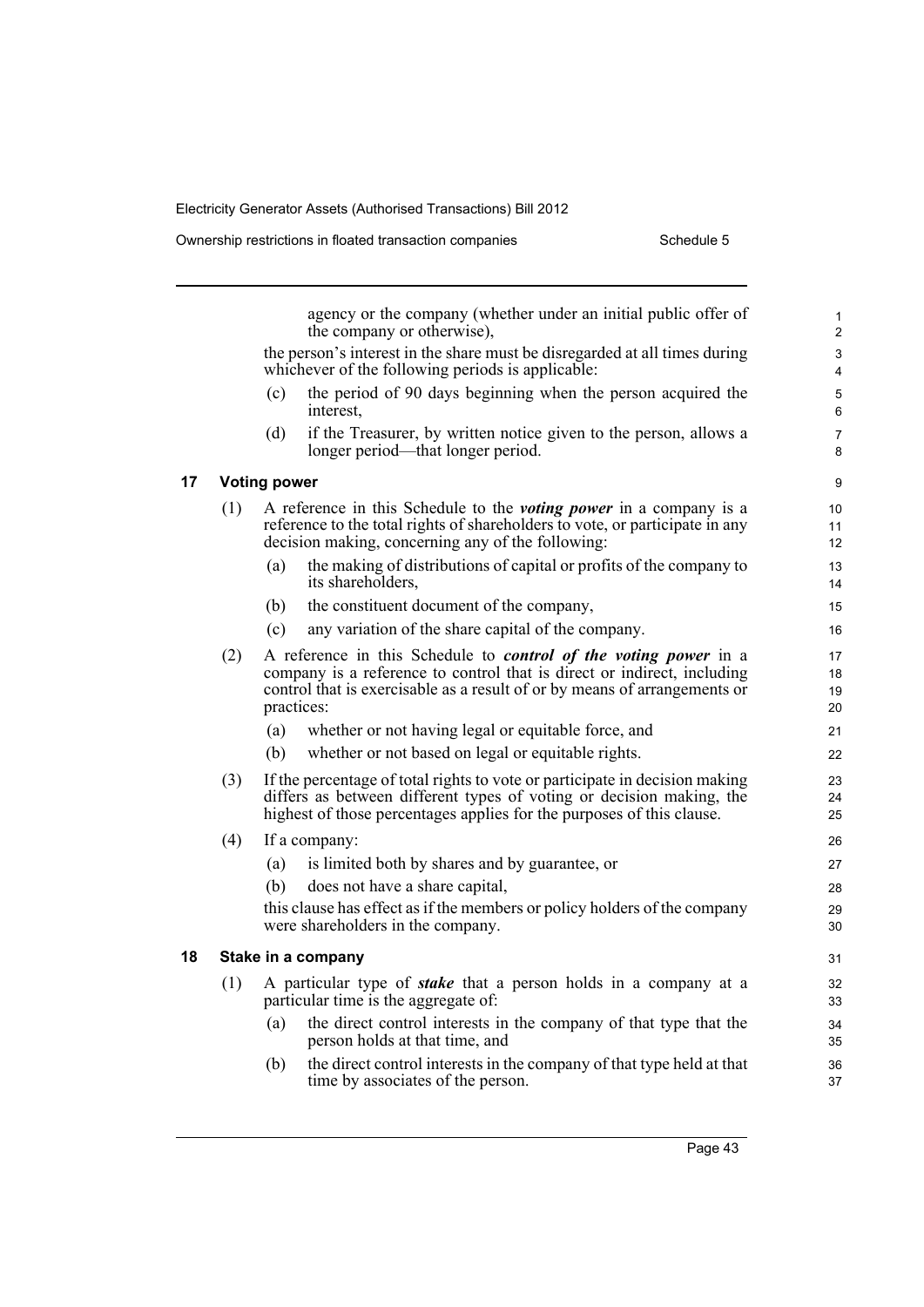Schedule 5 Ownership restrictions in floated transaction companies

(2) In calculating the stake that a person holds in a company, a direct control interest held because of clause 19 (5) is not to be counted under subclause (1) (a) to the extent to which it is calculated by reference to a direct control interest in the company that is taken into account under subclause  $(1)$  (b).

#### **19 Direct control interests in a company**

- (1) A person holds a *direct control interest* in a company at a particular time equal to the percentage of the total paid-up share capital of the company in which the person holds an interest at that time.
- (2) A person also holds a *direct control interest* in a company at a particular time equal to the percentage of the voting power in the company that the person is in a position to control at that time.
- (3) A person also holds a *direct control interest* in a company at a particular time equal to the percentage that the person holds, or is entitled to acquire, at that time of the total rights to distributions of capital or profits of the company to its shareholders on winding up.
- (4) A person also holds a *direct control interest* in a company at a particular time equal to the percentage that the person holds, or is entitled to acquire, at that time of the total rights to distributions of capital or profits of the company to its shareholders, otherwise than on winding up.
- (5) If:
	- (a) a person holds a particular type of direct control interest (including a direct control interest that is taken to be held because of one or more previous applications of this subclause) in a company (*the first level company*), and
	- (b) the first level company holds the same type of direct control interest in another company (*the second level company*),

the person is taken to hold that type of direct control interest in the second level company equal to the percentage worked out using the formula:

where: first level percentage  $\times$  second level percentage

*first level percentage* means the percentage of the direct control interest held by the person in the first level company.

*second level percentage* means the percentage of the direct control interest held by the first level company in the second level company.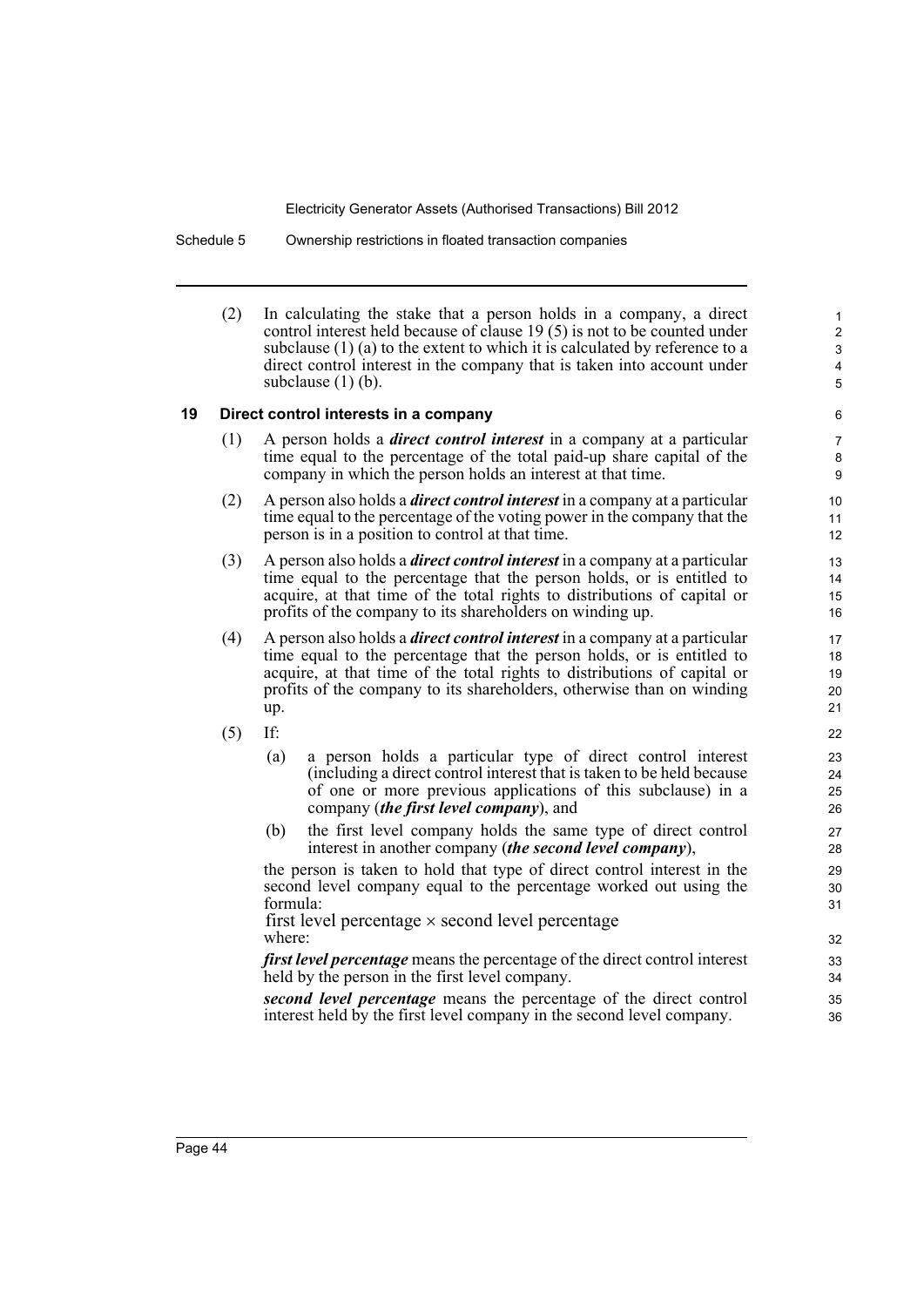Ownership restrictions in floated transaction companies Schedule 5

#### **20 Substantial interests in trust estates** (1) For the purposes of this Schedule: (a) a person is taken to hold a *substantial interest* in a trust estate if the person, alone or together with an associate or associates, holds a beneficial interest in not less than 15 percent of the corpus or income of the trust estate, and (b) 2 or more persons are taken to hold an *aggregate substantial interest* in a trust estate if the persons, together with an associate or associates, hold, in the aggregate, beneficial interests in not less than 40 percent of the corpus or income of the trust estate. (2) For the purposes of subclause  $(1)$ , if, under the terms of a trust, a trustee has a power or discretion as to the distribution of the income or corpus of the trust estate to beneficiaries, each beneficiary is taken to hold a beneficial interest in the maximum percentage of income or corpus of the trust estate that the trustee is empowered to distribute to that beneficiary. **Part 6 Miscellaneous 21 Displacement of Corporations legislation** The provisions of this Schedule are declared to be Corporations legislation displacement provisions for the purposes of section 5G of the Corporations Act in relation to the provisions of the Corporations legislation generally. **22 Offences by corporations** (1) If a corporation contravenes, whether by act or omission, any provision of this Schedule, each person who is a director of the corporation or who is concerned in the management of the corporation is taken to have contravened the same provision if the person knowingly authorised or permitted the contravention. (2) A person may be proceeded against and convicted under a provision pursuant to subclause (1) whether or not the corporation has been proceeded against or has been convicted under the provision. (3) Nothing in this clause affects any liability imposed on a corporation for an offence committed by the corporation under this Schedule. **23 Proceedings for offences** (1) Proceedings for an offence under this Schedule may be dealt with summarily before the Local Court or before the Supreme Court in its summary jurisdiction. 1 2 3 4 5 6 7 8 9 10 11 12 13 14 15 16 17 18 19 20 21 22 23 24 25 26 27 28 29 30 31 32 33 34 35 36 37

Page 45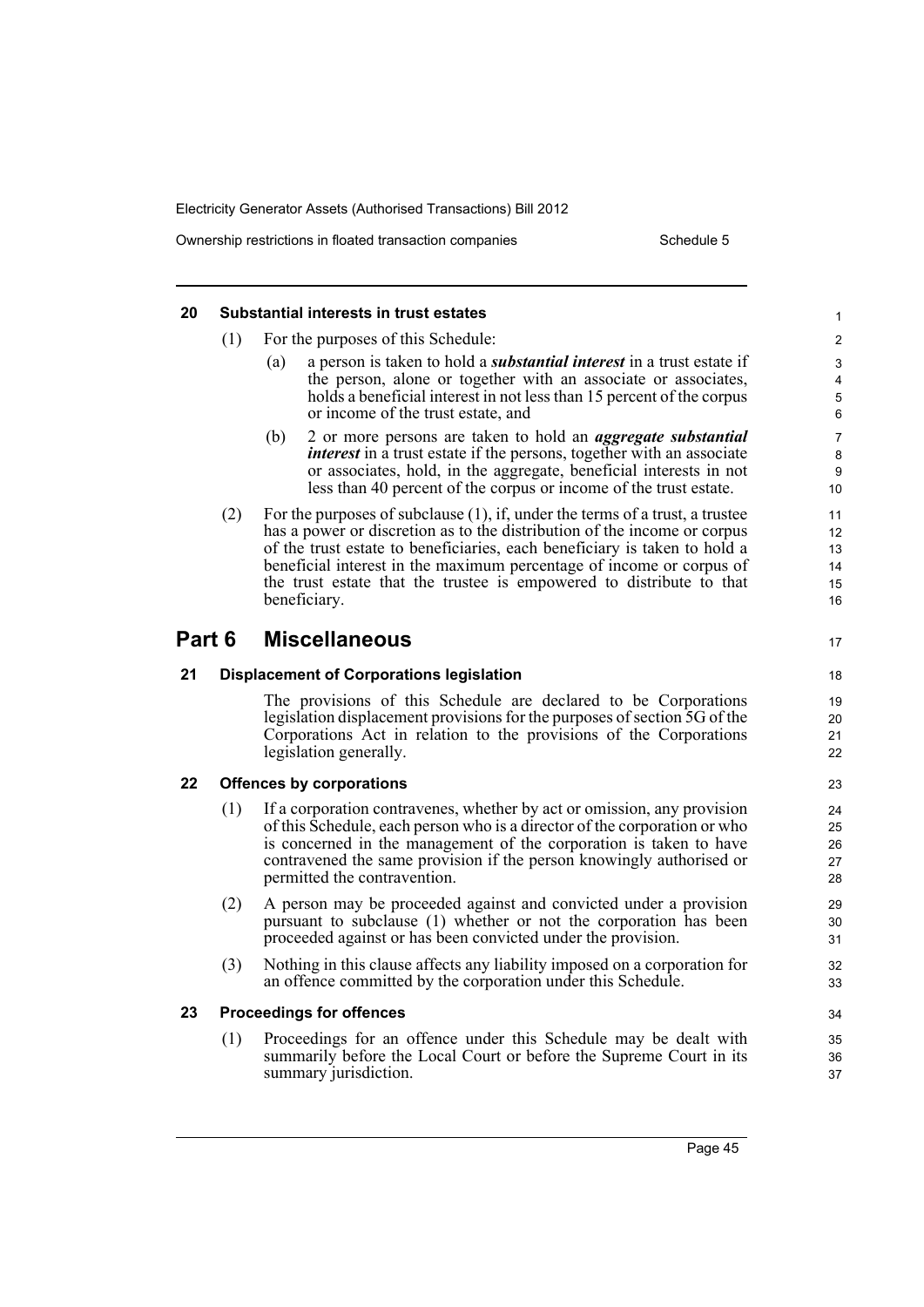Schedule 5 Ownership restrictions in floated transaction companies

(2) If proceedings for an offence to which this clause applies are brought in the Local Court, the maximum penalty that the Court may impose in respect of the offence is, despite any other provision of this Schedule, \$50,000 or the maximum penalty provided by this Schedule, whichever is the lesser.

(3) If proceedings for an offence to which this clause applies are brought in the Supreme Court in its summary jurisdiction, the Supreme Court may impose a penalty not exceeding the maximum penalty provided by this Schedule in respect of the offence.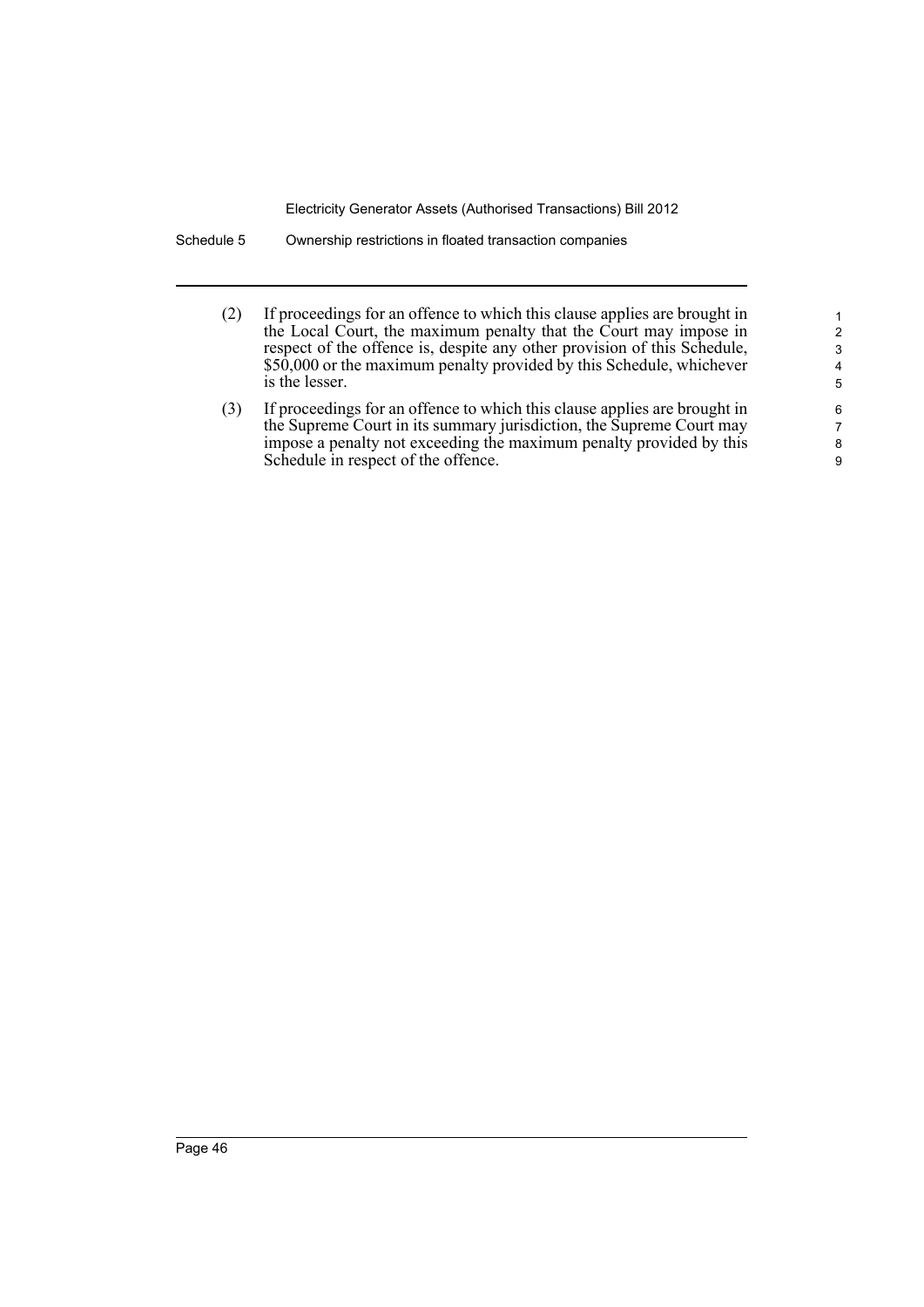Savings, transitional and other provisions Schedule 6 Schedule 6

1  $\mathfrak{p}$ 

3

21 22

# <span id="page-56-0"></span>**Schedule 6 Savings, transitional and other provisions**

# **Part 1 General**

#### **1 Regulations**

- (1) The regulations may contain provisions of a savings or transitional nature consequent on the enactment of this Act or any Act that amends this Act.
- (2) For the avoidance of doubt, any such provision may, if the regulations so provide, have effect despite any specified provision of this Schedule.
- (3) Any such provision may, if the regulations so provide, take effect from the date of assent to the Act concerned or a later date.
- (4) To the extent to which any such provision takes effect from a date that is earlier than the date of its publication on the NSW legislation website, the provision does not operate so as:
	- (a) to affect, in a manner prejudicial to any person (other than the State or an authority of the State), the rights of that person existing before the date of its publication, or
	- (b) to impose liabilities on any person (other than the State or an authority of the State) in respect of anything done or omitted to be done before the date of its publication.

### **Part 2 Provisions consequent on enactment of this Act**

#### **2 Provisions relating to Shoalhaven or Warragamba electricity assets**

(1) In this clause:

*power station* means electricity generating plant and the land on which that plant is situated. A power station of an electricity generator is a power station that is owned, controlled or operated by the electricity generator.

*private person* means any person other than the Sydney Catchment Authority, TransGrid or any other public sector agency.

#### *Shoalhaven or Warragamba electricity assets* means:

(a) any power stations or pumping stations located at or within Kangaroo Valley by means of which Eraring Energy generates electricity (including any associated pipelines, switching stations, substations and transmission lines) but excluding all other assets (including dams, pipelines, tunnels and channels)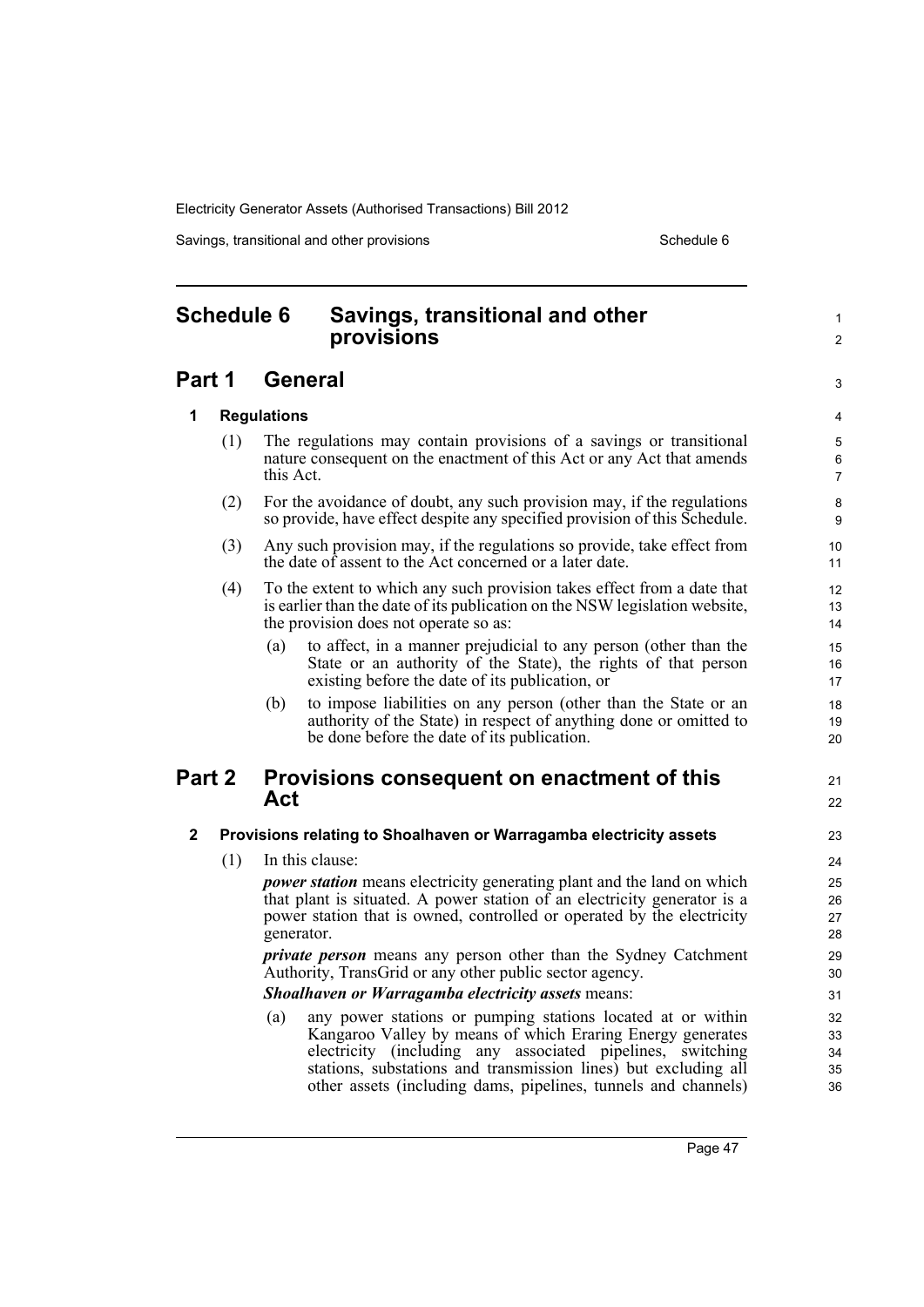owned, maintained and operated by the Sydney Catchment Authority at or within Kangaroo Valley, or

- (b) any power station located at or within Warragamba Dam by means of which Eraring Energy generates electricity (including any associated pipelines, switching stations and substations).
- (2) The Treasurer may:
	- (a) certify, by order in writing (*a certification order*), that any specified assets, rights or liabilities that the Treasurer considers are used for the purposes of, or in connection with, any Shoalhaven or Warragamba electricity assets are the assets, rights or liabilities of an electricity generator, TransGrid or other public sector agency (*a nominated public sector agency*), and
	- (b) without limiting paragraph (a)—acquire, on behalf of the Crown, any land (including any interest in land) by agreement or compulsory process in accordance with the *Land Acquisition (Just Terms Compensation) Act 1991* that the Treasurer considers is land that is used for the purposes of, or in connection with, any Shoalhaven or Warragamba electricity assets.
- (3) The following provisions apply in relation to any assets, rights or liabilities that the Treasurer, by certification order, certifies to be the assets, rights or liabilities of a nominated public sector agency:
	- (a) any of the assets, rights or liabilities that are not already the assets, rights or liabilities of the agency (other than any assets, rights or liabilities of a private person) are transferred to the agency and, for this purpose, Schedule 4 (Vesting of assets, rights and liabilities) applies in relation to the certification order as if it were a vesting order under that Schedule having effect on the day on which the certification order has effect,
	- (b) the certification order is evidence that the assets, rights or liabilities specified in the order are the assets, rights or liabilities of the agency.
- (4) The following provisions apply in relation to any acquisition of land by the Treasurer that is authorised by this clause:
	- (a) Division 1 (Pre-acquisition procedures) of Part 2 of the *Land Acquisition (Just Terms Compensation) Act 1991* does not apply to such an acquisition,
	- (b) any owner of an interest in the land is not entitled to be paid compensation (whether under the *Land Acquisition (Just Terms Compensation) Act 1991* or otherwise) if the land is acquired by compulsory process and the owner is the Sydney Catchment Authority or any other public sector agency,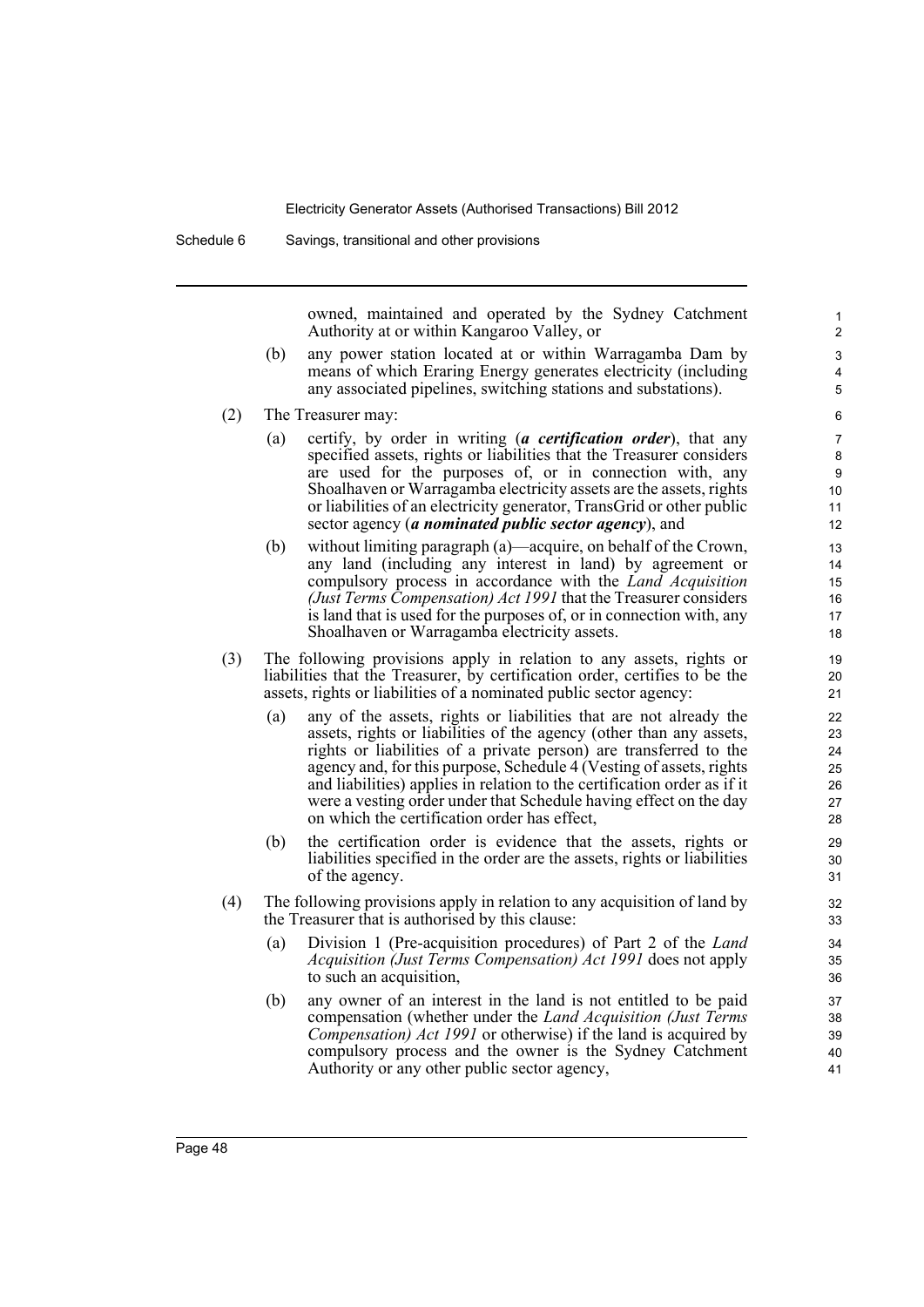Savings, transitional and other provisions Schedule 6 Schedule 6

|   |                                              | (c)<br>(d)                                                                                                                                                                          | the land may be acquired even if any consent or permission<br>required under State legislation (other than under the Land<br>Acquisition (Just Terms Compensation) Act 1991) has not been<br>obtained or granted,<br>land that is acquired may be transferred, by order of the Treasurer<br>in writing, to an electricity generator, TransGrid or other public<br>sector agency and Schedule 4 (Vesting of assets, rights and<br>liabilities) applies in relation to such an order. | 1<br>$\overline{c}$<br>$\mathbf{3}$<br>$\overline{4}$<br>5<br>$\,6\,$<br>$\overline{7}$<br>8 |  |  |
|---|----------------------------------------------|-------------------------------------------------------------------------------------------------------------------------------------------------------------------------------------|-------------------------------------------------------------------------------------------------------------------------------------------------------------------------------------------------------------------------------------------------------------------------------------------------------------------------------------------------------------------------------------------------------------------------------------------------------------------------------------|----------------------------------------------------------------------------------------------|--|--|
|   | (5)                                          |                                                                                                                                                                                     | Without limiting section 20 (General relationship of Act with other<br>State legislation), the provisions of this clause (including the provisions<br>of any order made under this clause) have effect despite the following:                                                                                                                                                                                                                                                       | 9<br>10<br>11                                                                                |  |  |
|   |                                              | (a)                                                                                                                                                                                 | the Crown Lands Act 1989 or any statutory rule or order made<br>under that Act (whether made before or after the commencement<br>of this clause),                                                                                                                                                                                                                                                                                                                                   | 12<br>13<br>14                                                                               |  |  |
|   |                                              | (b)                                                                                                                                                                                 | the <i>Energy Services Corporations Act 1995</i> or any statutory rule<br>or order made under that Act (whether made before or after the<br>commencement of this clause),                                                                                                                                                                                                                                                                                                           | 15<br>16<br>17                                                                               |  |  |
|   |                                              | (c)                                                                                                                                                                                 | the Sydney Water Catchment Management Act 1998 (including,<br>without limitation, Division 2 of Part 5 of that Act) or any<br>statutory rule or order made under that Act (whether made before<br>or after the commencement of this clause).                                                                                                                                                                                                                                        | 18<br>19<br>20<br>21                                                                         |  |  |
|   | (6)                                          |                                                                                                                                                                                     | Nothing in this clause limits section 13 (Vesting orders).                                                                                                                                                                                                                                                                                                                                                                                                                          | 22                                                                                           |  |  |
| 3 | <b>Dissolution of electricity generators</b> |                                                                                                                                                                                     |                                                                                                                                                                                                                                                                                                                                                                                                                                                                                     |                                                                                              |  |  |
|   | (1)                                          | The Governor may, by proclamation, amend Part 1 of Schedule 1 to the<br><i>Energy Services Corporations Act 1995</i> by omitting the corporate name<br>of an electricity generator. |                                                                                                                                                                                                                                                                                                                                                                                                                                                                                     |                                                                                              |  |  |
|   | (2)                                          |                                                                                                                                                                                     | On the day on which a proclamation under this clause takes effect:                                                                                                                                                                                                                                                                                                                                                                                                                  | 27                                                                                           |  |  |
|   |                                              | (a)                                                                                                                                                                                 | the electricity generator whose corporate name is omitted by the<br>proclamation is dissolved, and                                                                                                                                                                                                                                                                                                                                                                                  | 28<br>29                                                                                     |  |  |
|   |                                              | (b)                                                                                                                                                                                 | the <i>State Owned Corporations Act 1989</i> is amended by omitting<br>that name from Schedule 5.                                                                                                                                                                                                                                                                                                                                                                                   | 30<br>31                                                                                     |  |  |
|   | (3)                                          |                                                                                                                                                                                     | Section 15 (Transfer of staff, assets, rights and liabilities of dissolved<br>energy services corporations) of the <i>Energy Services Corporations Act</i><br>1995 applies in respect of the dissolution of an electricity generator by<br>proclamation under this clause in the same way as it applies to the<br>dissolution of an energy services corporation by that Act.                                                                                                        | 32<br>33<br>34<br>35<br>36                                                                   |  |  |